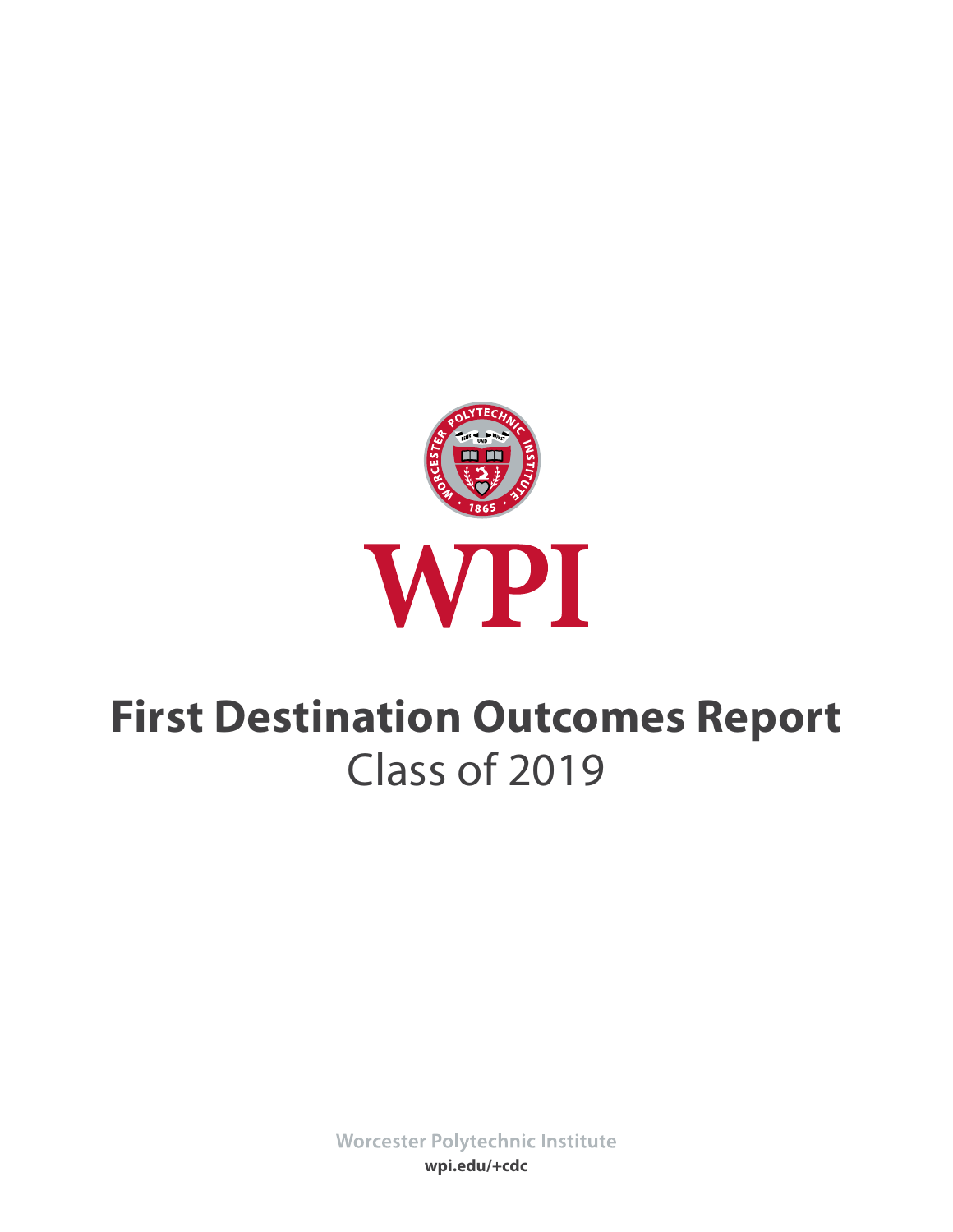# **Executive Summary**

### **First Destination Outcomes Report for the Class of 2019**

The Career Development Center (CDC) is pleased to present the WPI First Destination Outcomes Report for the Class of 2019, following standards set by the National Association of Colleges and Employers (NACE). For details on data collection and reporting, see the Methodology section of this report. Highlights for the class of 2019 include:

### **Knowledge Rate**

**The Knowledge Rate for bachelor's degree graduates is exceptionally high** (97.4%), much higher than the typical national average of 65% (NACE First Destination Report 2018). The Knowledge Rate is the proportion of graduates for whom at least some career information was collected. The Knowledge Rate for all degree levels combined (bachelor's, master's, PhD) was 86.9%.

### **Success Rate**

The **Success Rate for bachelor's degree graduates is 90.1%**, higher than the typical national average of 86% (NACE First Destination Report 2018). The success rate is the proportion of graduates who are employed, in graduate school, on active duty military or volunteer service for whom data was collected excluding those "not seeking". The Success Rate for all degree levels combined (bachelor's, master's, PhD) was 92.0%.

### **Average Starting Salary**

The average starting salary for bachelor's degree graduates increased almost \$3,000 from the previous year to **\$72,072**, with over 60% of employed bachelor's degree graduates reporting their salary.

### **Employer Engagement**

Over **450 different companies recruited on-campus** (career fairs, information sessions, on-campus interviews, networking events, career expos) last year and thousands more virtually.

### **Student Satisfaction**

**Student satisfaction with CDC services consistently exceeds the national average** (Universum survey, 2014-2018).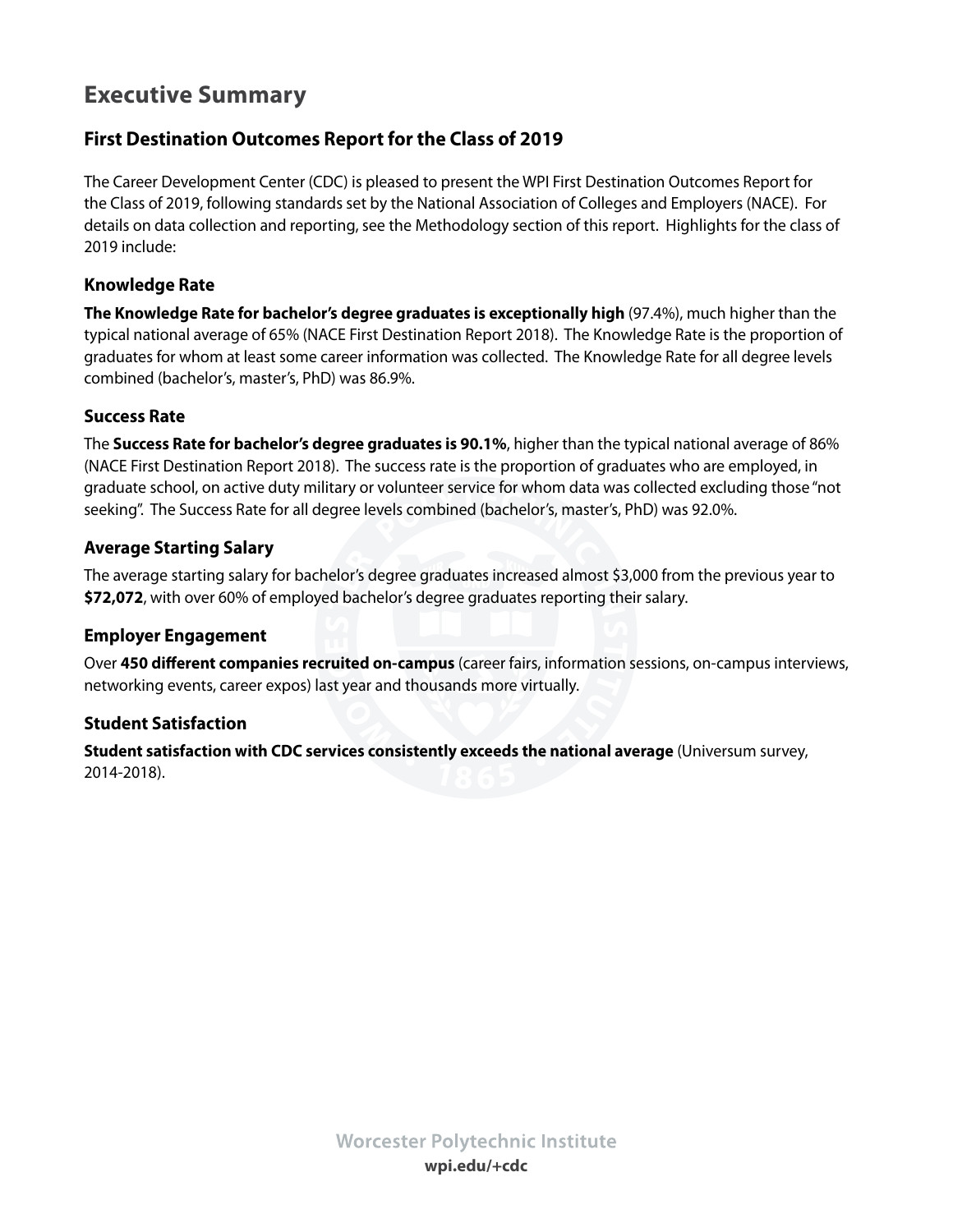# <span id="page-2-0"></span>**Table of Contents**

**[Summary Results](#page-3-0)** [Actuarial Mathematics](#page-4-0) [Aerospace Engineering](#page-5-0) [Applied Mathematics](#page-6-0) [Applied](#page-7-0) Statistics [Architectural Engineering](#page-8-0) [Biochemistry](#page-9-0) [Bioinformatics & Computational Biology](#page-10-0) [Biology & Biotechnology](#page-11-0)  [Biomedical Engineering](#page-12-0) [Bioscience Administration](#page-13-0) **[Business](#page-14-0)** [Business Administration](#page-15-0) [Chemical Engineering](#page-16-0) **[Chemistry](#page-17-0)** [Civil Engineering](#page-18-0) [Computer Science](#page-19-0) [Construction Project Management](#page-20-0) [Data Science](#page-21-0) **[Economics](#page-22-0)** [Electrical & Computer Engineering](#page-23-0) [Environmental Engineering](#page-24-0)  [Environmental & Sustainability Studies](#page-25-0) [Financial Mathematics](#page-26-0) [Fire Protection Engineering](#page-27-0) [Humanities & Arts](#page-28-0) [Industrial Engineering](#page-29-0) [Industrial Mathematics](#page-30-0) [Information Technology](#page-31-0) [Interactive Media & Game Development](#page-32-0) **[Interdisciplinary](#page-33-0)** [International & Global Studies](#page-34-0) [Learning Sciences & Technology](#page-35-0) [Management Engineering](#page-36-0) [Management Information Systems](#page-37-0) [Manufacturing Engineering](#page-38-0) [Marketing & Innovation](#page-39-0) [Materials Process Engineering](#page-40-0) [Materials Science and Engineering](#page-41-0) [Mathematics for Educators](#page-42-0) [Mathematical Sciences](#page-43-0) [MBA](#page-44-0) [Mechanical Engineering](#page-45-0) [Operations, Analytics & Management](#page-46-0) **[Physics](#page-47-0)** [Physics for Educators](#page-48-0) [Power Systems Engineering](#page-49-0) [Power Systems Management](#page-50-0) [Professional Writing](#page-51-0) [Psychological Science](#page-52-0) [Robotics Engineering](#page-53-0) [Society, Technology & Policy](#page-54-0) **[Statistics](#page-55-0) [Supply Chain Management](#page-56-0)** [System Dynamics](#page-57-0) [Systems Engineering](#page-58-0) **[Employers](#page-59-0)** [Graduate Schools](#page-65-0) [Methodology](#page-66-0)

**Worcester Polytechnic Institute wpi.edu/+cdc**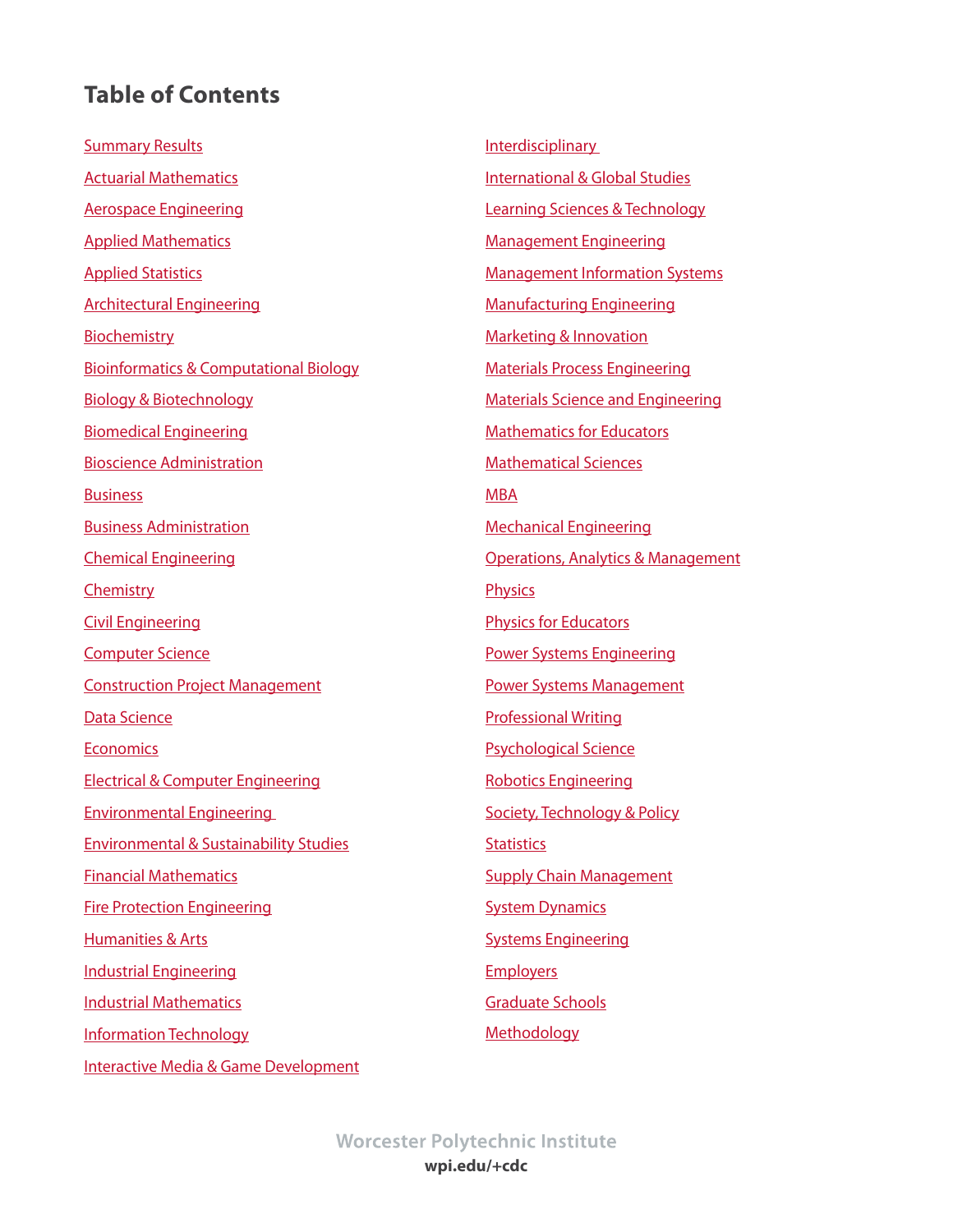# **2019 First Destination Outcomes Report: Summary Results**

<span id="page-3-0"></span>

| <b>First Destination Activity</b> | <b>Bachelor's</b> | Master's | PhD          | <b>All Degree Levels</b> |
|-----------------------------------|-------------------|----------|--------------|--------------------------|
| Employed                          | 635               | 486      | 45           | 1166                     |
| Graduate School                   | 236               | 64       |              | 302                      |
| Military                          | 18                | 2        | $\Omega$     | 20                       |
| <b>Volunteer Service</b>          |                   |          | $\mathbf{0}$ | $\overline{2}$           |
| <b>Success Rate</b>               | 90.1%             | 94.9%    | 95.9%        | 92.0%                    |
| Seeking Employment                | 98                | 30       | 2            | 130                      |
| Not Seeking                       | $\overline{4}$    |          | $\mathbf{0}$ | 5                        |
| Unknown                           | 27                | 206      | 11           | 244                      |
| <b>Total Graduates</b>            | 1019              | 790      | 60           | 1869                     |
| <b>Knowledge Rate</b>             | 97.4%             | 73.9%    | 81.7%        | 86.9%                    |
| <b>Average Salary 2019</b>        | \$72,072          | \$84,957 | \$101,769    |                          |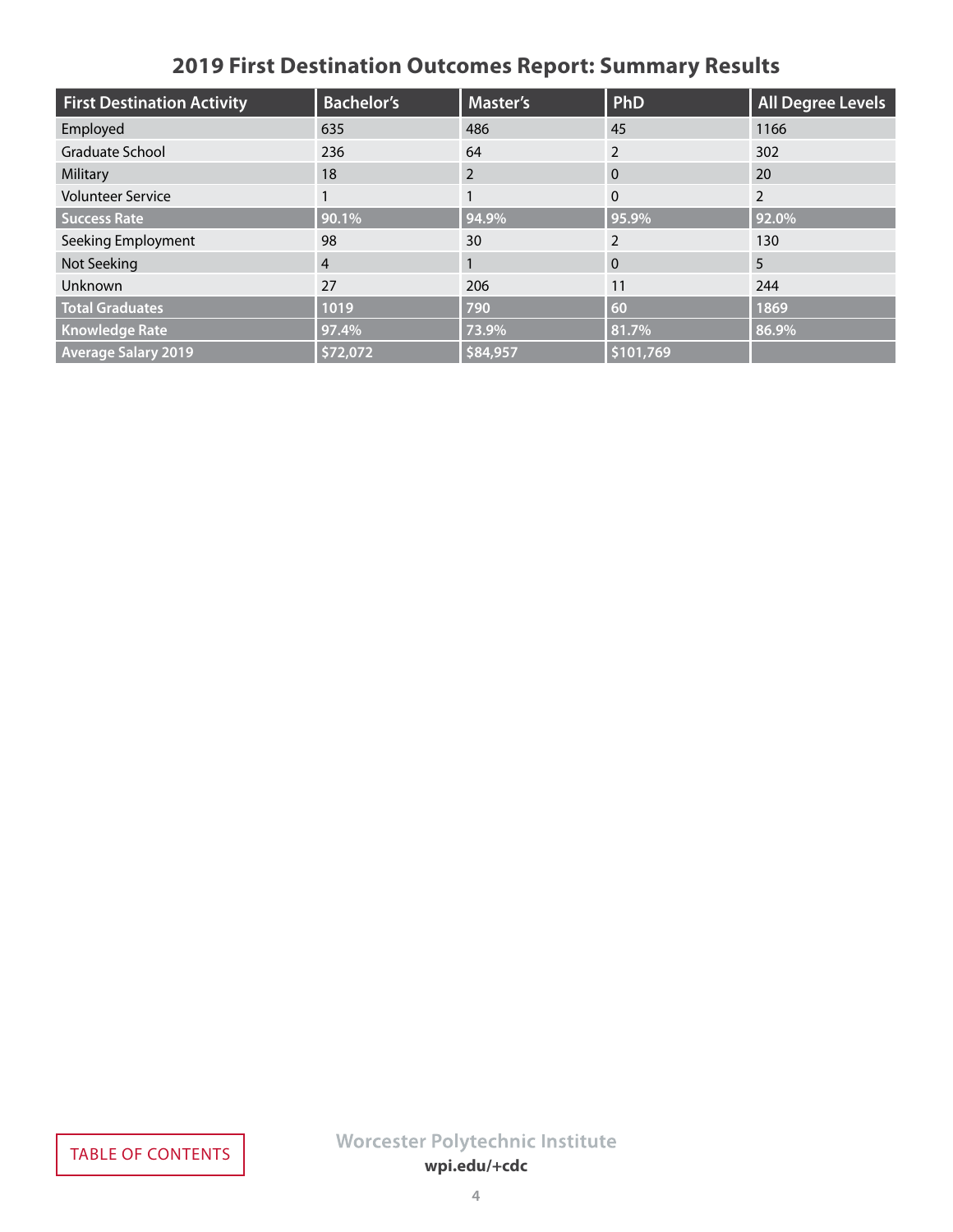# **2019 First Destination Outcomes Report: Actuarial Mathematics**

<span id="page-4-0"></span>

| <b>First Destination Activity</b> | <b>Bachelor's</b> | <b>Master's</b> | <b>PhD</b> | <b>All Degree Levels</b> |
|-----------------------------------|-------------------|-----------------|------------|--------------------------|
| Employed                          |                   | <b>NA</b>       | <b>NA</b>  |                          |
| Graduate School                   |                   | <b>NA</b>       | <b>NA</b>  |                          |
| Military                          | $\Omega$          | <b>NA</b>       | <b>NA</b>  | $\Omega$                 |
| <b>Volunteer Service</b>          | $\Omega$          | <b>NA</b>       | <b>NA</b>  | $\mathbf{0}$             |
| <b>Success Rate</b>               | 80.0%             | <b>NA</b>       | <b>NA</b>  | 80.0%                    |
| Seeking Employment                |                   | <b>NA</b>       | <b>NA</b>  |                          |
| <b>Unknown</b>                    | $\Omega$          | <b>NA</b>       | <b>NA</b>  | $\mathbf{0}$             |
| <b>Total Graduates</b>            | 10                | <b>NA</b>       | <b>NA</b>  | 10                       |
| <b>Knowledge Rate</b>             | 100.0%            | <b>NA</b>       | <b>NA</b>  | 100.0%                   |
| <b>Average Salary 2019</b>        | \$70,000          | <b>NA</b>       | <b>NA</b>  |                          |

**Double Majors**

Business

**Graduate Schools**

NA

**Employers** Brand-Nu Laboratories, Inc Epic Phoenix Realty Group Prenetics Limited Sun Life Financial Wellfleet Insurance

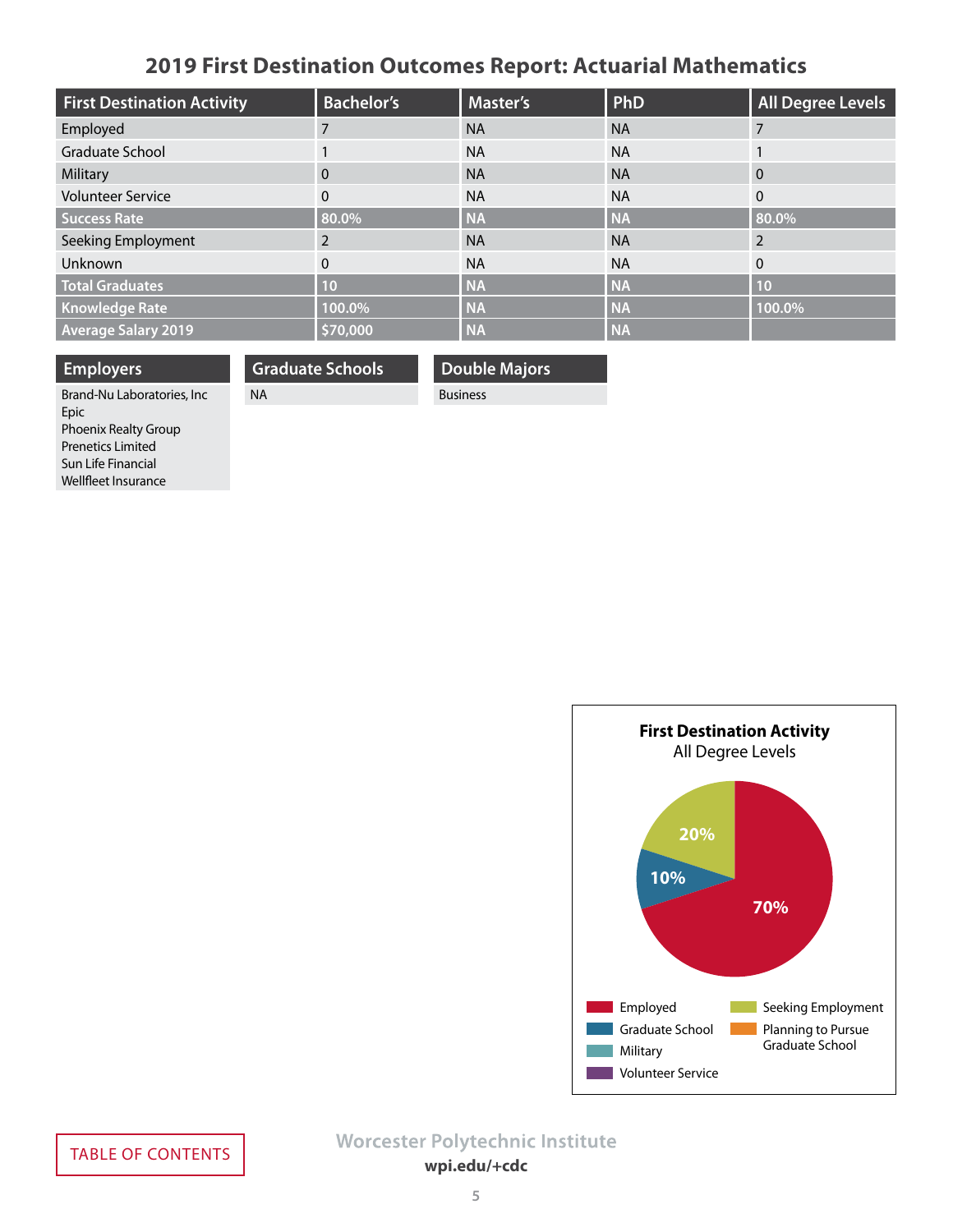### **2019 First Destination Outcomes Report: Aerospace Engineering**

<span id="page-5-0"></span>

| <b>First Destination Activity</b> | <b>Bachelor's</b> | <b>Master's</b> | PhD       | <b>All Degree Levels</b> |
|-----------------------------------|-------------------|-----------------|-----------|--------------------------|
| Employed                          | 30                | 14              |           | 46                       |
| Graduate School                   | 22                | 3               |           | 25                       |
| Military                          |                   | 0               | $\Omega$  |                          |
| <b>Volunteer Service</b>          | 0                 | 0               | $\Omega$  | $\Omega$                 |
| <b>Success Rate</b>               | 96.4%             | 89.5%           | 100.0%    | 94.7%                    |
| Seeking Employment                |                   |                 |           | 4                        |
| Unknown                           | 0                 | 4               |           | 4                        |
| <b>Total Graduates</b>            | 55                | 23              |           | 80                       |
| <b>Knowledge Rate</b>             | 100.0%            | 82.6%           | 100.0%    | 95.0%                    |
| <b>Average Salary 2019</b>        | \$70,535          | \$81,833        | <b>NA</b> |                          |

#### **Employers**

Astrobotic Aurora Flight Sciences BAE Systems, Inc. Belcan, LLC Berkshire Theatre Group Columbia Technologies Ensign-Bickford Aerospace & Defense Company General Dynamics Electric Boat General Electric General Engineering Company IPG Photonics Lockheed Martin Metamagnetics, Inc. NAVSEA Perspecta Raytheon Company SAIC Innovation Center SpaceX The Aerospace Corporation The MITRE Corporation United States Navy United Technologies Corporation (UTC) UTC- Pratt & Whitney

#### **Graduate Schools**

George Washington University Georgia Institute of **Technology** University of California-Irvine University of Toronto Worcester Polytechnic Institute (WPI)

### **Double Majors**

Electrical & Computer Engineering Physics Robotics Engineering

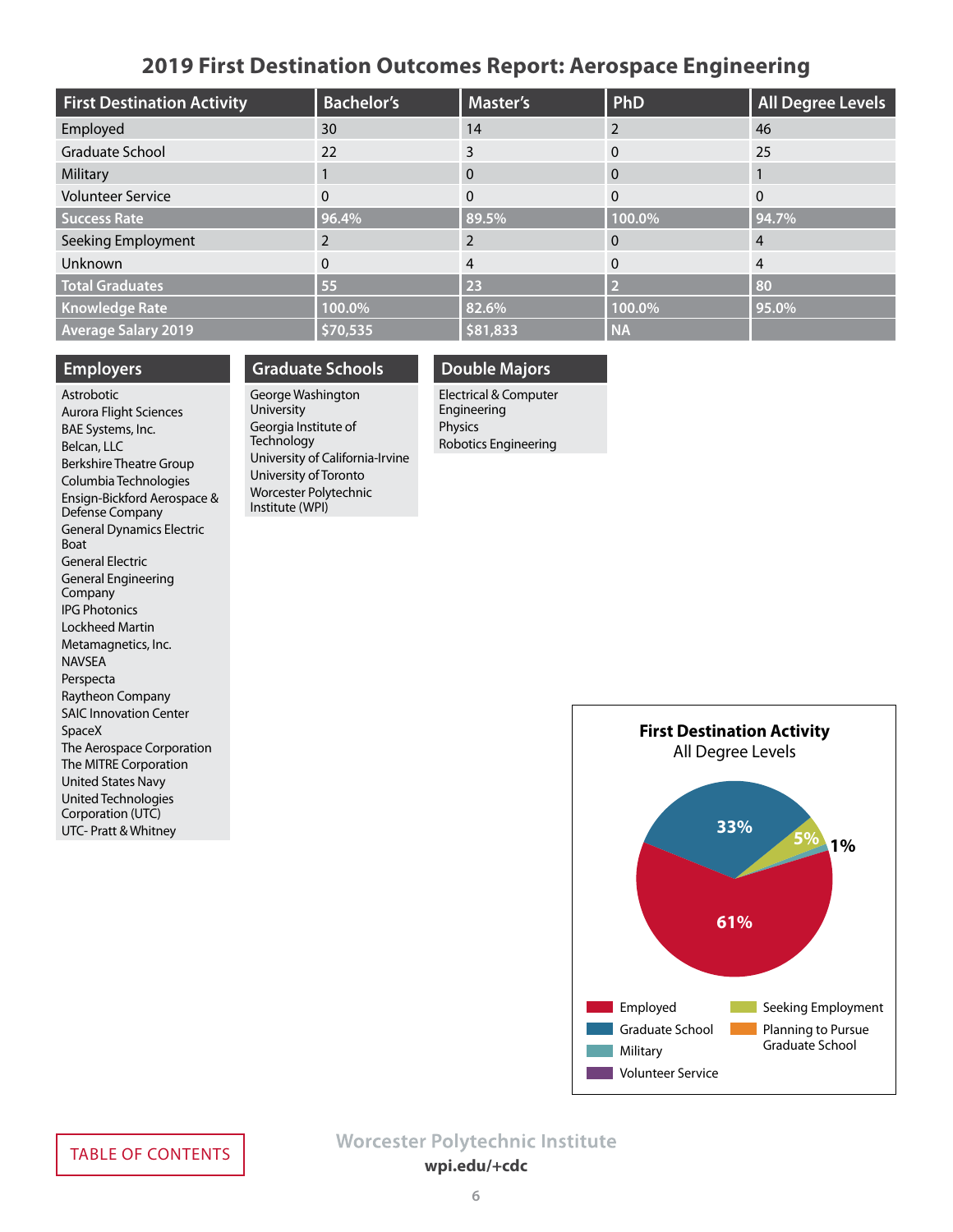# **2019 First Destination Outcomes Report: Applied Mathematics**

<span id="page-6-0"></span>

| <b>First Destination Activity</b> | <b>Bachelor's</b> | <b>Master's</b> | PhD       | <b>All Degree Levels</b> |
|-----------------------------------|-------------------|-----------------|-----------|--------------------------|
| Employed                          | <b>NA</b>         |                 | <b>NA</b> |                          |
| Graduate School                   | <b>NA</b>         |                 | <b>NA</b> |                          |
| Military                          | <b>NA</b>         | $\Omega$        | <b>NA</b> | $\Omega$                 |
| <b>Volunteer Service</b>          | <b>NA</b>         | $\mathbf{0}$    | <b>NA</b> | $\Omega$                 |
| <b>Success Rate</b>               | <b>NA</b>         | 100.0%          | <b>NA</b> | 100.0%                   |
| Seeking Employment                | <b>NA</b>         | $\Omega$        | <b>NA</b> | $\Omega$                 |
| Unknown                           | <b>NA</b>         |                 | <b>NA</b> |                          |
| <b>Total Graduates</b>            | <b>NA</b>         | B               | <b>NA</b> | B                        |
| <b>Knowledge Rate</b>             | <b>NA</b>         | 66.7%           | <b>NA</b> | 66.7%                    |
| <b>Average Salary 2019</b>        | <b>NA</b>         | <b>NA</b>       | <b>NA</b> |                          |

**Employers** Paper Crane

**Graduate Schools** NA

**Double Majors** NA

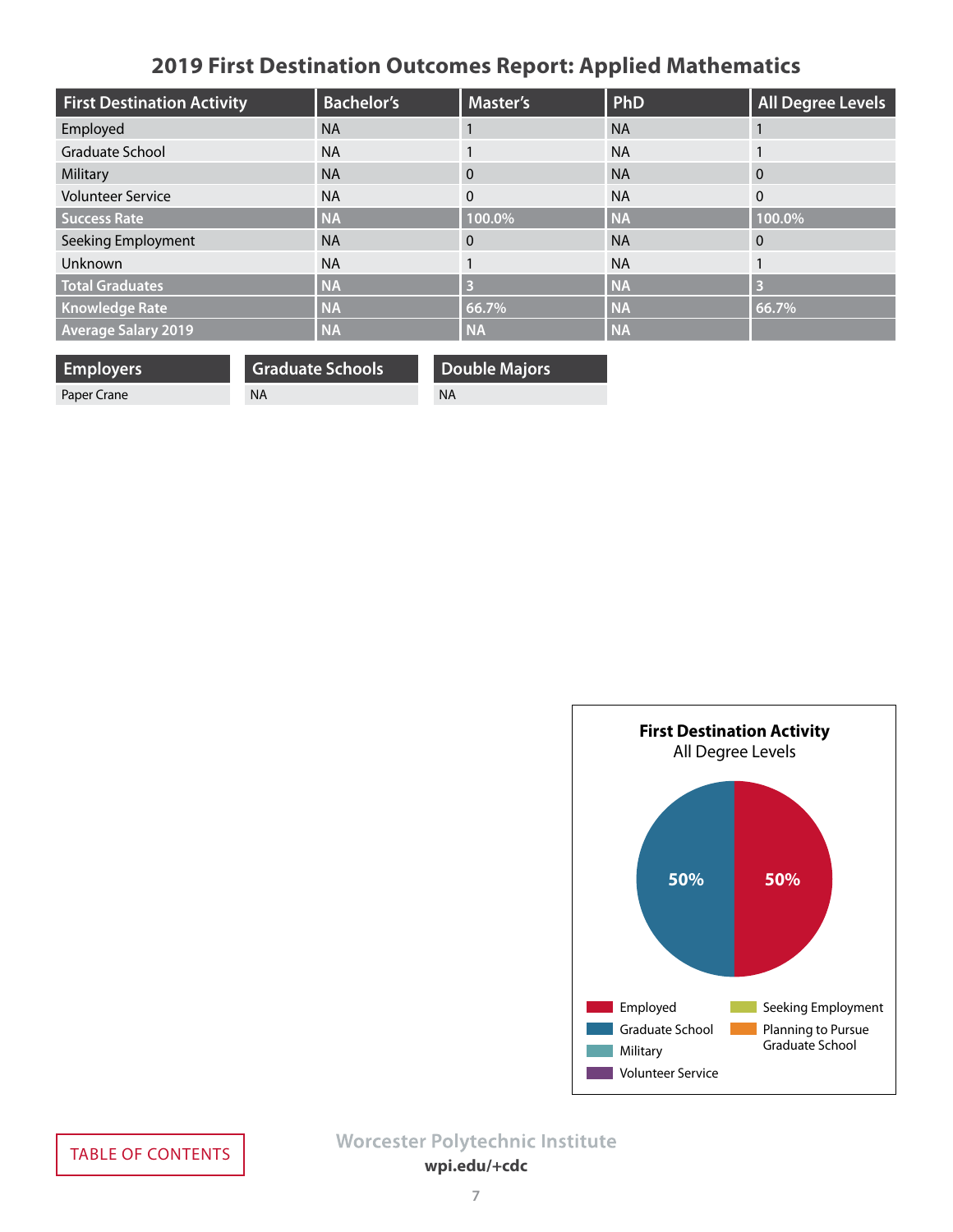# **2019 First Destination Outcomes Report: Applied Statistics**

<span id="page-7-0"></span>

| <b>First Destination Activity</b> | <b>Bachelor's</b> | Master's  | PhD       | <b>All Degree Levels</b> |
|-----------------------------------|-------------------|-----------|-----------|--------------------------|
| Employed                          | <b>NA</b>         | 6         | <b>NA</b> | 6                        |
| Graduate School                   | <b>NA</b>         | $\Omega$  | <b>NA</b> | $\mathbf{0}$             |
| Military                          | <b>NA</b>         | $\Omega$  | <b>NA</b> | $\overline{0}$           |
| <b>Volunteer Service</b>          | <b>NA</b>         | $\Omega$  | <b>NA</b> | $\mathbf{0}$             |
| <b>Success Rate</b>               | <b>NA</b>         | 100.0%    | <b>NA</b> | 100.0%                   |
| Seeking Employment                | <b>NA</b>         | $\Omega$  | <b>NA</b> | $\Omega$                 |
| Unknown                           | <b>NA</b>         |           | <b>NA</b> |                          |
| <b>Total Graduates</b>            | <b>NA</b>         |           | <b>NA</b> | 57                       |
| <b>Knowledge Rate</b>             | <b>NA</b>         | 85.7%     | <b>NA</b> | 85.7%                    |
| <b>Average Salary 2019</b>        | <b>NA</b>         | <b>NA</b> | <b>NA</b> |                          |

**Double Majors**

NA

**Employers** Aarrcad BJ's Wholesale Club HugoFlush Analytics Sunovion Symbotic **Graduate Schools** NA

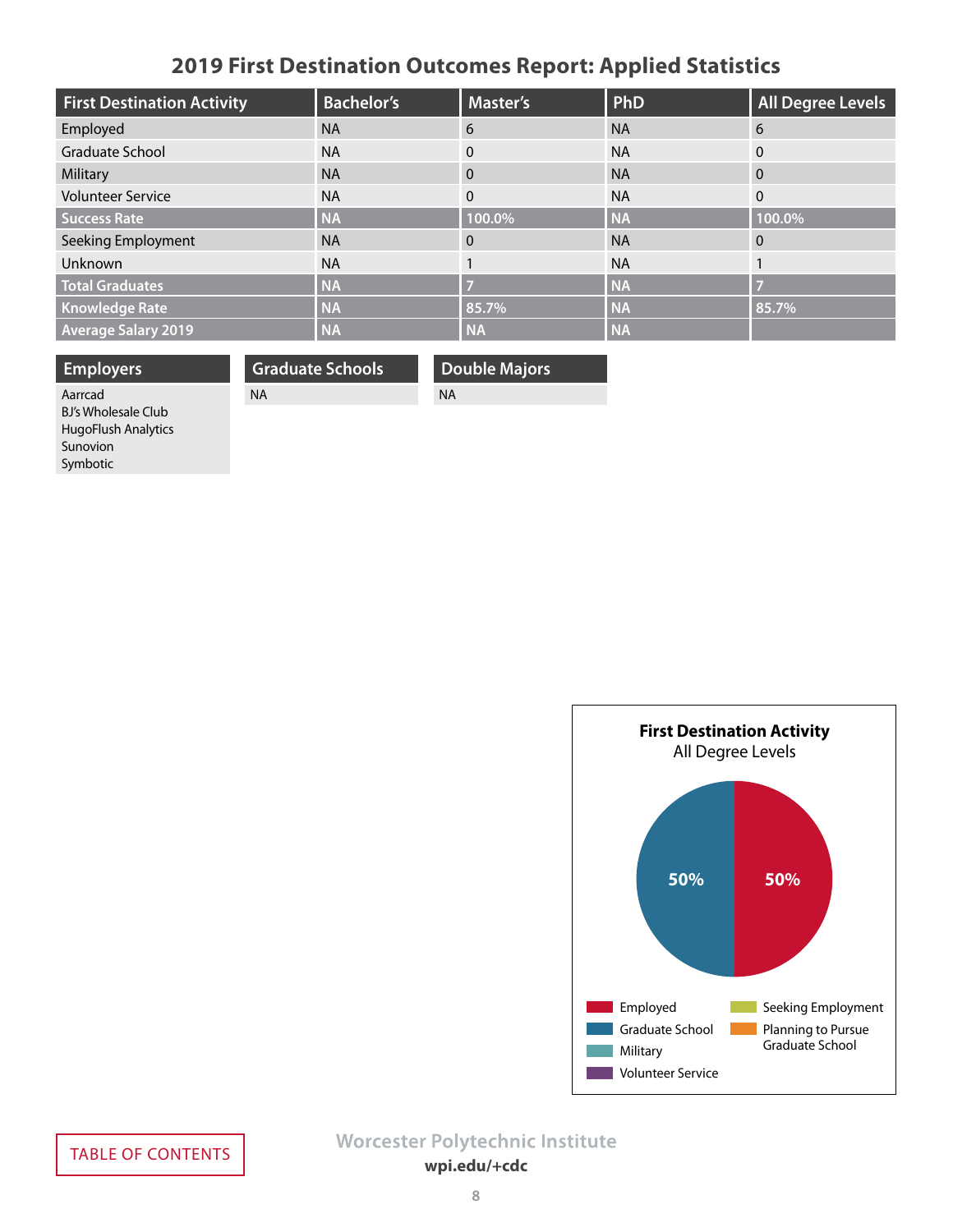### **2019 First Destination Outcomes Report: Architectural Engineering**

<span id="page-8-0"></span>

| <b>First Destination Activity</b> | <b>Bachelor's</b> | Master's  | PhD       | <b>All Degree Levels</b> |
|-----------------------------------|-------------------|-----------|-----------|--------------------------|
| Employed                          | 8                 | <b>NA</b> | <b>NA</b> | 8                        |
| Graduate School                   |                   | <b>NA</b> | <b>NA</b> |                          |
| Military                          | 0                 | <b>NA</b> | <b>NA</b> | $\Omega$                 |
| <b>Volunteer Service</b>          | $\Omega$          | <b>NA</b> | <b>NA</b> | $\Omega$                 |
| <b>Success Rate</b>               | 93.8%             | <b>NA</b> | <b>NA</b> | 93.8%                    |
| Seeking Employment                |                   | <b>NA</b> | <b>NA</b> |                          |
| Not Seeking                       |                   | <b>NA</b> | <b>NA</b> |                          |
| Unknown                           | $\Omega$          | <b>NA</b> | <b>NA</b> | $\Omega$                 |
| <b>Total Graduates</b>            | 17                | <b>NA</b> | <b>NA</b> | 17                       |
| <b>Knowledge Rate</b>             | 100.0%            | <b>NA</b> | <b>NA</b> | 100.0%                   |
| <b>Average Salary 2019</b>        | \$66,333          | <b>NA</b> | <b>NA</b> |                          |

#### **Employers**

### **Graduate Schools**

**Double Majors**

NA

City Building Engineering **Services** Henderson Engineers, Inc. R. J. Kenney Associates RDH Building Science Simpson Gumpertz & Heger SNC-Lavalin Constructors, Inc. Team Engineering Windover Construction

Northeastern University University College London Worcester Polytechnic Institute (WPI)

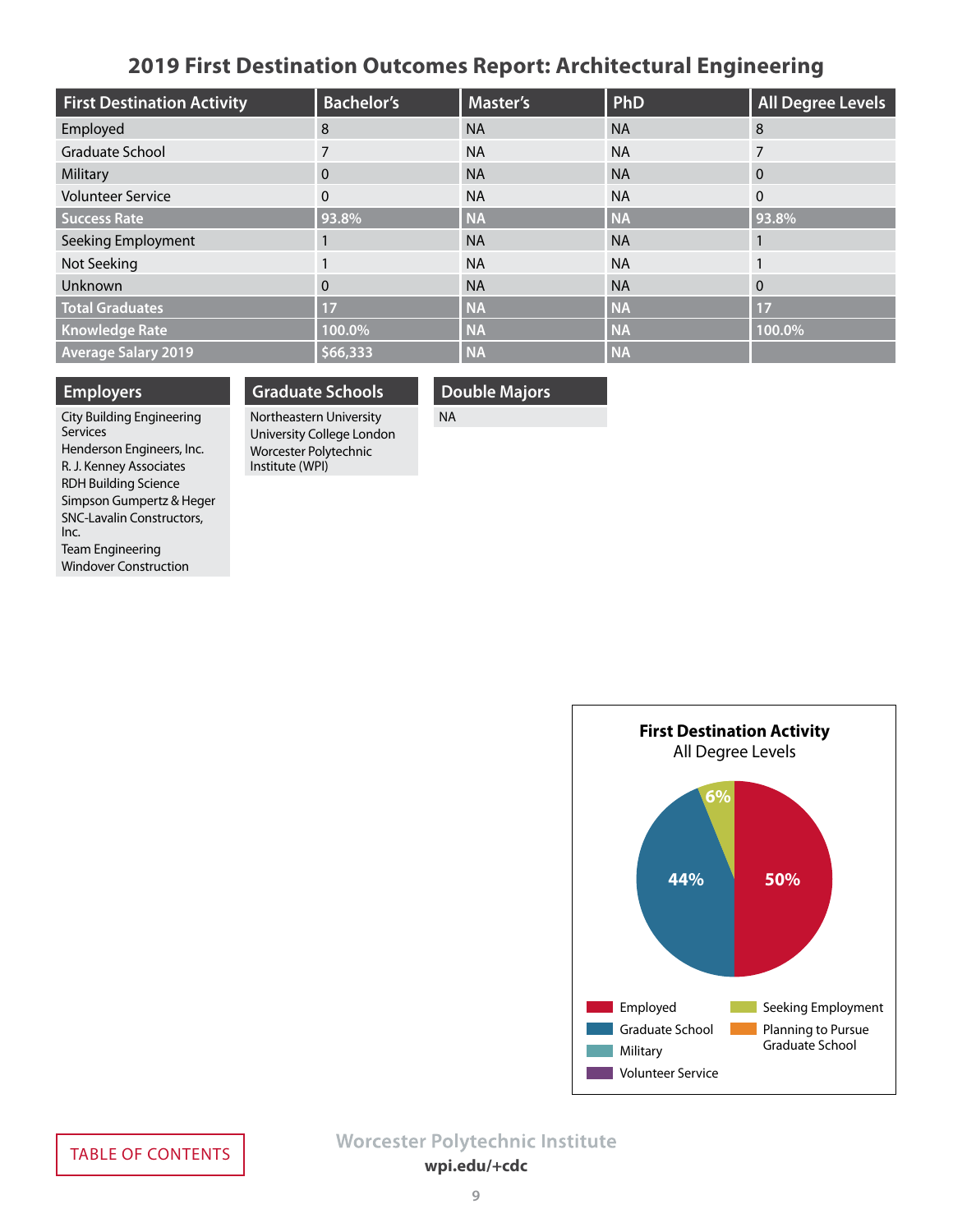### **2019 First Destination Outcomes Report: Biochemistry**

<span id="page-9-0"></span>

| <b>First Destination Activity</b> | <b>Bachelor's</b> | <b>Master's</b> | PhD       | <b>All Degree Levels</b> |
|-----------------------------------|-------------------|-----------------|-----------|--------------------------|
| Employed                          | 9                 |                 |           | 9                        |
| Graduate School                   | 6                 |                 |           | 6                        |
| Military                          | $\mathbf{0}$      | 0               | $\Omega$  | 0                        |
| <b>Volunteer Service</b>          | 0                 |                 | 0         | $\Omega$                 |
| <b>Success Rate</b>               | 93.8%             | <b>NA</b>       | <b>NA</b> | 93.8%                    |
| Seeking Employment                |                   |                 |           |                          |
| Unknown                           | 0                 |                 |           | $\Omega$                 |
| <b>Total Graduates</b>            | 16                |                 |           | <b>16</b>                |
| <b>Knowledge Rate</b>             | 100.0%            |                 |           | 100.0%                   |
| <b>Average Salary 2019</b>        | \$45,198          | <b>NA</b>       | <b>NA</b> |                          |

#### **Employers**

Agios Pharmaceuticals Azzur Group Brigham and Women's Hopsital Bristol-Myers Squibb EasCare Ambulance Northeast Dermatology Associates Pfizer, Inc. The Medical Eye Center

### **Graduate Schools**

Cornell University New York University State University of New York Polytechnic Institute State University of New York-Albany University of Massachusetts-Amherst

### **Double Majors**

Biology & Biotechnology Chemical Engineering Writing (Professional)

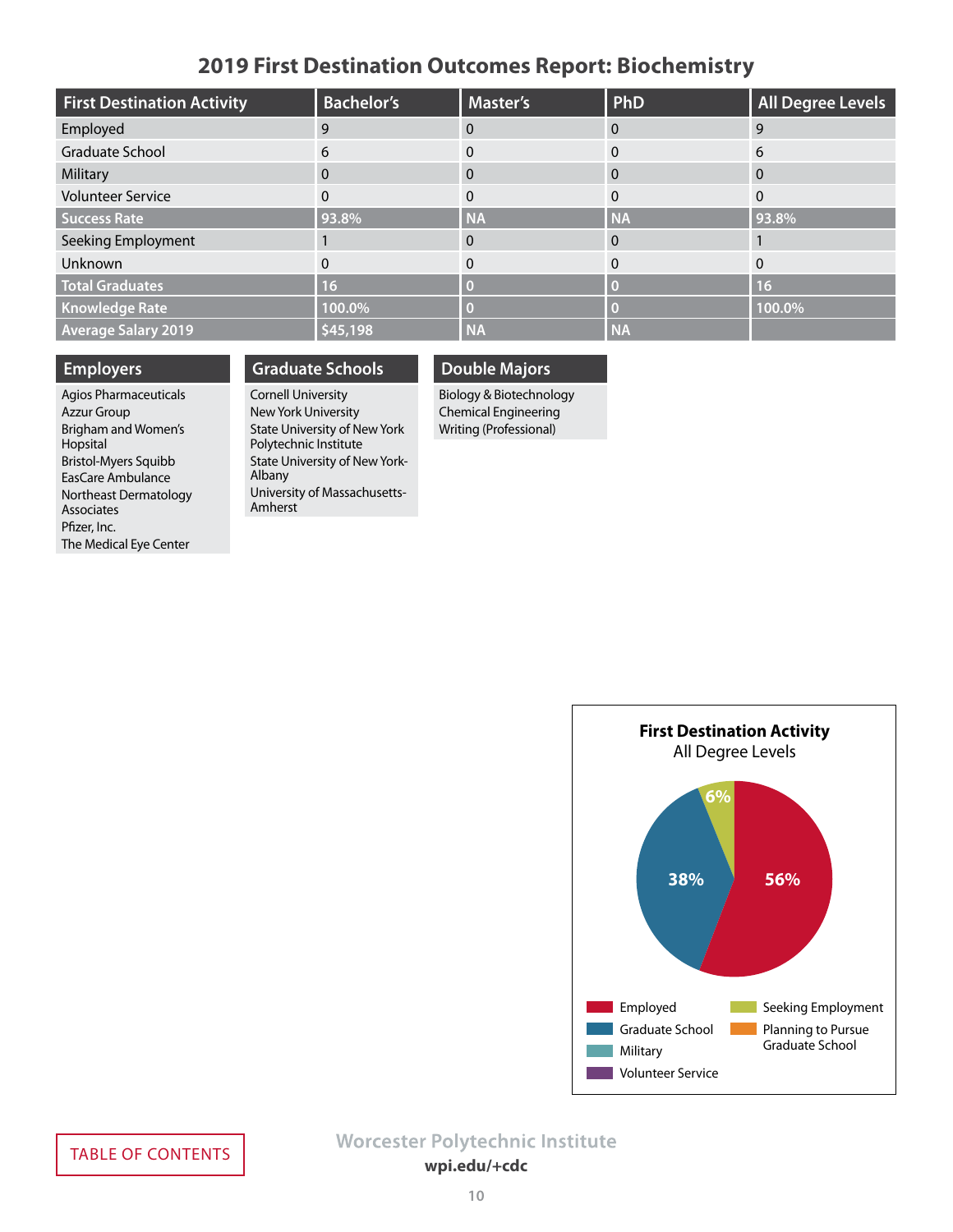### <span id="page-10-0"></span>**2019 First Destination Outcomes Report: Bioinformatics & Computational Biology**

| <b>First Destination Activity</b> | <b>Bachelor's</b> | <b>Master's</b> | PhD       | <b>All Degree Levels</b> |
|-----------------------------------|-------------------|-----------------|-----------|--------------------------|
| Employed                          | 6                 |                 |           | 9                        |
| Graduate School                   |                   |                 |           |                          |
| Military                          | 0                 | 0               | $\Omega$  | $\Omega$                 |
| <b>Volunteer Service</b>          | 0                 | $\Omega$        | $\Omega$  | $\Omega$                 |
| <b>Success Rate</b>               | 87.5%             | 100.0%          | 100.0%    | 91.7%                    |
| Seeking Employment                |                   |                 |           |                          |
| Unknown                           |                   |                 |           |                          |
| <b>Total Graduates</b>            | 8                 |                 |           | 13                       |
| <b>Knowledge Rate</b>             | 100.0%            | 75.0%           | 100.0%    | 92.3%                    |
| <b>Average Salary 2019</b>        | \$64,100          | <b>NA</b>       | <b>NA</b> |                          |

### **Employers**

#### **Double Majors Graduate Schools**

Amgen Brigham and Women's Hopsital Harvard Medical School Lamparth Company Novo Nordisk Obsidian Therapeutics Optum, a UnitedHealth Group company Tulane University

Boston University Worcester Polytechnic Institute (WPI)

Biology & Biotechnology

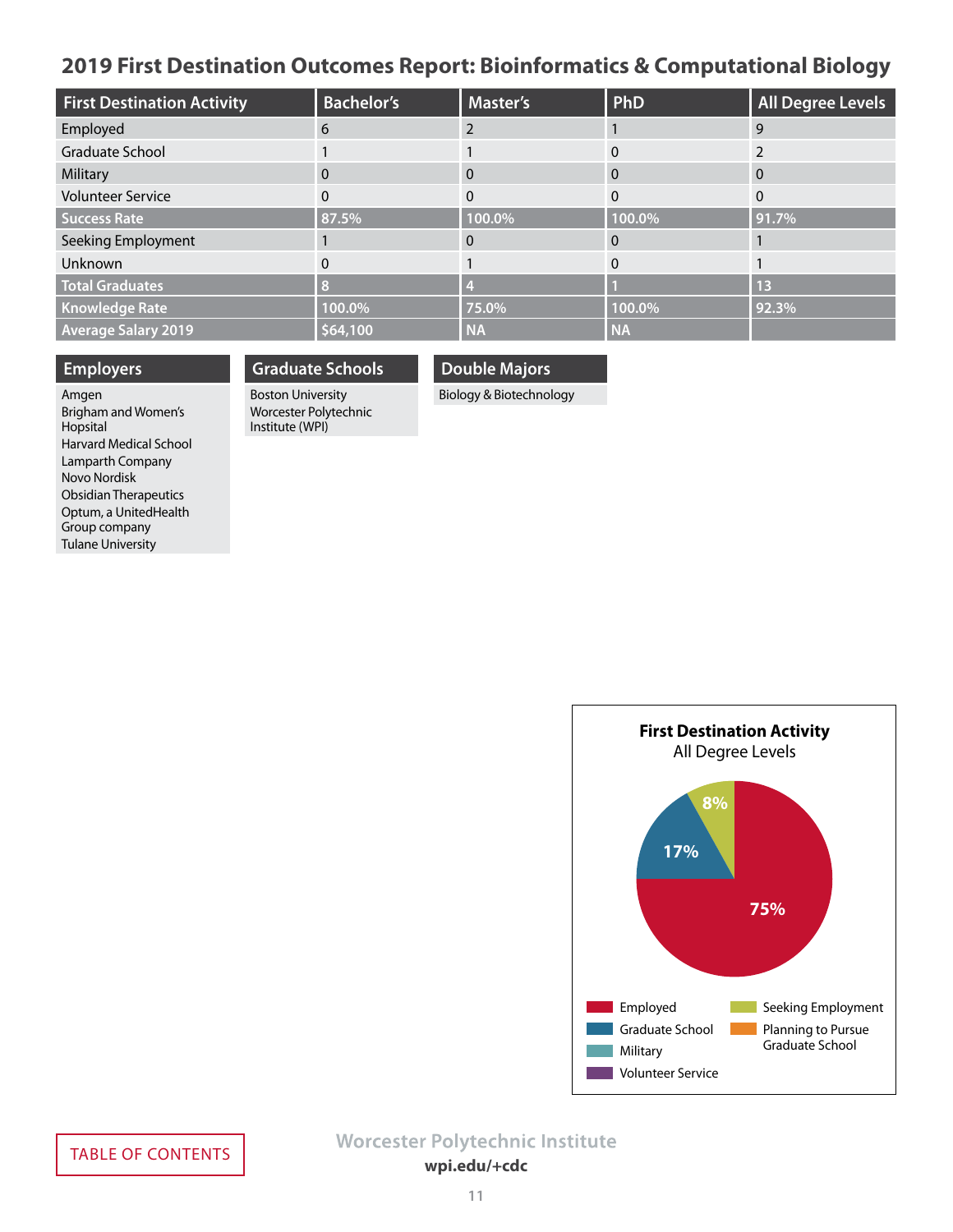### **2019 First Destination Outcomes Report: Biology & Biotechnology**

<span id="page-11-0"></span>

| <b>First Destination Activity</b> | <b>Bachelor's</b> | <b>Master's</b> | PhD       | <b>All Degree Levels</b> |
|-----------------------------------|-------------------|-----------------|-----------|--------------------------|
| Employed                          | 17                |                 |           | 19                       |
| Graduate School                   | 10                |                 | 0         | 10                       |
| Military                          | $\mathbf{0}$      | $\Omega$        | 0         | $\mathbf{0}$             |
| <b>Volunteer Service</b>          | 0                 | 0               | 0         | $\Omega$                 |
| <b>Success Rate</b>               | 84.4%             | 100.0%          | 100.0%    | 85.3%                    |
| Seeking Employment                | 5                 |                 | O         | ∍                        |
| Unknown                           | 0                 |                 | 0         | $\Omega$                 |
| <b>Total Graduates</b>            | 32                |                 |           | 34                       |
| <b>Knowledge Rate</b>             | 100.0%            | 100.0%          | 100.0%    | 100.0%                   |
| <b>Average Salary 2019</b>        | \$49,891          | <b>NA</b>       | <b>NA</b> |                          |

#### **Employers**

Abpro Therapeutics Active Signal Bio-detail Corporation Brigham and Women's Hopsital Bristol-Myers Squibb Broad Institute of MIT and Harvard Cornell University Dana-Farber Cancer Institute and Harvard Medical School Emulate Bio Evidera Infectious Disease Research Institute IsoPlexis Kuhnir Dermatology Novo Nordisk Obsidian Therapeutics Optum, a UnitedHealth Group company Quidel Corporation

### **Graduate Schools**

Boston University Tufts University University of Massachusetts Medical School at Worcester University of Pennsylvania Worcester Polytechnic Institute (WPI)

### **Double Majors**

Biochemistry Bioinformatics & Computational Biology International & Global Studies Writing (Professional)

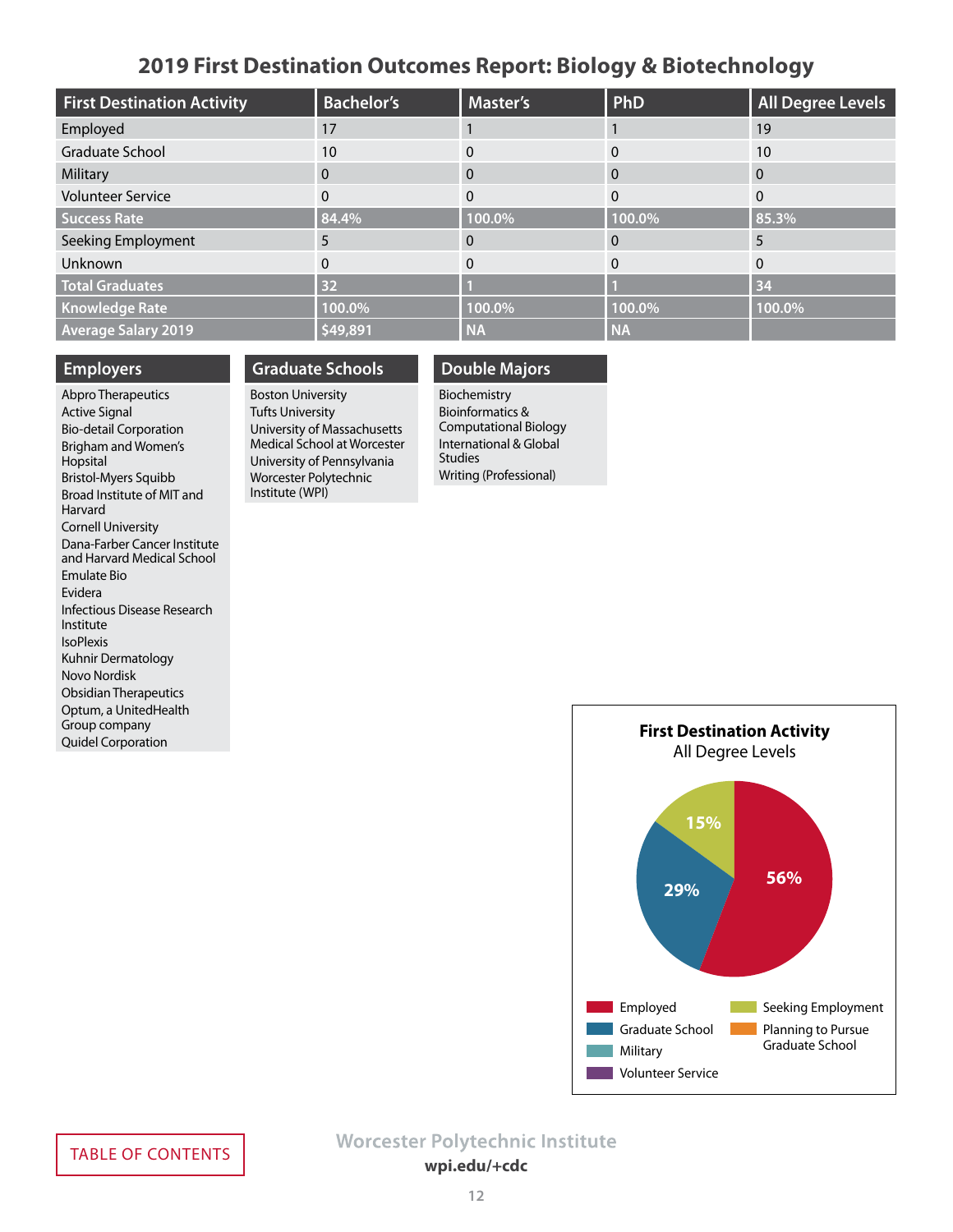### **2019 First Destination Outcomes Report: Biomedical Engineering**

<span id="page-12-0"></span>

| <b>First Destination Activity</b> | <b>Bachelor's</b> | <b>Master's</b> | <b>PhD</b> | <b>All Degree Levels</b> |
|-----------------------------------|-------------------|-----------------|------------|--------------------------|
| Employed                          | 39                | 12              | 3          | 54                       |
| <b>Graduate School</b>            | 29                | 0               | 0          | 29                       |
| Military                          | 0                 | $\Omega$        | 0          | $\Omega$                 |
| <b>Volunteer Service</b>          |                   | $\Omega$        | $\Omega$   |                          |
| <b>Success Rate</b>               | 87.3%             | 100.0%          | 100.0%     | 89.4%                    |
| Seeking Employment                | 10                |                 | 0          | 10                       |
| Not Seeking                       | 0                 |                 | 0          |                          |
| Unknown                           | 0                 | $\Omega$        | 0          | $\Omega$                 |
| <b>Total Graduates</b>            | 79                | 13              |            | 95                       |
| <b>Knowledge Rate</b>             | 100.0%            | 100.0%          | 100.0%     | 100.0%                   |
| <b>Average Salary 2019</b>        | \$63,985          | \$71,490        | <b>NA</b>  |                          |

#### **Employers**

AbbVie Altran IPD Americorps VISTA Analog Devices Astellas Azzur Group Barry-Wehmiller Design Group, Inc. Boston Children's Hospital Boston Scientific Brainlab, Inc. Bristol-Myers Squibb Charles River Laboratories Confluent Medical **Technologies** CONMED DEKA Research and Development EMD Serono, MilliporeSigma and EMD Performance **Materials** GE Healthcare Global Prior Art, Inc. Helen of Troy Hillrom Hub Recruiting, LLC Instrumentation Laboratory Insulet Corporation

Integra LifeSciences Corporation IPG Photonics Johnson & Johnson Family of Companies KLS Martin & KLS Martin Manufacturing KorroBio Massachusetts General Hospital Masy BioServices **Medtronic** Mocerna Theraputics Northern Arizona University (NAU) Process Design Solutions Regeneron Pharmaceuticals, Inc. Selux Diagnostics South Shore Health **StemExpress** Takeda Pharmaceuticals Townsend & Associates Translate Bio University of Massachusetts-Amherst ZOLL Medical Corporation

### **Graduate Schools**

Brown University Johns Hopkins University Queen's University Belfast Tufts University University of California-San Diego University of Pittsburgh University of Utah Worcester Polytechnic Institute (WPI)

### **Double Majors**

Electrical & Computer Engineering Mechanical Engineering Pyschological Science Robotics Engineering Writing (Professional)

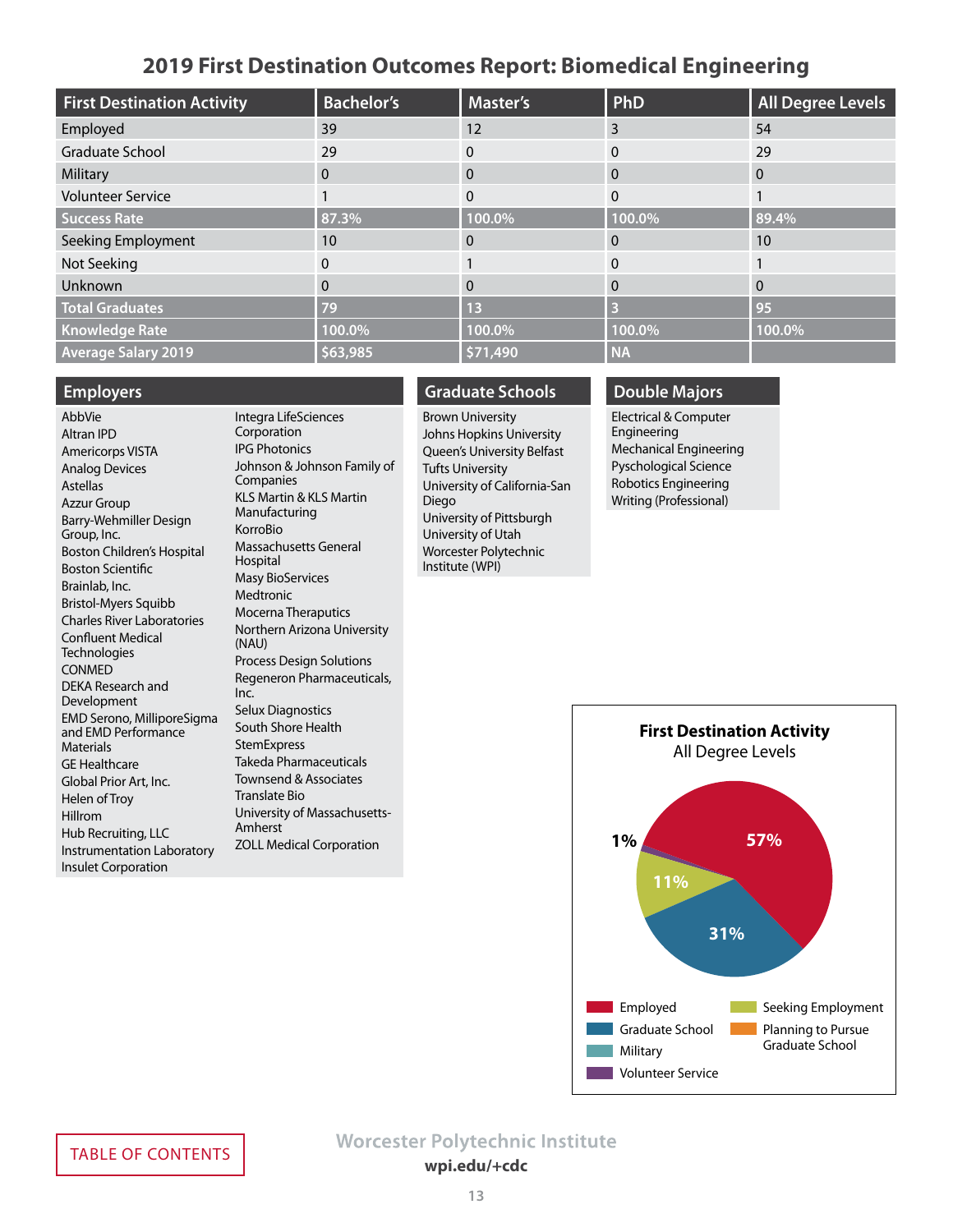# **2019 First Destination Outcomes Report: Bioscience Administration**

<span id="page-13-0"></span>

| <b>First Destination Activity</b> | <b>Bachelor's</b> | <b>Master's</b> | PhD       | <b>All Degree Levels</b> |
|-----------------------------------|-------------------|-----------------|-----------|--------------------------|
| Employed                          | <b>NA</b>         |                 | <b>NA</b> | 2                        |
| Graduate School                   | <b>NA</b>         | 0               | <b>NA</b> | 0                        |
| Military                          | <b>NA</b>         | $\Omega$        | <b>NA</b> | $\Omega$                 |
| <b>Volunteer Service</b>          | <b>NA</b>         | $\mathbf{0}$    | <b>NA</b> | $\mathbf{0}$             |
| <b>Success Rate</b>               | <b>NA</b>         | 100.0%          | <b>NA</b> | 100.0%                   |
| Seeking Employment                | <b>NA</b>         | $\Omega$        | <b>NA</b> | $\overline{0}$           |
| Unknown                           | <b>NA</b>         | $\Omega$        | <b>NA</b> | $\Omega$                 |
| <b>Total Graduates</b>            | <b>NA</b>         | D               | <b>NA</b> | $\overline{2}$           |
| <b>Knowledge Rate</b>             | <b>NA</b>         | 100.0%          | <b>NA</b> | 100.0%                   |
| <b>Average Salary 2019</b>        | <b>NA</b>         | <b>NA</b>       | <b>NA</b> |                          |

| <b>Employers</b> | <b>Graduate Schools</b> | Double Majors |
|------------------|-------------------------|---------------|
| Biogen           | <b>NA</b>               | NA            |
| <b>IDBS</b>      |                         |               |

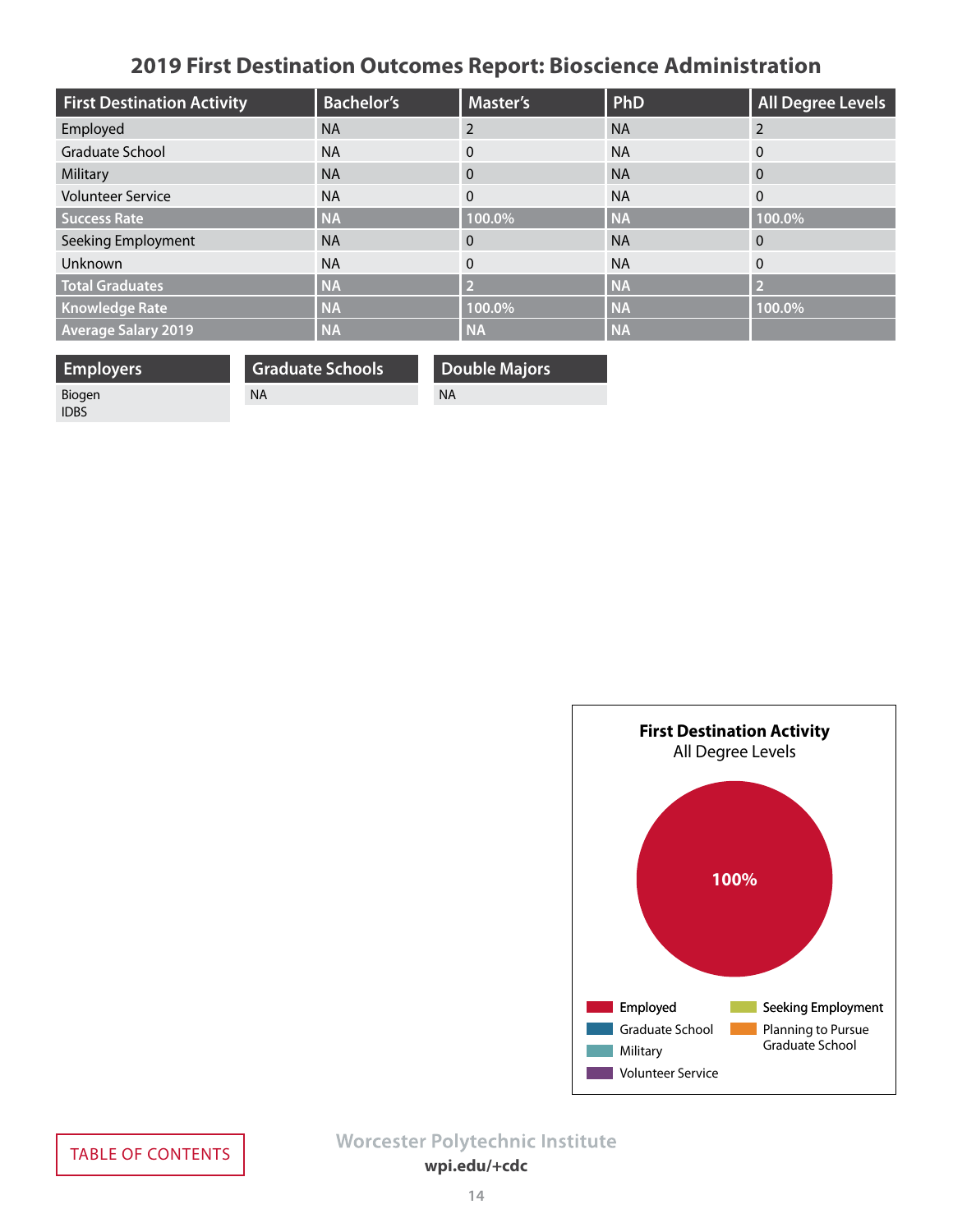# **2019 First Destination Outcomes Report: Business**

<span id="page-14-0"></span>

| <b>First Destination Activity</b> | <b>Bachelor's</b> | <b>Master's</b> | PhD       | <b>All Degree Levels</b> |
|-----------------------------------|-------------------|-----------------|-----------|--------------------------|
| Employed                          | 4                 | 6               | <b>NA</b> | 10                       |
| <b>Graduate School</b>            | 0                 | 3               | <b>NA</b> | 3                        |
| Military                          | $\mathbf{0}$      |                 | <b>NA</b> |                          |
| <b>Volunteer Service</b>          | $\mathbf{0}$      | $\Omega$        | <b>NA</b> | $\Omega$                 |
| <b>Success Rate</b>               | 100.0%            | 76.9%           | <b>NA</b> | 82.4%                    |
| Seeking Employment                | 0                 | 3               | <b>NA</b> | 3                        |
| Unknown                           | $\mathbf{0}$      | 5               | <b>NA</b> | 5                        |
| <b>Total Graduates</b>            | M                 | 18              | <b>NA</b> | 22                       |
| <b>Knowledge Rate</b>             | 100.0%            | 72.2%           | <b>NA</b> | 77.3%                    |
| <b>Average Salary 2019</b>        | <b>NA</b>         | <b>NA</b>       | <b>NA</b> |                          |

**Double Majors** Actuarial Mathematics

**Graduate Schools**

NA

| <b>Employers</b>                |
|---------------------------------|
| <b>Bank of America</b>          |
| Biogen                          |
| Consigli Construction Co., Inc. |
| Epic                            |
| <b>FY LLP</b>                   |
| UnitedHealth Group              |
| UTC- Aerospace Systems          |
| UTC- Pratt & Whitney            |
| Worcester Polytechnic           |
| Institute (WPI)                 |
| YMCA                            |

**First Destination Activity** All Degree Levels **59% Employed** Seeking Employment Graduate School Military **Volunteer Service** Planning to Pursue Graduate School **18% 17% 6%**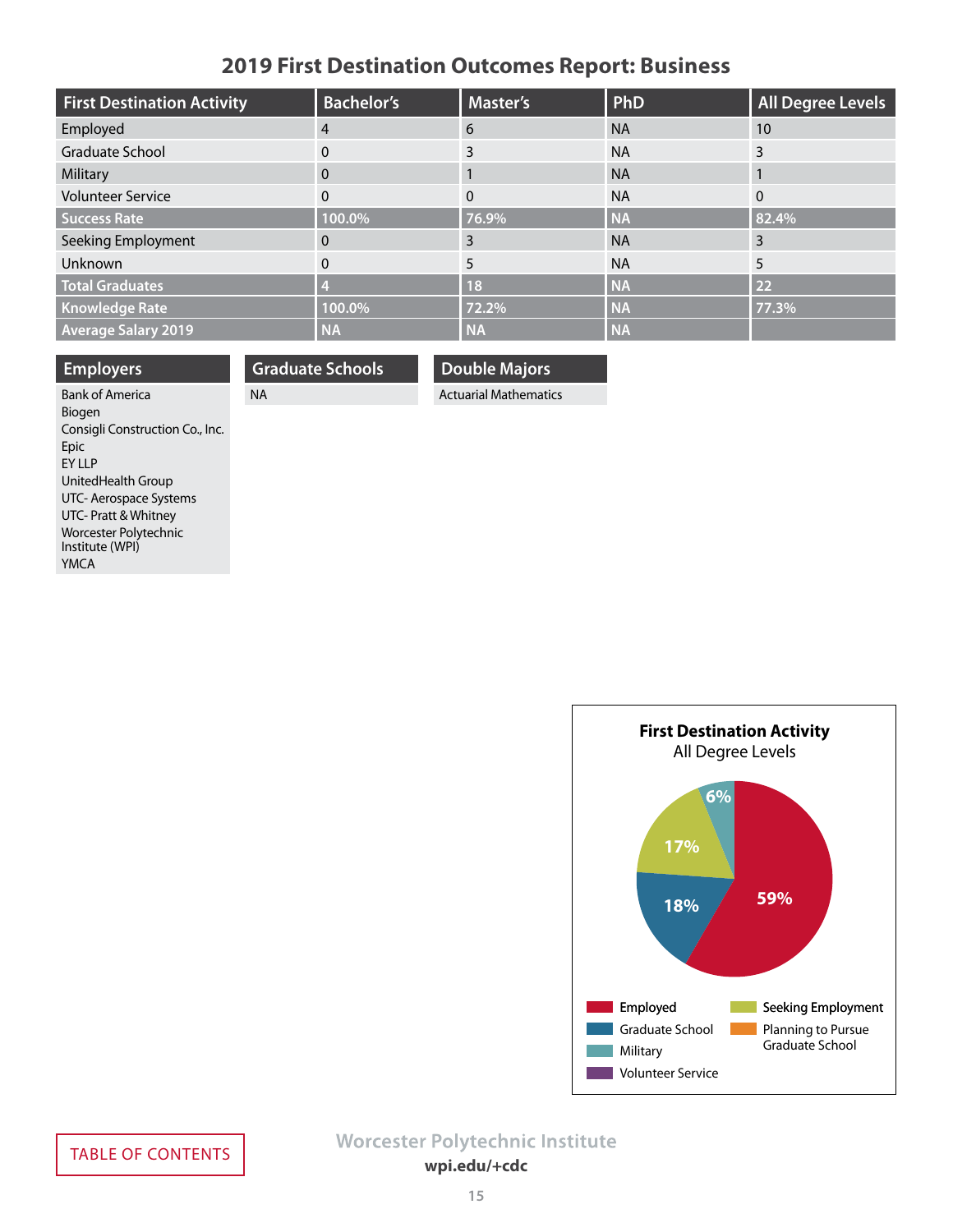# **2019 First Destination Outcomes Report: Business Administration**

<span id="page-15-0"></span>

| <b>First Destination Activity</b> | <b>Bachelor's</b> | <b>Master's</b> | <b>PhD</b> | <b>All Degree Levels</b> |
|-----------------------------------|-------------------|-----------------|------------|--------------------------|
| Employed                          | <b>NA</b>         | 20              | <b>NA</b>  | 20                       |
| <b>Graduate School</b>            | <b>NA</b>         |                 | <b>NA</b>  |                          |
| Military                          | <b>NA</b>         | $\Omega$        | <b>NA</b>  | $\overline{0}$           |
| <b>Volunteer Service</b>          | <b>NA</b>         | $\Omega$        | <b>NA</b>  | $\mathbf{0}$             |
| <b>Success Rate</b>               | <b>NA</b>         | 95.5%           | <b>NA</b>  | 95.5%                    |
| Seeking Employment                | <b>NA</b>         |                 | <b>NA</b>  |                          |
| Unknown                           | <b>NA</b>         | 6               | <b>NA</b>  | 6                        |
| <b>Total Graduates</b>            | <b>NA</b>         | 38              | <b>NA</b>  | 38                       |
| <b>Knowledge Rate</b>             | <b>NA</b>         | 57.9%           | <b>NA</b>  | 57.9%                    |
| <b>Average Salary 2019</b>        | <b>NA</b>         | <b>NA</b>       | <b>NA</b>  | <b>NA</b>                |

**Employers** University of Alabama-Huntsville

NA

**Graduate Schools**

**Double Majors** NA

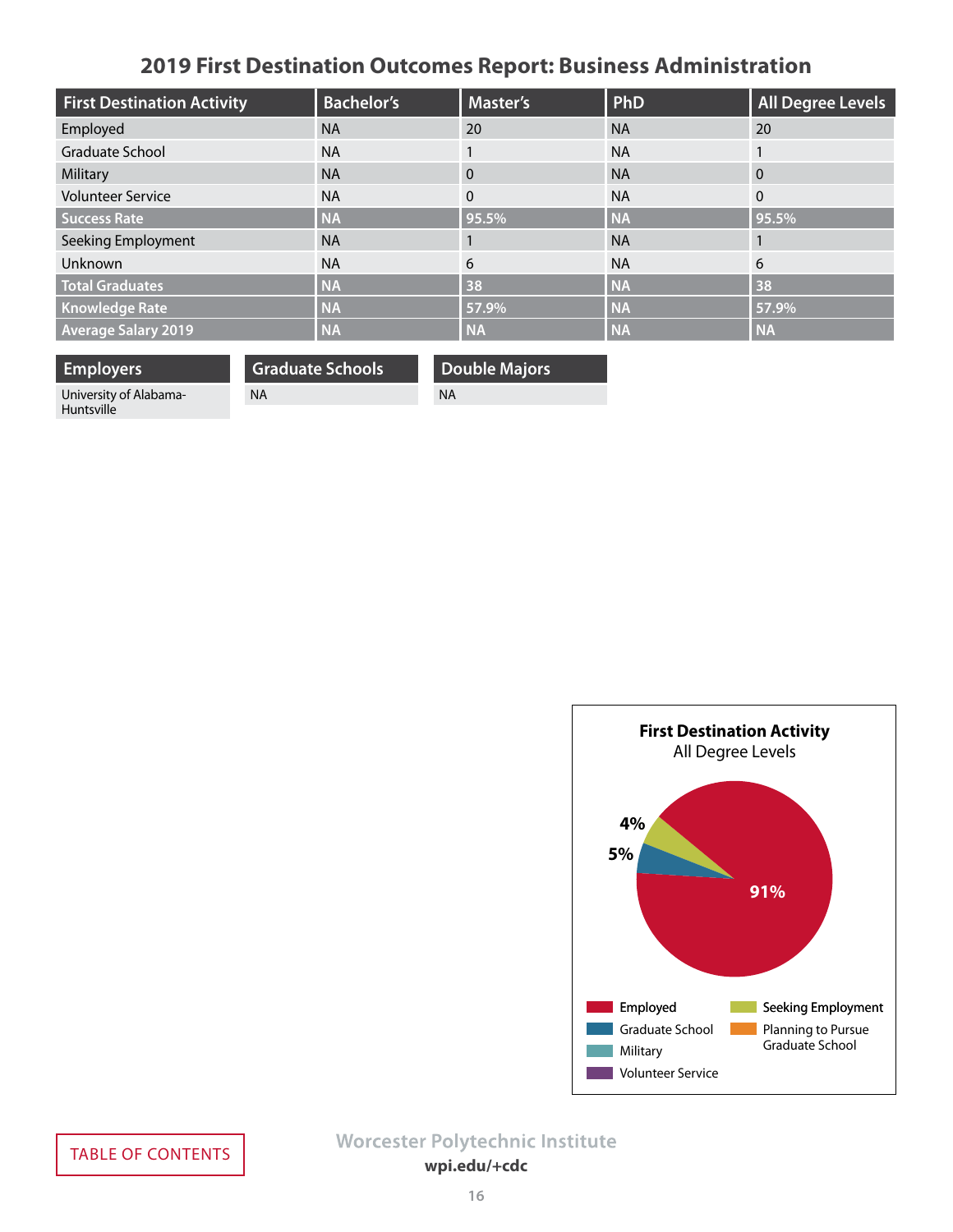### **2019 First Destination Outcomes Report: Chemical Engineering**

<span id="page-16-0"></span>

| <b>First Destination Activity</b> | <b>Bachelor's</b> | <b>Master's</b> | <b>PhD</b> | <b>All Degree Levels</b> |
|-----------------------------------|-------------------|-----------------|------------|--------------------------|
| Employed                          | 53                |                 |            | 56                       |
| Graduate School                   | 15                |                 |            | 17                       |
| Military                          |                   | 0               | 0          |                          |
| <b>Volunteer Service</b>          | 0                 |                 | 0          |                          |
| <b>Success Rate</b>               | 90.8%             | 100.0%          | 50.0%      | 90.2%                    |
| Seeking Employment                |                   |                 |            | 8                        |
| Unknown                           |                   |                 | 0          | 4                        |
| <b>Total Graduates</b>            | 78                | 6               |            | 86                       |
| <b>Knowledge Rate</b>             | 97.4%             | 66.7%           | 100.0%     | 95.3%                    |
| <b>Average Salary 2019</b>        | \$69,632          | <b>NA</b>       | <b>NA</b>  |                          |

#### **Employers**

Ambri, Inc. Amgen Aspen Aerogels Atrium Staffing Azzur Group Baker Hughes, a GE company Barry-Wehmiller Design Group, Inc. Black and Veatch DSG Solutions, LLC DSM EMD Serono, MilliporeSigma and EMD Performance Materials Ensign-Bickford Aerospace & Defense Company Evoqua Water Technologies ExxonMobil Corporation General Dynamics Electric Boat General Electric IPS - Integrated Project Services JENSEN HUGHES John Hancock Kleinfelder

Lyndra, Inc. Metso Mexichem PepsiCo Pfizer, Inc. Process Design Solutions Prysmian Pulmatrix Raytheon Company Roche Bros. Supermarkets Co. SABIC Saint-Gobain Schlumberger SCHOTT SIG SAUER Solvus Global Stellar Industries Corp. Taconic High School Takeda Pharmaceuticals TechnipFMC The Shire United Technologies Corporation (UTC) UTC- Pratt & Whitney Werewolf Therapeutics

### **Graduate Schools**

Carnegie Mellon University Dartmouth College Georgia Institute of **Technology** Massachusetts Institute of **Technology** Northwestern University University of Houston University of Notre Dame Worcester Polytechnic Institute (WPI)

### **Double Majors**

Biochemistry Physics Writing (Professional)

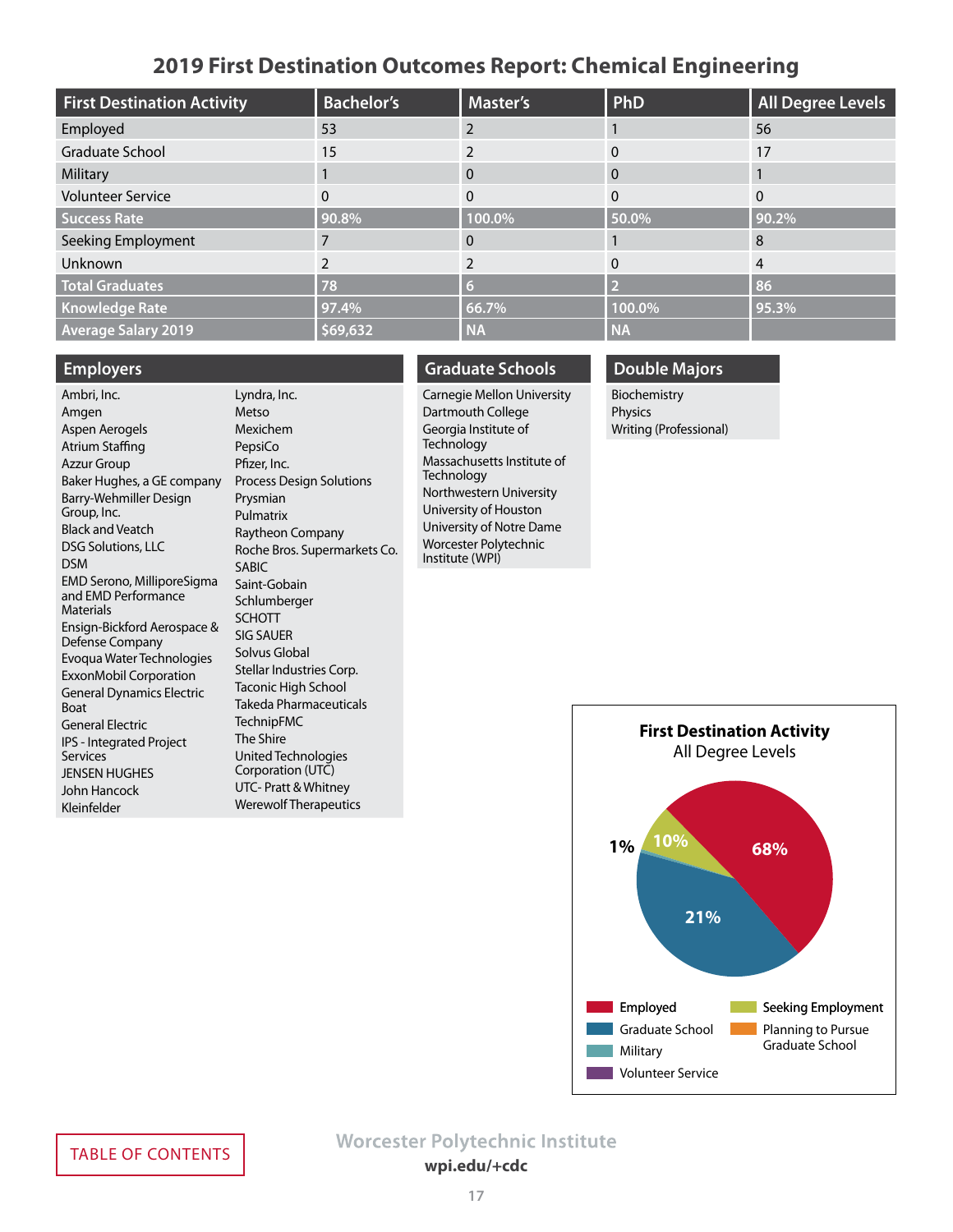# **2019 First Destination Outcomes Report: Chemistry**

<span id="page-17-0"></span>

| <b>First Destination Activity</b> | <b>Bachelor's</b> | Master's     | PhD       | <b>All Degree Levels</b> |
|-----------------------------------|-------------------|--------------|-----------|--------------------------|
| Employed                          |                   |              |           | 6                        |
| Graduate School                   |                   |              |           |                          |
| Military                          |                   | 0            | $\Omega$  | 0                        |
| <b>Volunteer Service</b>          |                   | $\Omega$     | $\Omega$  | $\Omega$                 |
| <b>Success Rate</b>               | 100.0%            | 100.0%       | 100.0%    | 100.0%                   |
| Seeking Employment                |                   | $\mathbf{0}$ |           |                          |
| Unknown                           |                   |              |           |                          |
| <b>Total Graduates</b>            |                   |              |           | <b>C</b>                 |
| <b>Knowledge Rate</b>             | 83.3%             | 100.0%       | 100.0%    | 88.9%                    |
| <b>Average Salary 2019</b>        | <b>NA</b>         | <b>NA</b>    | <b>NA</b> |                          |

### **Employers**

### **Graduate Schools**

Massachusetts-Amherst

University of

### **Double Majors**

NA

Charles River Laboratories Connecticut Department of Public Health Johnson Matthey Medpace, Inc. Worcester Polytechnic Institute (WPI)

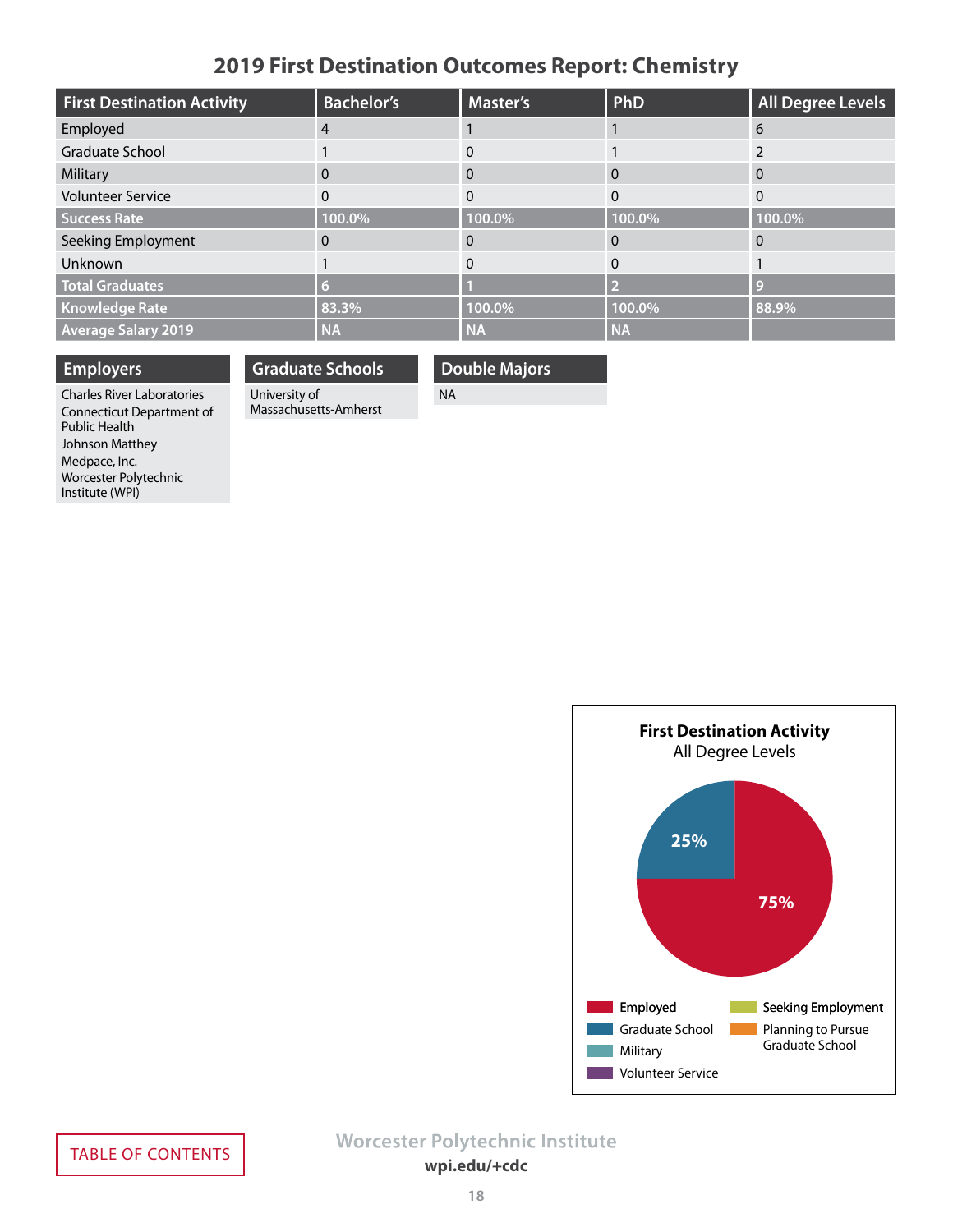### **2019 First Destination Outcomes Report: Civil Engineering**

<span id="page-18-0"></span>

| <b>First Destination Activity</b> | <b>Bachelor's</b> | <b>Master's</b> | PhD       | <b>All Degree Levels</b> |
|-----------------------------------|-------------------|-----------------|-----------|--------------------------|
| Employed                          | 40                | 8               | 0         | 48                       |
| Graduate School                   | 9                 |                 | 0         | 9                        |
| Military                          |                   | 0               | 0         |                          |
| <b>Volunteer Service</b>          | 0                 | 0               | 0         |                          |
| <b>Success Rate</b>               | 94.3%             | 100.0%          | <b>NA</b> | 95.1%                    |
| Seeking Employment                | 3                 |                 | 0         |                          |
| Unknown                           | 0                 |                 | 0         | $\Omega$                 |
| <b>Total Graduates</b>            | 53                | 8               |           | 61                       |
| <b>Knowledge Rate</b>             | 100.0%            | 100.0%          | <b>NA</b> | 100.0%                   |
| <b>Average Salary 2019</b>        | \$64,047          | \$76,769        | <b>NA</b> |                          |

#### **Employers**

#### Alden Arup BDP Industries Bergmann City Point Partner, LLC Consigli Construction Co., Inc. Cosentini Associates/Tetra Tech, Inc. CSL Consulting Dustin Construction, Inc. ExxonMobil Corporation Fluhrer Reed, PA Gill Engineering Green International Affiliates, Inc. GZA GeoEnvironmental, Inc. Hanover Company HEB Engineers, Inc. HNTB Corporation JENSEN HUGHES Land Planning, Inc. Leidos Manafort Brothers, Inc. McNamara · Salvia Meyer Borgman Johnson Structural Engineers Narlee Design OHL North America Robert Chiles Engineering Sabago Technics Solli Engineering Spagnolo Gisness and Associates, Inc Suffolk Construction Tighe & Bond TranSystems, Corp. Turner Construction Company VN Engineers, Inc. Wright-Pierce WSP USA/Canada

### **Graduate Schools**

Northwestern University Texas A&M University Trinity College Dublin University of North Carolina-Chapel Hill University of Notre Dame Worcester Polytechnic Institute (WPI)

### **Double Majors** International & Global **Studies**

Mechanical Engineering Writing (Professional)

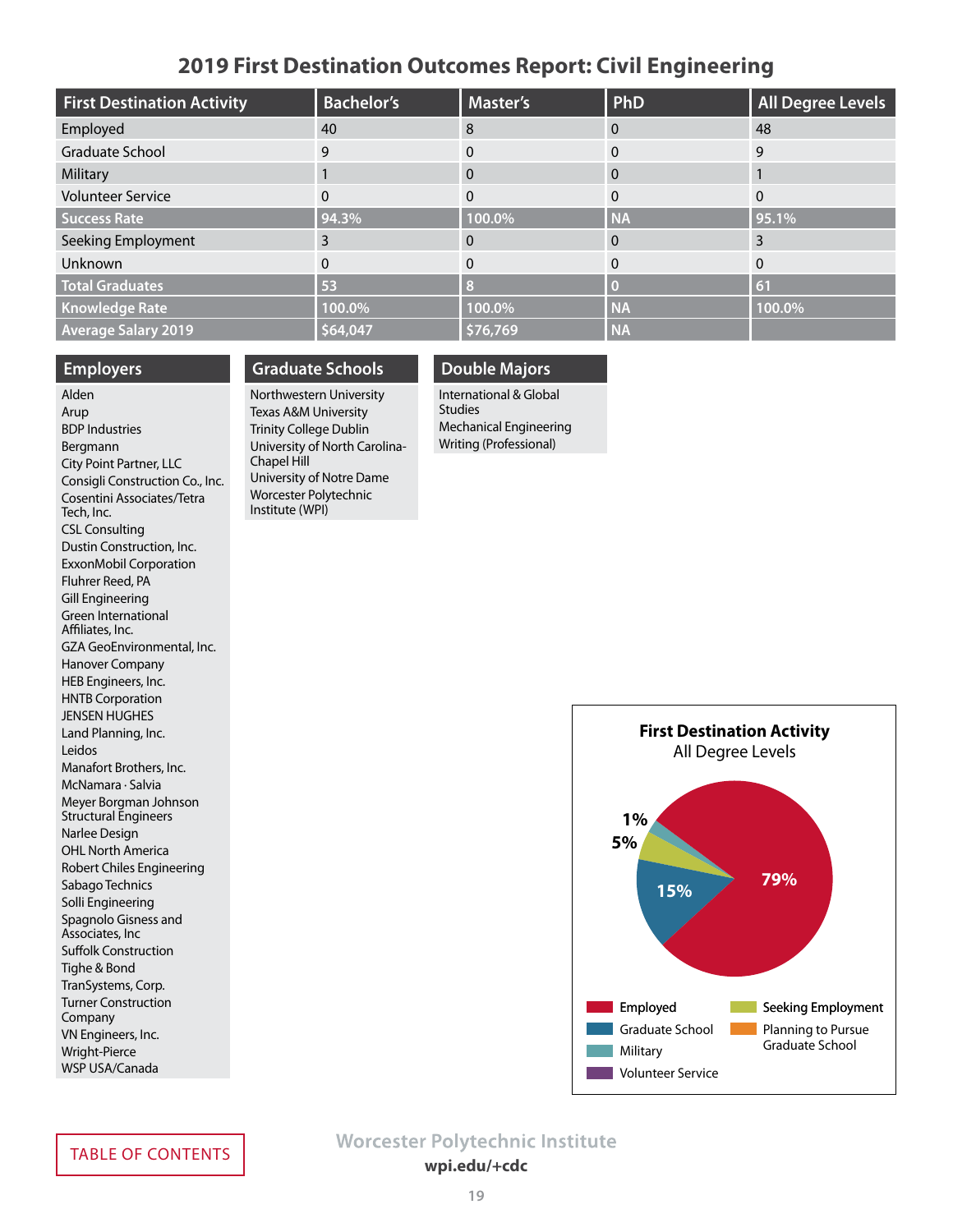### **2019 First Destination Outcomes Report: Computer Science**

<span id="page-19-0"></span>

| <b>First Destination Activity</b> | <b>Bachelor's</b> | <b>Master's</b> | <b>PhD</b>   | <b>All Degree Levels</b> |
|-----------------------------------|-------------------|-----------------|--------------|--------------------------|
| Employed                          | 115               | 32              | 5            | 152                      |
| <b>Graduate School</b>            | 33                | 5               | 0            | 38                       |
| Military                          | 2                 | $\Omega$        | 0            |                          |
| <b>Volunteer Service</b>          | 0                 | $\Omega$        | $\mathbf{0}$ | $\Omega$                 |
| <b>Success Rate</b>               | 90.4%             | 92.5%           | 100.0%       | 91.0%                    |
| Seeking Employment                | 16                | 3               | 0            | 19                       |
| Unknown                           | 6                 |                 |              | 15                       |
| <b>Total Graduates</b>            | 172               | 47              |              | 226                      |
| <b>Knowledge Rate</b>             | 96.5%             | 85.1%           | 71.4%        | 93.4%                    |
| <b>Average Salary 2019</b>        | \$88,750          | \$97,731        | \$147,333    |                          |

#### **Employers**

128 Technology Ab Initio Software Actifio Amazon Amazon Robotics Apple Arista Networks ARRIS Aspect Software Australian Institute of Sport Autonodyne BAE Systems, Inc. Bank of America Basecamp Ventures Berkshire Grey Bestpass, Inc. Bose Corporation Carbon Black Chubb Cimpress Cogo Labs Collins Aerospace Comcast Common Sensing Community Software Group Comsat Architects conDati, Inc Conseqta Technology, LLC Constant Contact Cruise Dell EMC Deloitte Draft Kings

ECOG-ACRIN Cancer Research Group Epic Esri Facebook FactSet Research Systems, Inc. Fidelity Investments Find Me Faster General Dynamics Electric Boat Google, Inc. Hi Marley Homesite Insurance Honeywell HPR IBM ICONICS, Inc. Infinite Ware Interactions, LLC **InterSystems** IRi Worldwide iRobot John Hancock Kaon Software Karen Clark & Company Kayak Software Corporation Liberty Mutual Insurance Lions Investment & Trading, Inc. Lose It! Lyft Microsoft Newport News Shipbuilding Olympus Corporation of Americas

Optum, a UnitedHealth Group company Paytronix Systems Raytheon Company Reed Elsevier Revature Rocket Software Saint-Gobain **Salesforce** Sense Photonics Shape Security Sierra-Olympic Technologies, Inc. SilverRail Technologies **Sitetracker** Solvus Global SRC, Inc Starry Internet Synopsys Tallan The Hanover Insurance Group The MITRE Corporation TIBCO Software, Inc. TORC Robotics **Tracelink** TriNetX, Inc. **Twitter** Visa Vision X Vistaprint VMware, Inc. Wayfair, LLC Worldpay (formerly Vantiv) Zillow Group

### **Graduate Schools**

Georgia Institute of **Technology** University of California-Santa Barbara University of Massachusetts-Amherst University of Southern California Worcester Polytechnic Institute (WPI)

#### **Double Majors**

Electrical & Computer Engineering Industrial Engineering Interactive Media & Game Development Mathematical Science Robotics Engineering

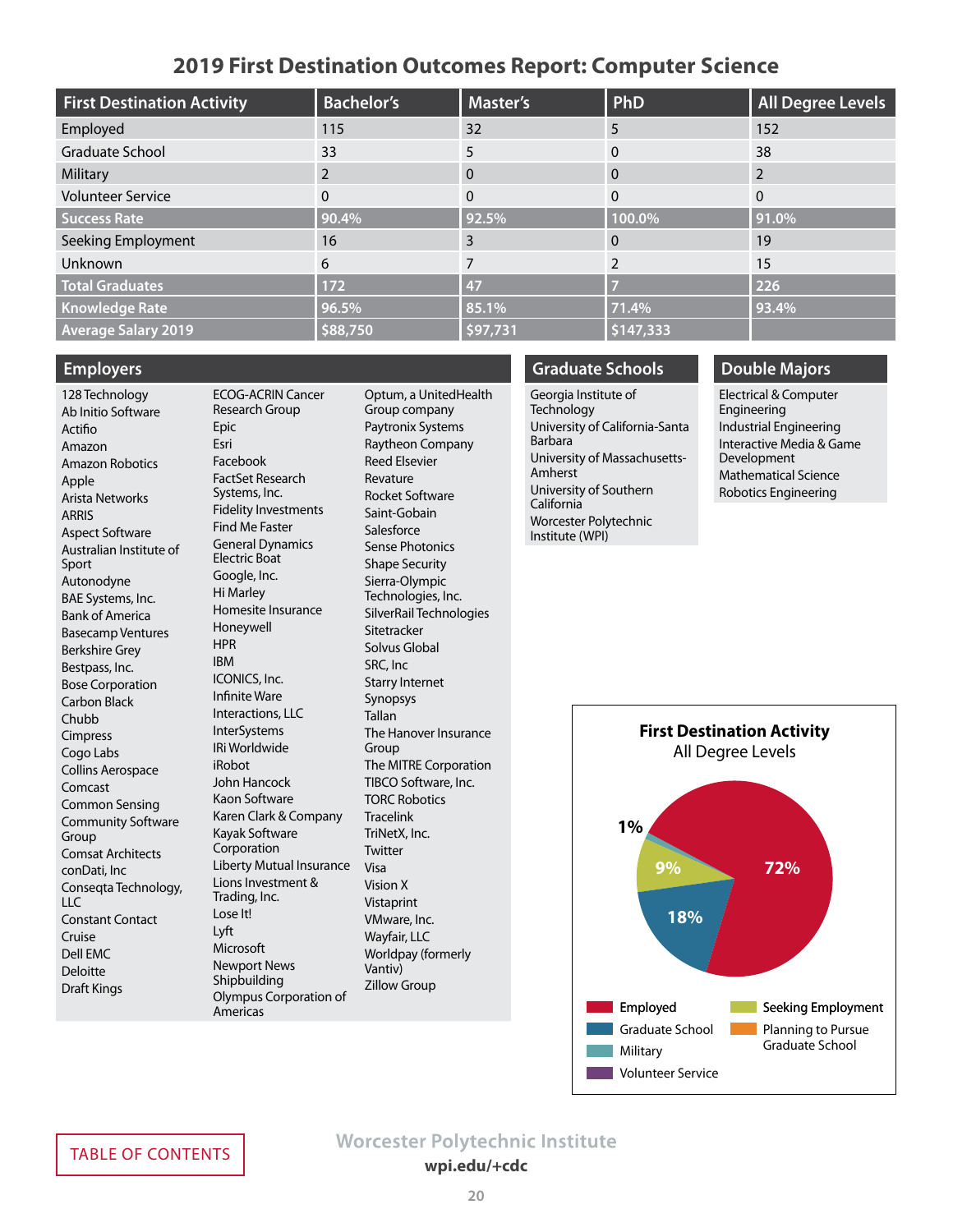# <span id="page-20-0"></span>**2019 First Destination Outcomes Report: Construction Project Management**

| <b>First Destination Activity</b> | <b>Bachelor's</b> | <b>Master's</b> | PhD       | <b>All Degree Levels</b> |
|-----------------------------------|-------------------|-----------------|-----------|--------------------------|
| Employed                          | <b>NA</b>         |                 | <b>NA</b> |                          |
| <b>Graduate School</b>            | <b>NA</b>         | $\Omega$        | <b>NA</b> | $\Omega$                 |
| Military                          | <b>NA</b>         | $\Omega$        | <b>NA</b> | $\Omega$                 |
| <b>Volunteer Service</b>          | <b>NA</b>         | $\mathbf{0}$    | <b>NA</b> | $\Omega$                 |
| <b>Success Rate</b>               | <b>NA</b>         | 100.0%          | <b>NA</b> | 100.0%                   |
| Seeking Employment                | <b>NA</b>         | $\Omega$        | <b>NA</b> | $\overline{0}$           |
| <b>Unknown</b>                    | <b>NA</b>         | $\Omega$        | <b>NA</b> | $\Omega$                 |
| <b>Total Graduates</b>            | <b>NA</b>         |                 | <b>NA</b> |                          |
| <b>Knowledge Rate</b>             | <b>NA</b>         | 100.0%          | <b>NA</b> | 100.0%                   |
| <b>Average Salary 2019</b>        | <b>NA</b>         | <b>NA</b>       | <b>NA</b> |                          |

| <b>Employers</b>  | <b>Graduate Schools</b> | <b>Double Majors</b> |
|-------------------|-------------------------|----------------------|
| Cutler Associates | ΝA                      | ΝA                   |
|                   |                         |                      |

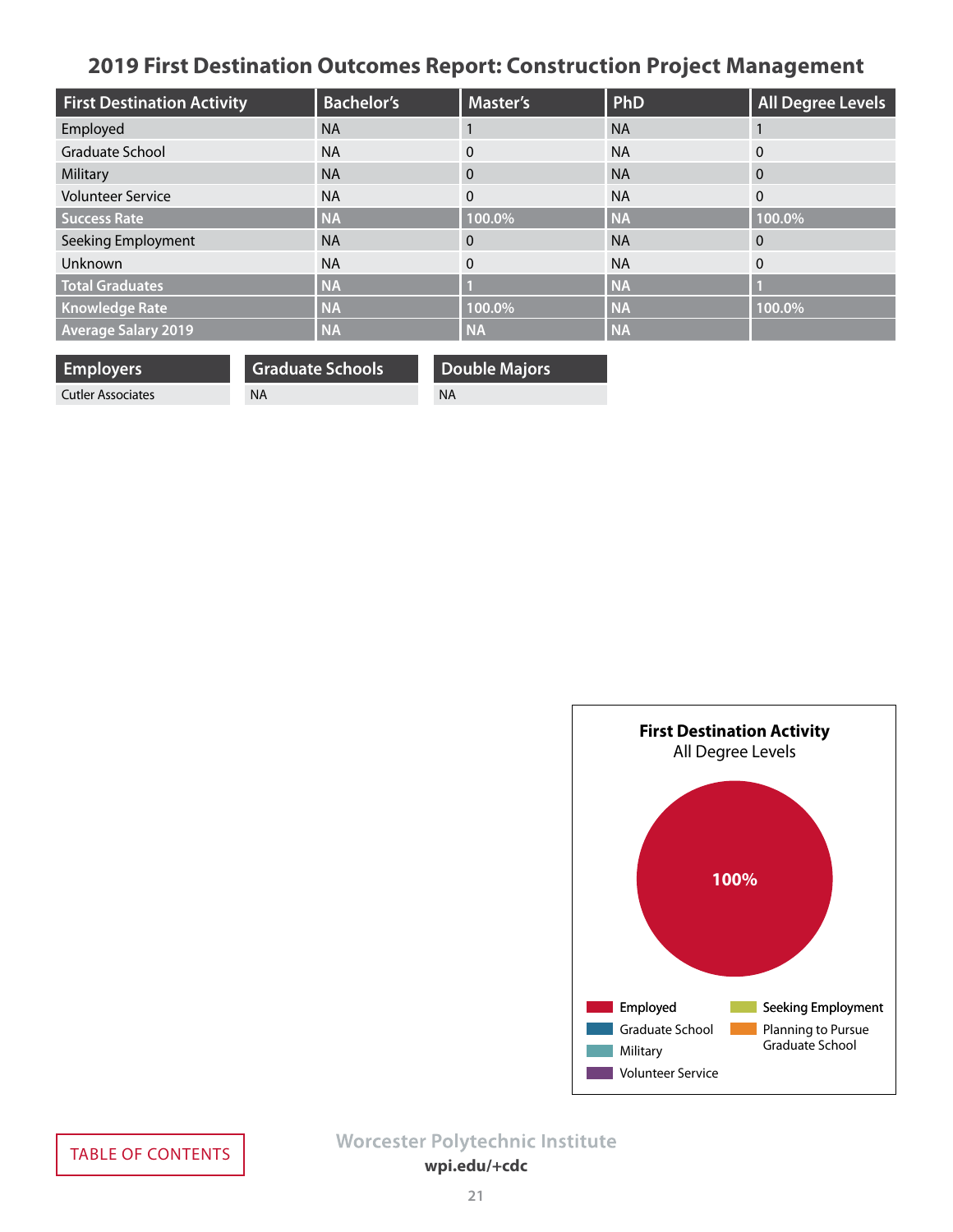### **2019 First Destination Outcomes Report: Data Science**

<span id="page-21-0"></span>

| <b>First Destination Activity</b> | <b>Bachelor's</b> | <b>Master's</b> | PhD       | <b>All Degree Levels</b> |
|-----------------------------------|-------------------|-----------------|-----------|--------------------------|
| Employed                          | <b>NA</b>         | 40              | 2         | 42                       |
| Graduate School                   | <b>NA</b>         | 3               | $\Omega$  | 3                        |
| Military                          | <b>NA</b>         | 0               | $\Omega$  | $\Omega$                 |
| <b>Volunteer Service</b>          | <b>NA</b>         | $\Omega$        | $\Omega$  | $\Omega$                 |
| <b>Success Rate</b>               | <b>NA</b>         | 91.5%           | 100.0%    | 91.8%                    |
| Seeking Employment                | <b>NA</b>         | 4               | 0         | 4                        |
| Unknown                           | <b>NA</b>         | 4               | $\Omega$  | 4                        |
| <b>Total Graduates</b>            | <b>NA</b>         | 51              |           | 53                       |
| <b>Knowledge Rate</b>             | <b>NA</b>         | 92.2%           | 100.0%    | 92.5%                    |
| <b>Average Salary 2019</b>        | <b>NA</b>         | \$88,561        | <b>NA</b> |                          |

#### **Employers**

### **Graduate Schools** Worcester Polytechnic

Institute (WPI)

**Double Majors**

NA

Aquent Aspen Technology, Inc. Bose Corporation Burning Glass Collins Aerospace Commvault Systems, Inc. DailyLook DataOmni Analytics Decentrix Digital Dhara, LLC Feedzai IBM Insulet Corporation Intel Corporation Invoice Cloud John Hancock Kayak Software Corporation Mercury Systems, Inc. MFS Investment Management Microsoft **NextCapital** Outcome Referrals PRO Unlimited SCOPE Recruiting Suna Solutions Suning The MITRE Corporation The Predictive Index, LLC TJX Companies UMass Medical Vestmark Vidmob, Inc. Voda, Inc. Walmart Labs Wayfair, LLC Wells Fargo

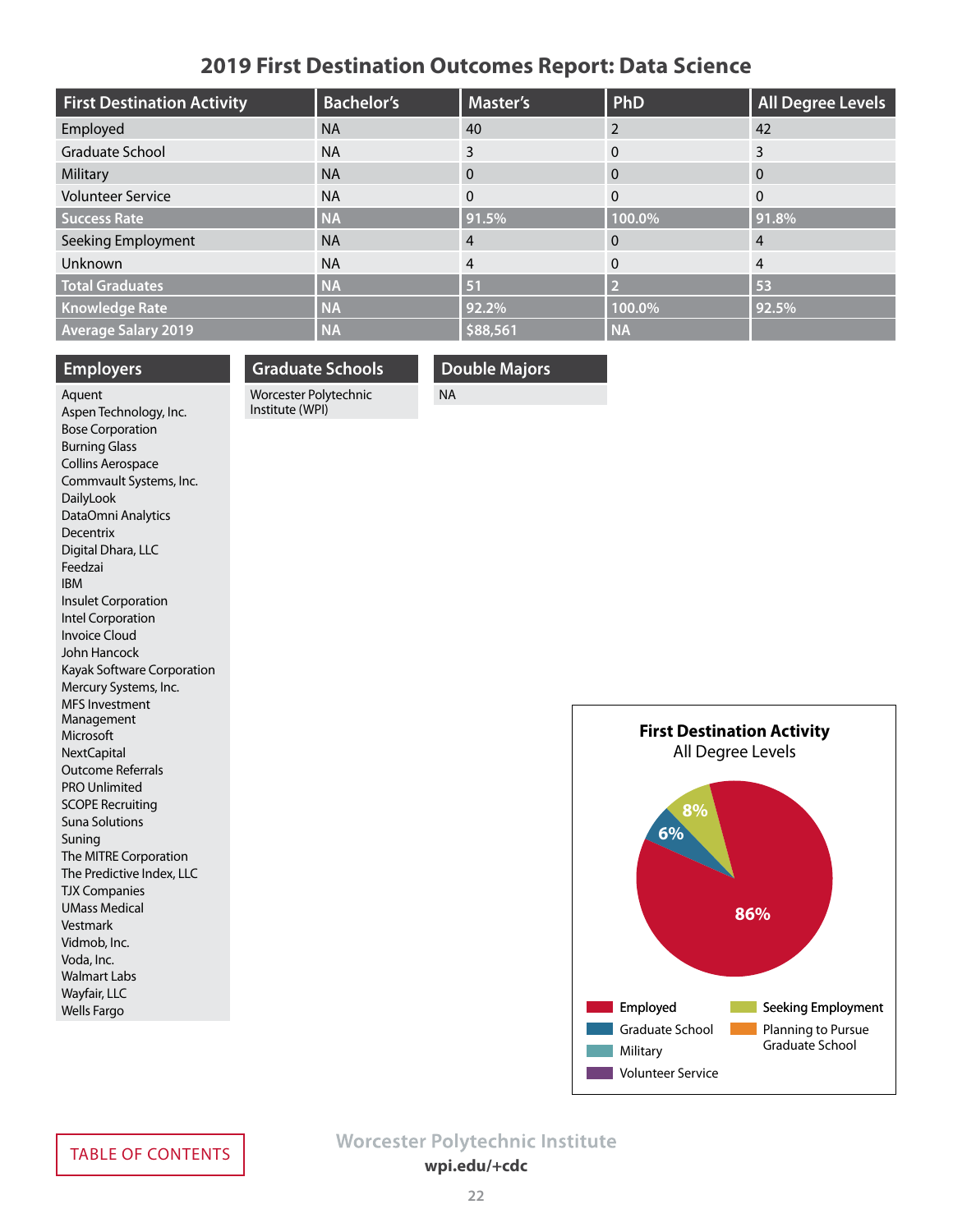# **2019 First Destination Outcomes Report: Economics**

<span id="page-22-0"></span>

| <b>First Destination Activity</b> | <b>Bachelor's</b> | <b>Master's</b> | PhD       | All Degree Levels |
|-----------------------------------|-------------------|-----------------|-----------|-------------------|
| Employed                          | 3                 | <b>NA</b>       | <b>NA</b> | $\overline{3}$    |
| <b>Graduate School</b>            | $\mathbf{0}$      | <b>NA</b>       | <b>NA</b> | $\mathbf{0}$      |
| Military                          | $\Omega$          | <b>NA</b>       | <b>NA</b> | $\overline{0}$    |
| <b>Volunteer Service</b>          | $\Omega$          | <b>NA</b>       | <b>NA</b> | $\mathbf{0}$      |
| <b>Success Rate</b>               | 100.0%            | <b>NA</b>       | <b>NA</b> | 100.0%            |
| Seeking Employment                | 0                 | <b>NA</b>       | <b>NA</b> | $\overline{0}$    |
| <b>Unknown</b>                    | $\Omega$          | <b>NA</b>       | <b>NA</b> | $\Omega$          |
| <b>Total Graduates</b>            | 3                 | <b>NA</b>       | <b>NA</b> | $\overline{3}$    |
| <b>Knowledge Rate</b>             | 100.0%            | <b>NA</b>       | <b>NA</b> | 100.0%            |
| <b>Average Salary 2019</b>        | <b>NA</b>         | <b>NA</b>       | <b>NA</b> |                   |

**Employers** Allstate Epic Wayfair, LLC

**Graduate Schools** NA

**Double Majors**

Industrial Engineering

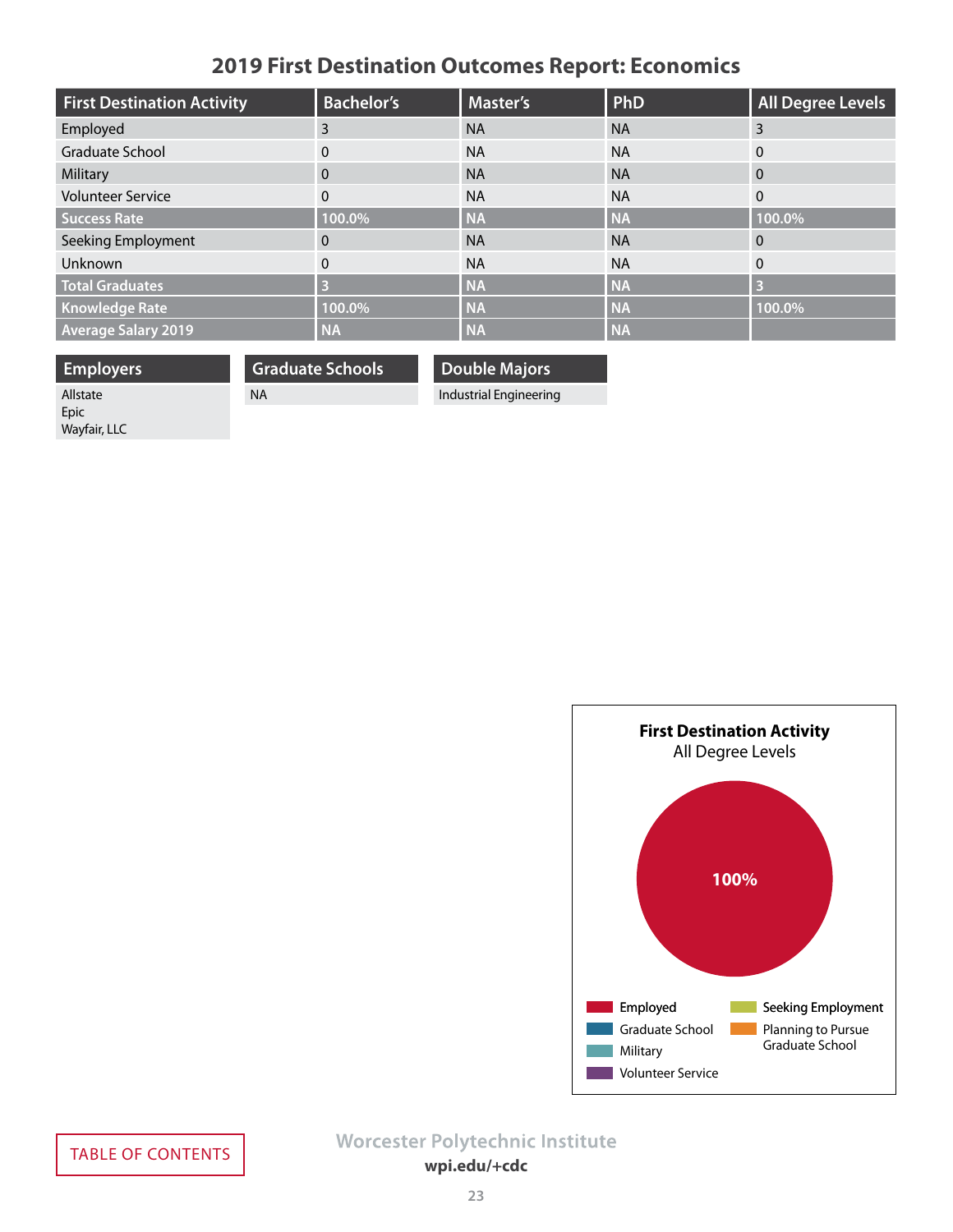### **2019 First Destination Outcomes Report: Electrical & Computer Engineering**

<span id="page-23-0"></span>

| <b>First Destination Activity</b> | <b>Bachelor's</b> | <b>Master's</b> | PhD       | All Degree Levels |
|-----------------------------------|-------------------|-----------------|-----------|-------------------|
| Employed                          | 65                | 24              | 5         | 94                |
| <b>Graduate School</b>            | 21                | 9               |           | 30                |
| Military                          | 5                 | $\Omega$        |           | 5                 |
| <b>Volunteer Service</b>          | 0                 |                 | $\Omega$  | $\overline{0}$    |
| <b>Success Rate</b>               | 93.8%             | 86.8%           | 100.0%    | 92.1%             |
| Seeking Employment                | 6                 | 5               |           | 11                |
| Unknown                           | $\overline{4}$    | 16              |           | 21                |
| <b>Total Graduates</b>            | 101               | 54              | 67        | 161               |
| <b>Knowledge Rate</b>             | 96.0%             | 70.4%           | 83.3%     | 87.0%             |
| <b>Average Salary 2019</b>        | \$76,935          | \$90,600        | <b>NA</b> |                   |

#### **Employers**

128 Technology Aetna AiSight Allegro MicroSystems, LLC Analog Devices Apple Applied Materials ARRIS Arup ASM BAE Systems, Inc. Blustream Corporation Bose Corporation Bridge12 Technologies Burns & McDonnell Cobham Cognex Corporation Collins Aerospace Covidien Dell EMC Elm Electrical, Inc. Eversource Energy Frontier Communications FusionForte, Inc. General Dynamics Electric Boat General Dynamics Mission Systems **HPR** IBM Intel Corporation

**InterSystems** IPG Photonics iRobot Leidos Lockheed Martin Lutron Electronics Company, Inc. Markforged Massachusetts Bay **Technologies** Mercury Systems, Inc. National Grid Octoscope, Inc. Optum, a UnitedHealth Group Company Paradigm Works, Inc. Raytheon Company Rochester Electronics, LLC Rockwell Automation Sonde Health Synergy **Teradyne** The MathWorks, Inc. The MITRE Corporation Triumph Integrated Systems Urban Engineers, Inc. UTC- Pratt & Whitney Viasat, Inc. Virgina Tech University

Waters Corporation

### **Graduate Schools**

Carnegie Mellon University University of Arizona University of California-Los Angeles University of California-San Diego University of Southern California University of Texas-Austin University of Utah Worcester Polytechnic Institute (WPI)

### **Double Majors**

Aerospace Engineering Biomedical Engineering Computer Science Industrial Engineering International & Global Studies Mechanical Engineering Robotics Engineering

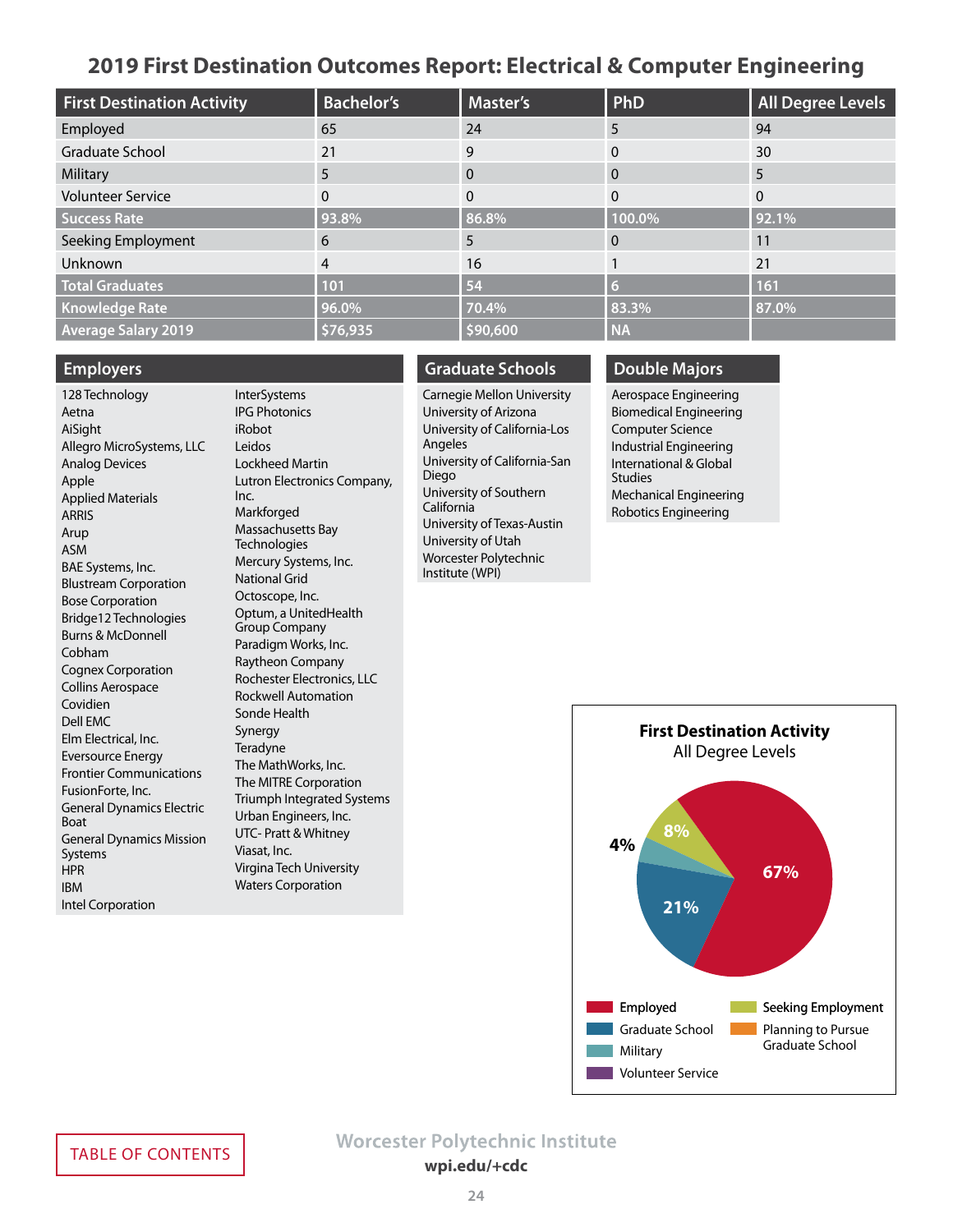### **2019 First Destination Outcomes Report: Environmental Engineering**

<span id="page-24-0"></span>

| <b>First Destination Activity</b> | <b>Bachelor's</b> | <b>Master's</b> | PhD       | All Degree Levels |
|-----------------------------------|-------------------|-----------------|-----------|-------------------|
| Employed                          | 12                | 8               | <b>NA</b> | 20                |
| <b>Graduate School</b>            |                   | 0               | <b>NA</b> |                   |
| Military                          | $\mathbf{0}$      | 0               | <b>NA</b> | $\overline{0}$    |
| <b>Volunteer Service</b>          | $\Omega$          | $\Omega$        | <b>NA</b> | $\mathbf{0}$      |
| <b>Success Rate</b>               | 92.9%             | 100.0%          | <b>NA</b> | 95.5%             |
| Seeking Employment                |                   | 0               | <b>NA</b> |                   |
| Unknown                           | $\Omega$          | 4               | <b>NA</b> | $\overline{4}$    |
| <b>Total Graduates</b>            | 14                | 12              | <b>NA</b> | 26                |
| <b>Knowledge Rate</b>             | 100.0%            | 66.7%           | <b>NA</b> | 84.6%             |
| <b>Average Salary 2019</b>        | \$61,813          | \$72,335        | <b>NA</b> |                   |

#### **Employers**

**Graduate Schools**

### **Double Majors**

University of California-Davis

Environmental & Sustainability Studies

CHA Consulting, Inc. Comprehensive Environmental, Inc. EBI Consulting End Point ExxonMobil Corporation Fuss & O'Neill Geox2 Haley and Aldrich, Inc. J.C. Cannistraro, LLC Northern Natural Gas Raytheon Company Roux Associates, Inc. Sanborn, Head & Associates, Inc. Solvay Tighe & Bond Woodard & Curran Wright-Pierce

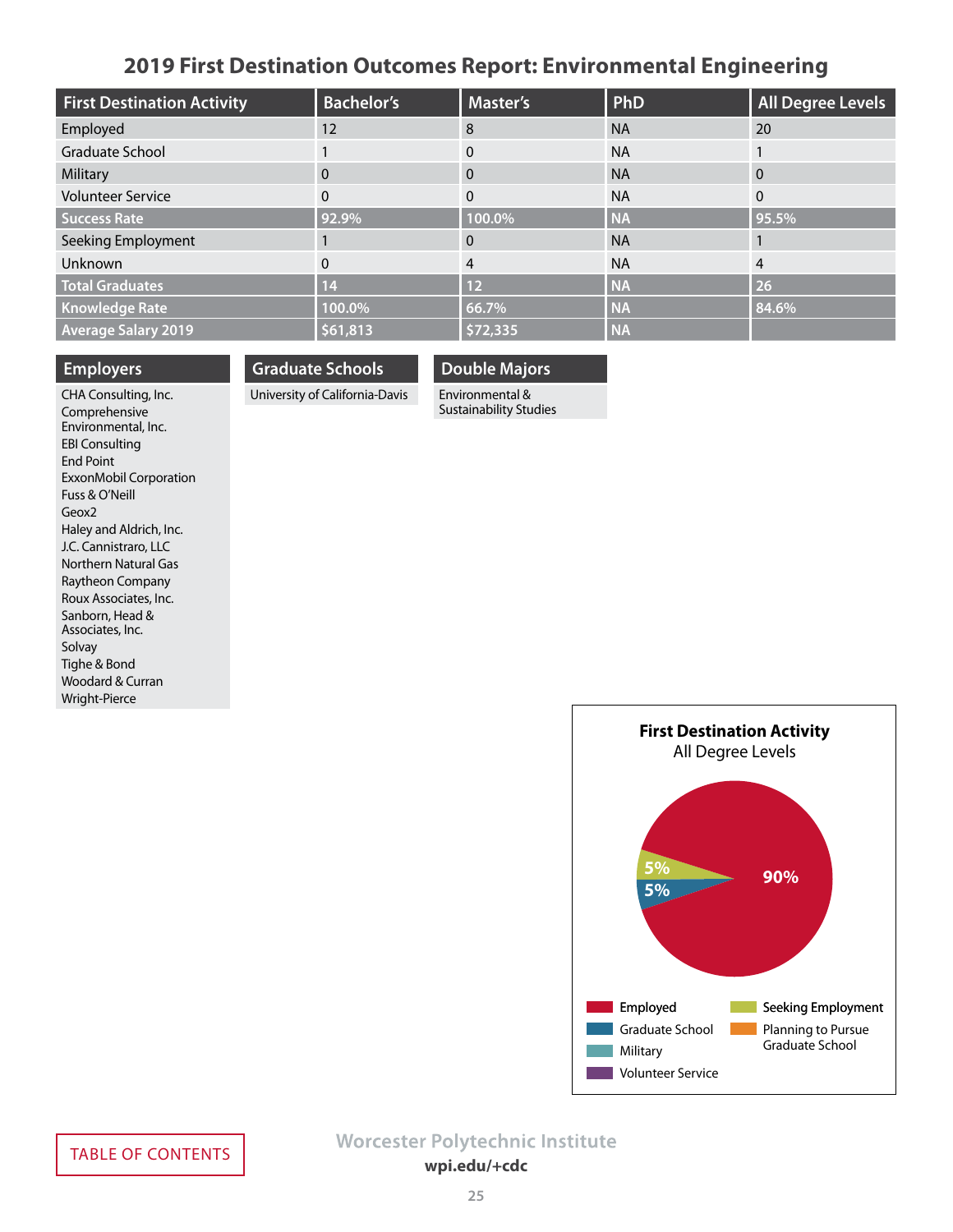# <span id="page-25-0"></span>**2019 First Destination Outcomes Report: Environmental & Sustainability Studies**

| <b>First Destination Activity</b> | <b>Bachelor's</b> | <b>Master's</b> | PhD       | <b>All Degree Levels</b> |
|-----------------------------------|-------------------|-----------------|-----------|--------------------------|
| Employed                          | 3                 | <b>NA</b>       | <b>NA</b> | 3                        |
| <b>Graduate School</b>            | $\Omega$          | <b>NA</b>       | <b>NA</b> | $\Omega$                 |
| Military                          | 0                 | <b>NA</b>       | <b>NA</b> | $\Omega$                 |
| <b>Volunteer Service</b>          | 0                 | <b>NA</b>       | <b>NA</b> | $\Omega$                 |
| <b>Success Rate</b>               | 100.0%            | <b>NA</b>       | <b>NA</b> | 100.0%                   |
| Seeking Employment                | 0                 | <b>NA</b>       | <b>NA</b> | $\overline{0}$           |
| Unknown                           | $\Omega$          | <b>NA</b>       | <b>NA</b> | $\Omega$                 |
| <b>Total Graduates</b>            |                   | <b>NA</b>       | <b>NA</b> | 3                        |
| <b>Knowledge Rate</b>             | 100.0%            | <b>NA</b>       | <b>NA</b> | 100.0%                   |
| <b>Average Salary 2019</b>        | <b>NA</b>         | <b>NA</b>       | <b>NA</b> |                          |

**Employers** Legrand North America Northern Natural Gas Slalom Consulting

**Graduate Schools**

NA

### **Double Majors**

Environmental Engineering International & Global Studies Management Engineering

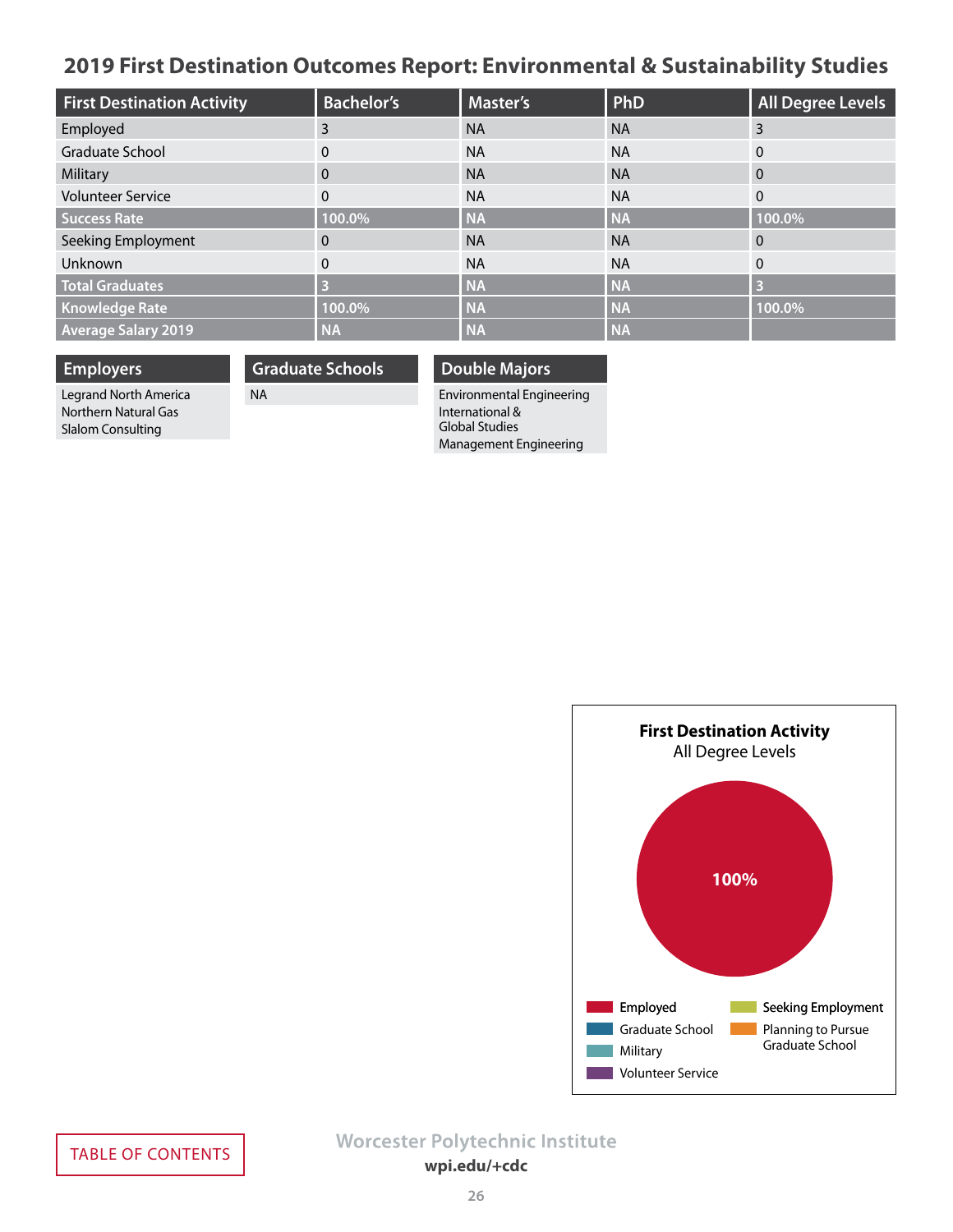# **2019 First Destination Outcomes Report: Financial Mathematics**

<span id="page-26-0"></span>

| <b>First Destination Activity</b> | <b>Bachelor's</b> | Master's       | PhD       | <b>All Degree Levels</b> |
|-----------------------------------|-------------------|----------------|-----------|--------------------------|
| Employed                          | <b>NA</b>         | 3              | <b>NA</b> | 3                        |
| Graduate School                   | <b>NA</b>         | $\overline{4}$ | <b>NA</b> | 4                        |
| Military                          | <b>NA</b>         | $\Omega$       | <b>NA</b> | $\overline{0}$           |
| <b>Volunteer Service</b>          | <b>NA</b>         | $\mathbf{0}$   | <b>NA</b> | $\mathbf{0}$             |
| <b>Success Rate</b>               | <b>NA</b>         | 87.5%          | <b>NA</b> | 87.5%                    |
| Seeking Employment                | <b>NA</b>         |                | <b>NA</b> |                          |
| Unknown                           | <b>NA</b>         | 4              | <b>NA</b> | $\overline{4}$           |
| <b>Total Graduates</b>            | <b>NA</b>         | 12             | <b>NA</b> | 12                       |
| <b>Knowledge Rate</b>             | <b>NA</b>         | 66.7%          | <b>NA</b> | 66.7%                    |
| <b>Average Salary 2019</b>        | <b>NA</b>         | <b>NA</b>      | <b>NA</b> |                          |

### **Employers**

BrainCo, Inc. Imagine Software The MathWorks, Inc.

### **Graduate Schools**

Boston University Johns Hopkins University Worcester Polytechnic Institute (WPI)

### **Double Majors**

NA

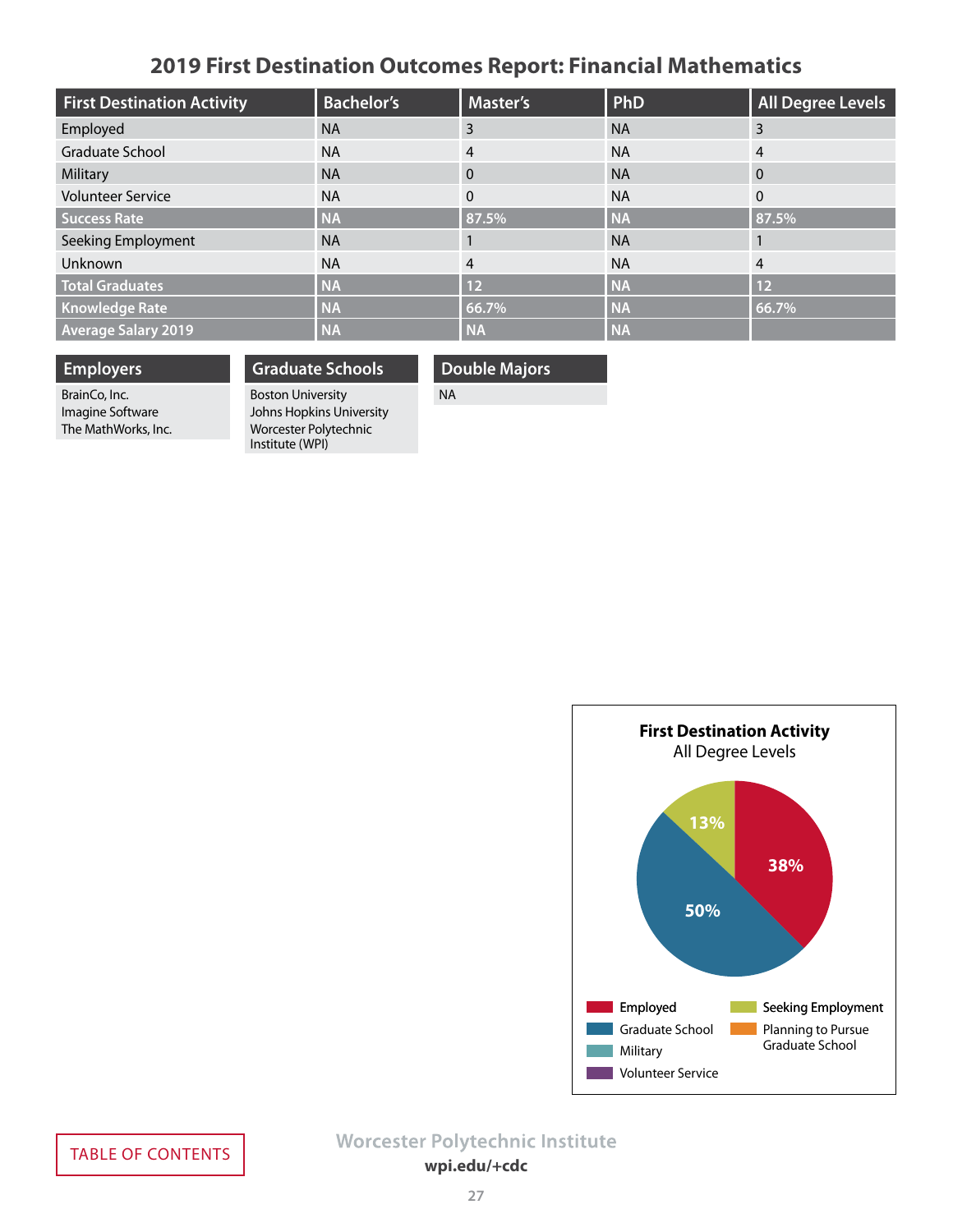# **2019 First Destination Outcomes Report: Fire Protection Engineering**

<span id="page-27-0"></span>

| <b>First Destination Activity</b> | <b>Bachelor's</b> | <b>Master's</b> | <b>PhD</b> | <b>All Degree Levels</b> |
|-----------------------------------|-------------------|-----------------|------------|--------------------------|
| Employed                          | <b>NA</b>         | 36              | $\Omega$   | 36                       |
| Graduate School                   | <b>NA</b>         |                 | 0          |                          |
| Military                          | <b>NA</b>         |                 | $\Omega$   |                          |
| <b>Volunteer Service</b>          | <b>NA</b>         | $\Omega$        | $\Omega$   | $\Omega$                 |
| <b>Success Rate</b>               | <b>NA</b>         | 97.5%           | <b>NA</b>  | 97.5%                    |
| Seeking Employment                | <b>NA</b>         |                 | 0          |                          |
| Unknown                           | <b>NA</b>         | 9               | $\Omega$   | 9                        |
| <b>Total Graduates</b>            | <b>NA</b>         | 49              |            | 49                       |
| <b>Knowledge Rate</b>             | <b>NA</b>         | 81.6%           | <b>NA</b>  | 81.6%                    |
| <b>Average Salary 2019</b>        | <b>NA</b>         | \$77,462        | <b>NA</b>  |                          |

| <b>Employers</b>                                                  | <b>Graduate Schools</b> | <b>Double Majors</b> |                         |
|-------------------------------------------------------------------|-------------------------|----------------------|-------------------------|
| Arup                                                              | <b>NA</b>               | <b>NA</b>            |                         |
| Boeing                                                            |                         |                      |                         |
| <b>C3 Commercial Construction</b>                                 |                         |                      |                         |
| Consulting                                                        |                         |                      |                         |
| <b>Carrier Software</b>                                           |                         |                      |                         |
| Chevron Phillips Chemical                                         |                         |                      |                         |
| Code Consultants, Inc.                                            |                         |                      |                         |
| Code Red Consultants, LLC                                         |                         |                      |                         |
| <b>Commercial Construction</b><br>Consulting                      |                         |                      |                         |
| Cosentini Associates/Tetra<br>Tech, Inc.                          |                         |                      |                         |
| <b>ETC Components</b>                                             |                         |                      |                         |
| <b>Firetrol Protection Systems</b>                                |                         |                      |                         |
| <b>FM Approvals</b>                                               |                         |                      |                         |
| <b>FM Global</b>                                                  |                         |                      |                         |
| Howe Engineers, Inc.                                              |                         |                      |                         |
| <b>JENSEN HUGHES</b>                                              |                         |                      |                         |
| Kidde-Fenwal                                                      |                         |                      |                         |
| <b>Marcio Mendes</b>                                              |                         |                      |                         |
| Pella Mid-Atlantic                                                |                         |                      |                         |
| Research Foundation,                                              |                         |                      |                         |
| <b>National Fire Protection</b><br>Association                    |                         |                      |                         |
|                                                                   |                         |                      |                         |
| The Port Authority of NY & NJ<br><b>United States Coast Guard</b> |                         |                      |                         |
| <b>United States Navy</b>                                         |                         |                      |                         |
| <b>WB Engineers+Consultants</b>                                   |                         |                      | $\overline{\mathbf{2}}$ |
| <b>WSP USA</b>                                                    |                         |                      |                         |
|                                                                   |                         |                      |                         |

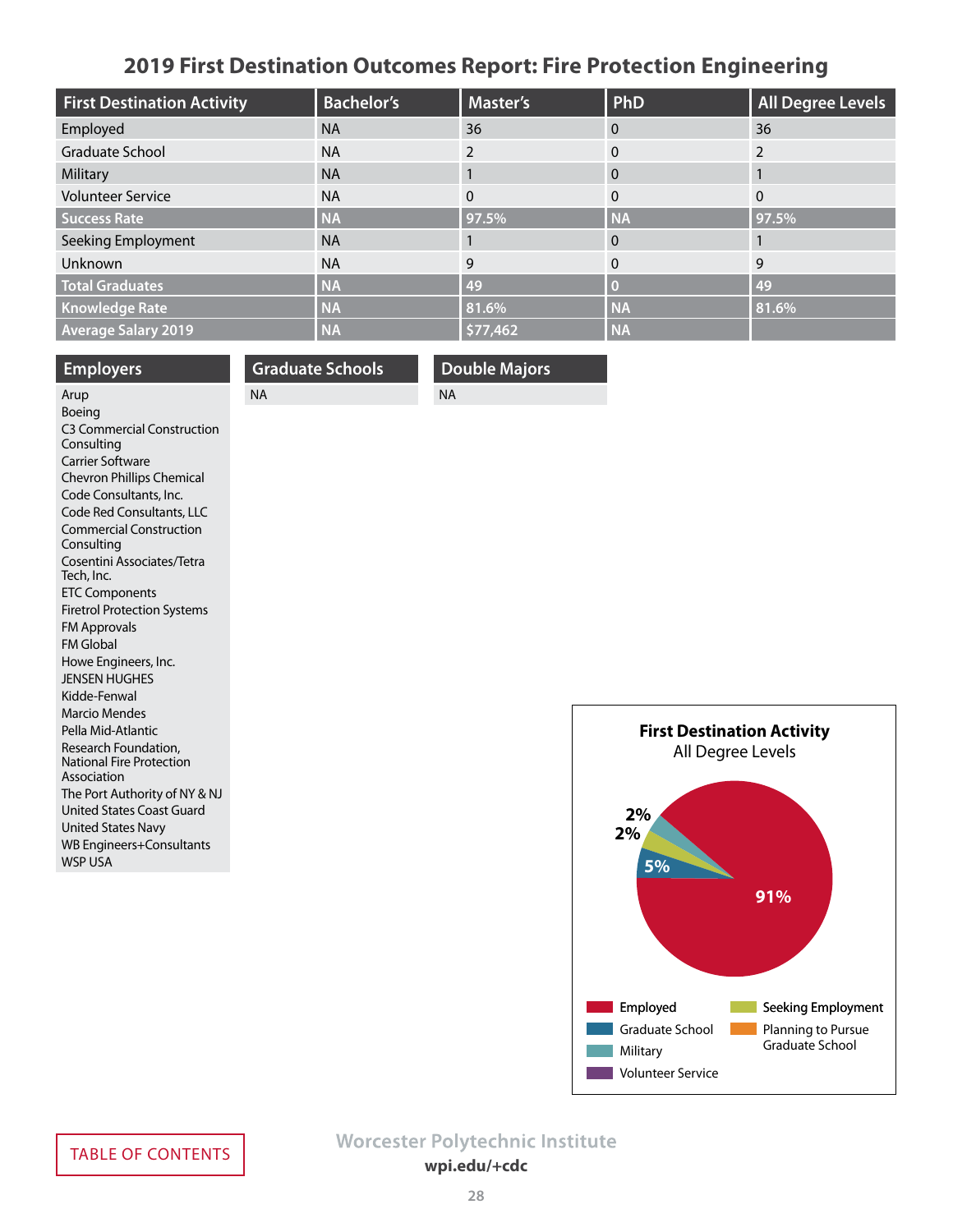# **2019 First Destination Outcomes Report: Humanities & Arts**

<span id="page-28-0"></span>

| <b>First Destination Activity</b> | <b>Bachelor's</b> | <b>Master's</b> | PhD       | <b>All Degree Levels</b> |
|-----------------------------------|-------------------|-----------------|-----------|--------------------------|
| Employed                          |                   | <b>NA</b>       | <b>NA</b> | $\mathcal{P}$            |
| <b>Graduate School</b>            |                   | <b>NA</b>       | <b>NA</b> |                          |
| Military                          | 0                 | <b>NA</b>       | <b>NA</b> | $\Omega$                 |
| <b>Volunteer Service</b>          | 0                 | <b>NA</b>       | <b>NA</b> | $\Omega$                 |
| <b>Success Rate</b>               | 100.0%            | <b>NA</b>       | <b>NA</b> | 100.0%                   |
| Seeking Employment                | 0                 | <b>NA</b>       | <b>NA</b> | 0                        |
| Unknown                           | $\Omega$          | <b>NA</b>       | <b>NA</b> | $\overline{0}$           |
| <b>Total Graduates</b>            |                   | <b>NA</b>       | <b>NA</b> | B                        |
| <b>Knowledge Rate</b>             | 100.0%            | <b>NA</b>       | <b>NA</b> | 100.0%                   |
| <b>Average Salary 2019</b>        | <b>NA</b>         | <b>NA</b>       | <b>NA</b> |                          |

### **Employers**

Raytheon Company

### **Graduate Schools** Worcester Polytechnic

Institute (WPI)

### **Double Majors**

International & Global Studies Mechanical Engineering Robotics Engineering

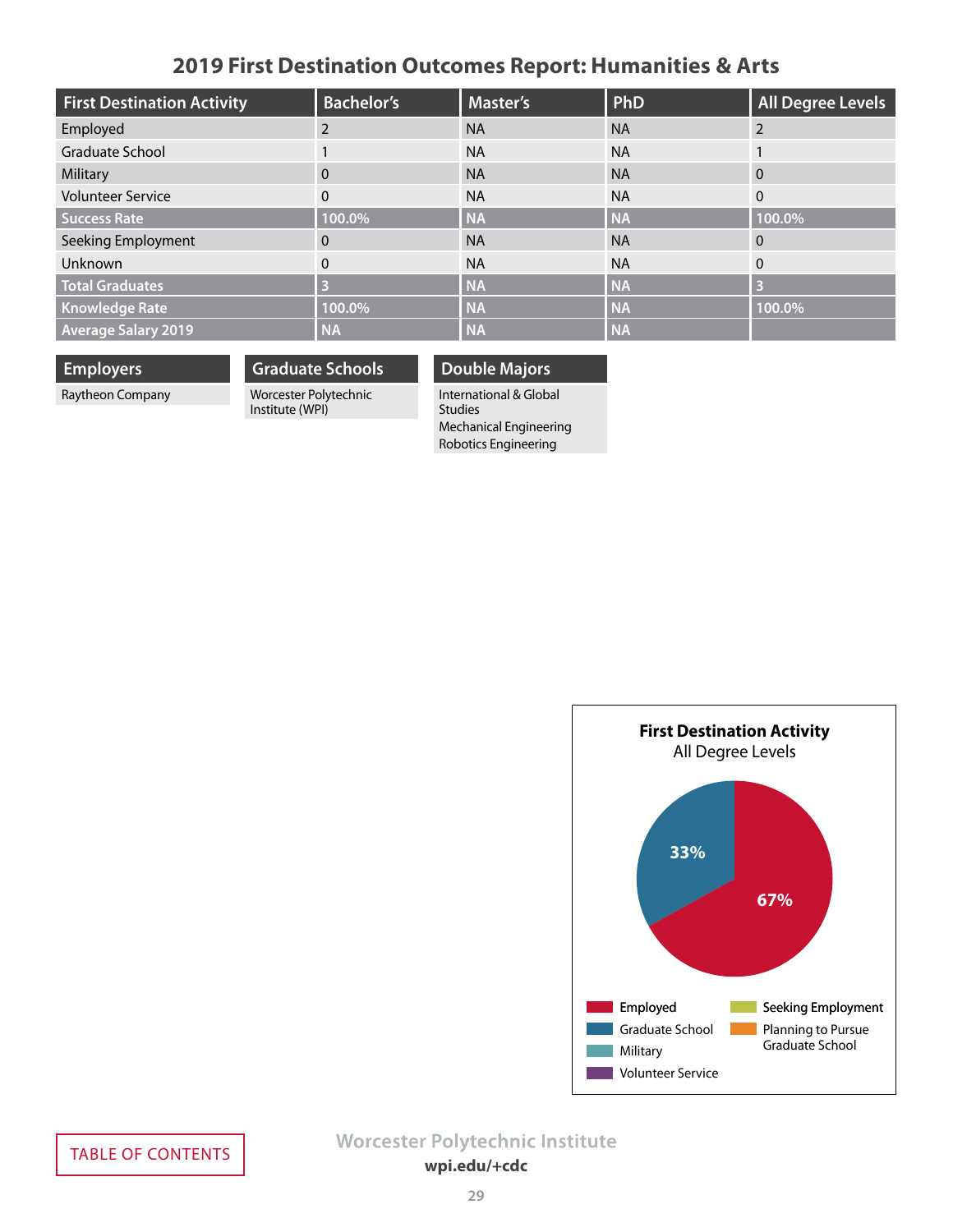### **2019 First Destination Outcomes Report: Industrial Engineering**

<span id="page-29-0"></span>

| <b>First Destination Activity</b> | <b>Bachelor's</b> | <b>Master's</b> | PhD       | <b>All Degree Levels</b> |
|-----------------------------------|-------------------|-----------------|-----------|--------------------------|
| Employed                          | 27                | <b>NA</b>       | <b>NA</b> | 27                       |
| <b>Graduate School</b>            | $\overline{4}$    | <b>NA</b>       | <b>NA</b> | 4                        |
| Military                          |                   | <b>NA</b>       | <b>NA</b> |                          |
| <b>Volunteer Service</b>          | $\Omega$          | <b>NA</b>       | <b>NA</b> | $\mathbf{0}$             |
| <b>Success Rate</b>               | 94.1%             | <b>NA</b>       | <b>NA</b> | 94.1%                    |
| Seeking Employment                | 2                 | <b>NA</b>       | <b>NA</b> | 2                        |
| Unknown                           | $\overline{2}$    | <b>NA</b>       | <b>NA</b> | $\overline{2}$           |
| <b>Total Graduates</b>            | 36                | <b>NA</b>       | <b>NA</b> | 36                       |
| <b>Knowledge Rate</b>             | 94.4%             | <b>NA</b>       | <b>NA</b> | 94.4%                    |
| <b>Average Salary 2019</b>        | \$74,182          | <b>NA</b>       | <b>NA</b> |                          |

#### **Employers**

Accenture ARG Builders, Inc. Baldwin Exports Cognex Corporation Deloitte Epic EthosEnergy Group G&S Marine General Electric Hubbell Incorporated Lockheed Martin PepsiCo Rogers Corporation RxAdvance Sanabil Investments SMC Partners Stanley Black & Decker The Hanover Insurance Group The UPS Store Velcro Companies Wayfair, LLC

### **Graduate Schools**

University of California-Berkeley Worcester Polytechnic Institute (WPI)

### **Double Majors**

Computer Science Economics Electrical & Computer Engineering Mechanical Engineering

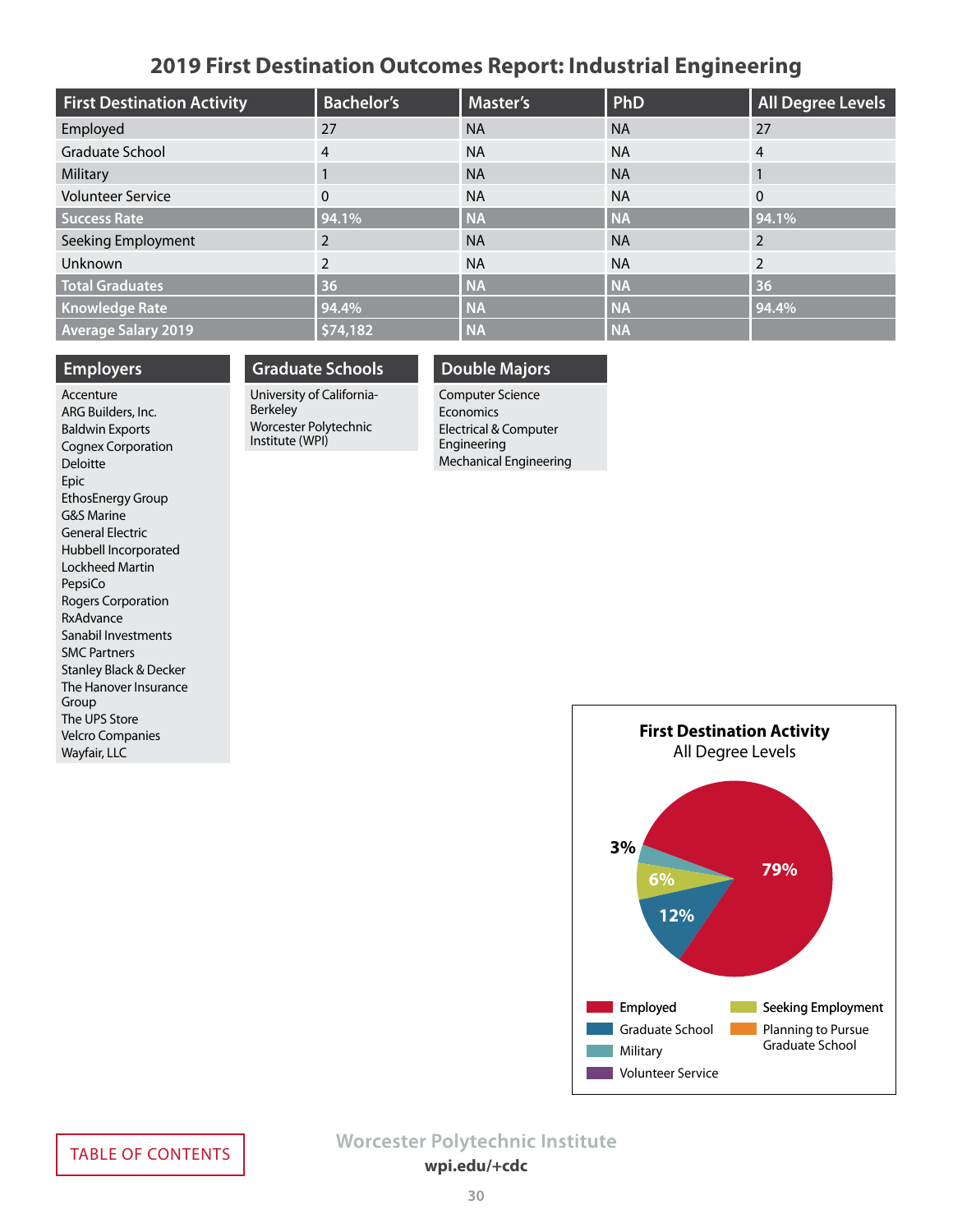# **2019 First Destination Outcomes Report: Industrial Mathematics**

<span id="page-30-0"></span>

| <b>First Destination Activity</b> | <b>Bachelor's</b> | <b>Master's</b> | PhD       | <b>All Degree Levels</b> |
|-----------------------------------|-------------------|-----------------|-----------|--------------------------|
| Employed                          | <b>NA</b>         |                 | <b>NA</b> | 2                        |
| <b>Graduate School</b>            | <b>NA</b>         | $\mathbf{0}$    | <b>NA</b> | 0                        |
| Military                          | <b>NA</b>         | $\Omega$        | <b>NA</b> | $\Omega$                 |
| <b>Volunteer Service</b>          | <b>NA</b>         | $\mathbf{0}$    | <b>NA</b> | $\Omega$                 |
| <b>Success Rate</b>               | <b>NA</b>         | 100.0%          | <b>NA</b> | 100.0%                   |
| Seeking Employment                | <b>NA</b>         | $\Omega$        | <b>NA</b> | $\Omega$                 |
| Unknown                           | <b>NA</b>         | $\Omega$        | <b>NA</b> | $\Omega$                 |
| <b>Total Graduates</b>            | <b>NA</b>         | D               | <b>NA</b> | 5                        |
| <b>Knowledge Rate</b>             | <b>NA</b>         | 100.0%          | <b>NA</b> | 100.0%                   |
| <b>Average Salary 2019</b>        | <b>NA</b>         | <b>NA</b>       | <b>NA</b> |                          |

| <b>Employers</b> | <b>Graduate Schools</b> | <b>Double Majors</b> |
|------------------|-------------------------|----------------------|
| Dell EMC         | <b>NA</b>               | NA                   |
| <b>Deloitte</b>  |                         |                      |

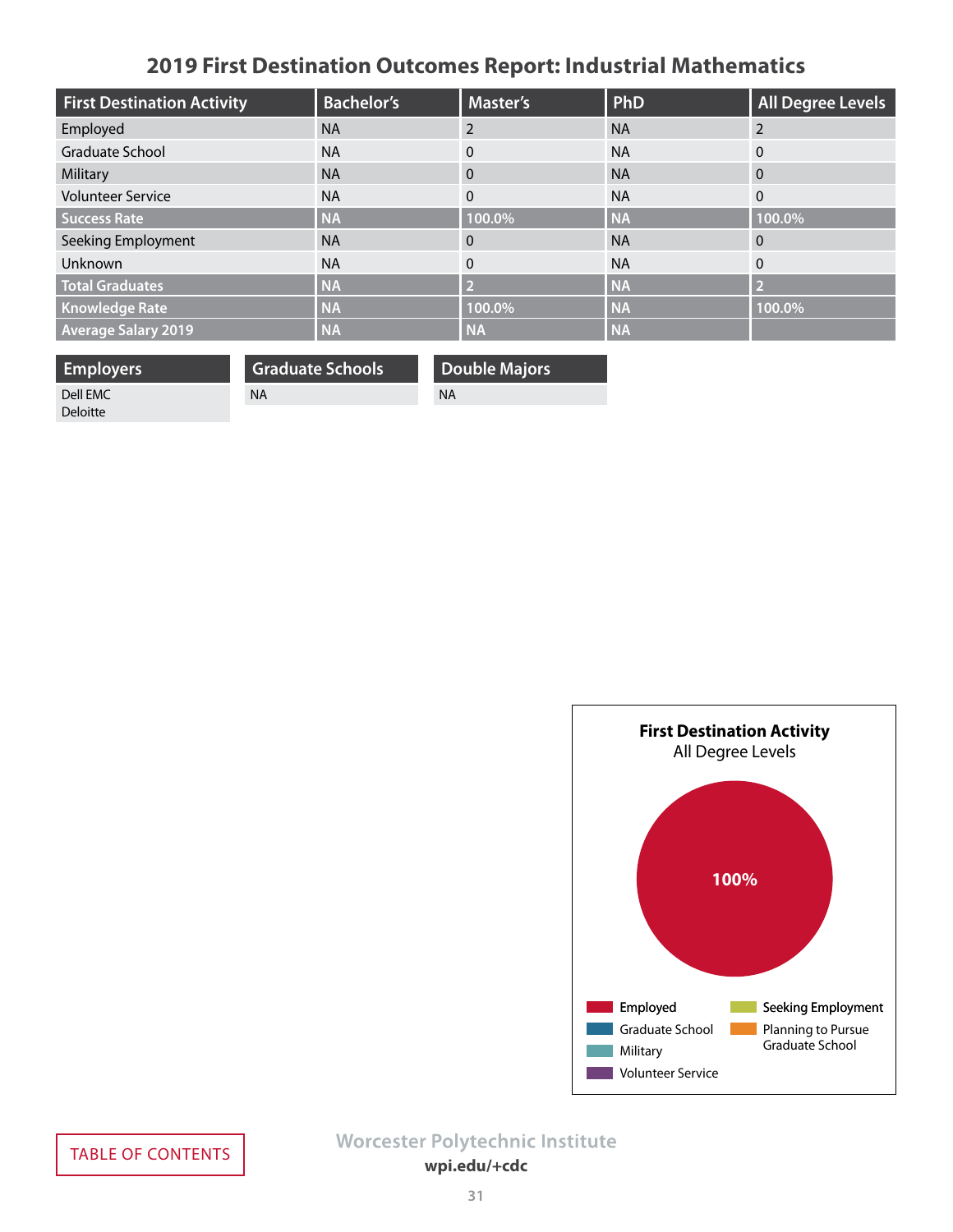### **2019 First Destination Outcomes Report: Information Technology**

<span id="page-31-0"></span>

| <b>First Destination Activity</b> | <b>Bachelor's</b> | Master's | PhD       | All Degree Levels |
|-----------------------------------|-------------------|----------|-----------|-------------------|
| Employed                          | <b>NA</b>         | 38       | <b>NA</b> | 38                |
| Graduate School                   | <b>NA</b>         | 3        | <b>NA</b> | 3                 |
| Military                          | <b>NA</b>         | $\Omega$ | <b>NA</b> | $\overline{0}$    |
| <b>Volunteer Service</b>          | <b>NA</b>         |          | <b>NA</b> |                   |
| Success Rate                      | <b>NA</b>         | 100.0%   | <b>NA</b> | 100.0%            |
| Seeking Employment                | <b>NA</b>         | $\Omega$ | <b>NA</b> | $\overline{0}$    |
| Unknown                           | <b>NA</b>         | 6        | <b>NA</b> | 6                 |
| <b>Total Graduates</b>            | <b>NA</b>         | 48       | <b>NA</b> | 48                |
| <b>Knowledge Rate</b>             | <b>NA</b>         | 87.5%    | <b>NA</b> | 87.5%             |
| <b>Average Salary 2019</b>        | <b>NA</b>         | \$79,400 | <b>NA</b> |                   |

#### **Employers**

**Graduate Schools**

Worcester Polytechnic Institute (WPI)

**Double Majors**

NA

Aetna All Care Pharmacy Andwill, LLC Bright Horizons Calsoft Systems Carvana Chewy Colsh Consultants, LLC CVS Health Dell EMC Deloitte EPAM Systems Esri FACTRSYSTEMS, LLC Fallon Health Fjuri Formlabs Genzeon Gridspan Energy, LLC Hypertherm Instrumentation Laboratory Philips Plymouth Rock Health **Insurance** PointRight Primetals Technologies USA, LLC Public Consulting Group, Inc. Randstad Technologies RxAdvance Sanofi State Street The MathWorks, Inc. Timeseries Vanguard Renewables Welltok, Inc.

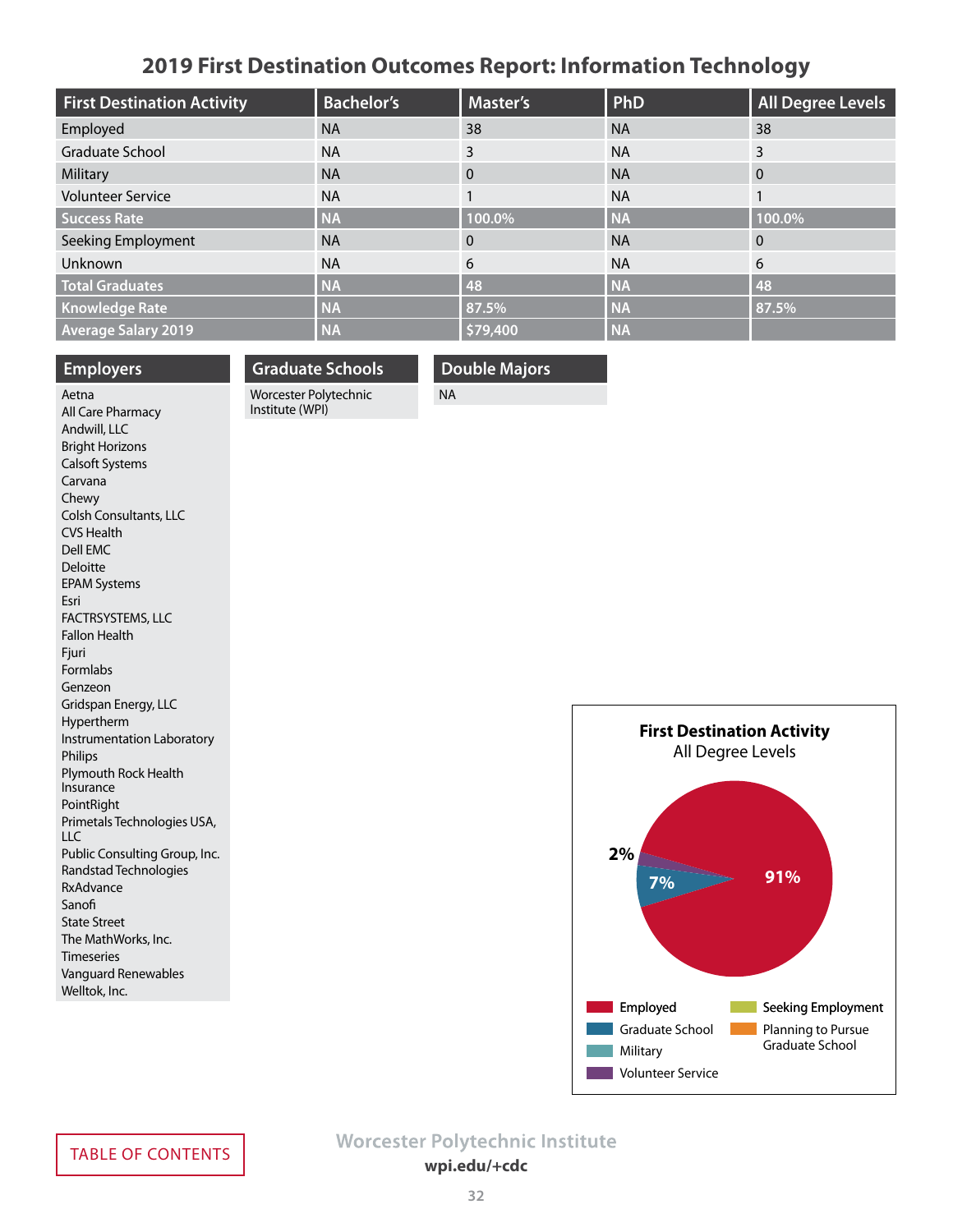### <span id="page-32-0"></span>**2019 First Destination Outcomes Report: Interactive Media & Game Development**

| <b>First Destination Activity</b> | <b>Bachelor's</b> | Master's  | PhD       | <b>All Degree Levels</b> |
|-----------------------------------|-------------------|-----------|-----------|--------------------------|
| Employed                          | 12                | 5         | <b>NA</b> | 17                       |
| Graduate School                   | 8                 | $\Omega$  | <b>NA</b> | 8                        |
| Military                          | $\Omega$          | 0         | <b>NA</b> | $\Omega$                 |
| <b>Volunteer Service</b>          | 0                 | 0         | <b>NA</b> | 0                        |
| <b>Success Rate</b>               | 80.0%             | 100.0%    | <b>NA</b> | 83.3%                    |
| Seeking Employment                | 5                 | $\Omega$  | <b>NA</b> | 5                        |
| Unknown                           |                   |           | <b>NA</b> |                          |
| <b>Total Graduates</b>            | 26                | 6         | <b>NA</b> | 32                       |
| <b>Knowledge Rate</b>             | 96.2%             | 83.3%     | <b>NA</b> | 93.8%                    |
| <b>Average Salary 2019</b>        | \$72,350          | <b>NA</b> | <b>NA</b> |                          |

#### **Employers**

Dell EMC Empow Studios Epic General Dynamics Electric Boat iD Tech Camps Kaon Interactive, Inc. Karen Clark & Company NEOCAMI INC Pocket Gems Raytheon Company SAP Softrams, LLC The MITRE Corporation Thinkful Worcester Polytechnic Institute (WPI)

# **Graduate Schools**

Stanford University University of Tokyo Worcester Polytechnic Institute (WPI)

**Double Majors**

Computer Science

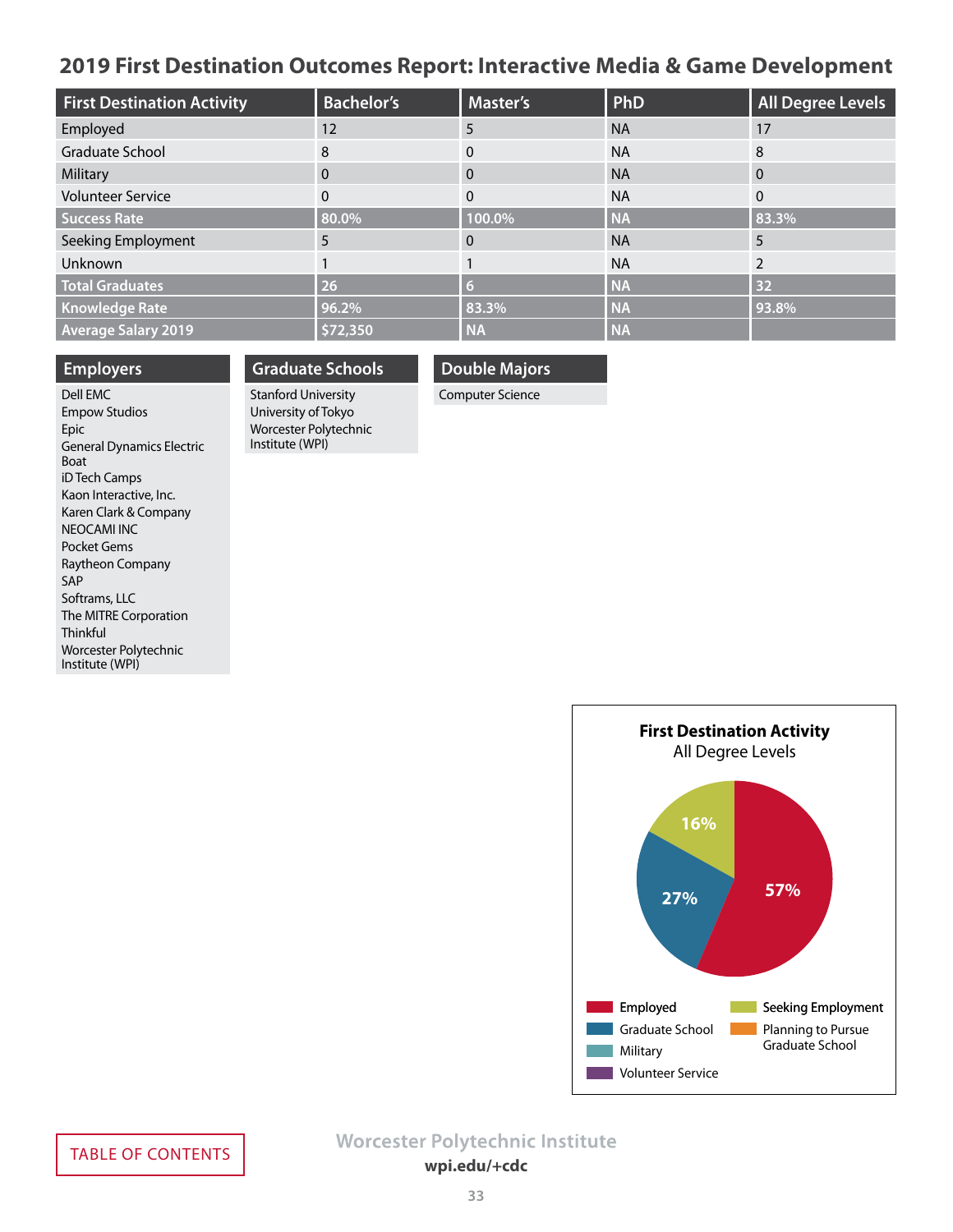### **2019 First Destination Outcomes Report: Interdisciplinary**

<span id="page-33-0"></span>

| <b>First Destination Activity</b> | <b>Bachelor's</b> | <b>Master's</b> | PhD       | All Degree Levels |
|-----------------------------------|-------------------|-----------------|-----------|-------------------|
| Employed                          |                   |                 |           |                   |
| Graduate School                   | 0                 |                 |           | $\Omega$          |
| Military                          | 0                 | 0               |           | $\overline{0}$    |
| <b>Volunteer Service</b>          | 0                 |                 |           | $\Omega$          |
| Success Rate                      | 100.0%            | 100.0%          | 100.0%    | 100.0%            |
| Seeking Employment                | 0                 |                 |           | $\Omega$          |
| Unknown                           | $\Omega$          |                 |           | $\Omega$          |
| <b>Total Graduates</b>            |                   |                 |           |                   |
| <b>Knowledge Rate</b>             | 100.0%            | 100.0%          | 100.0%    | 100.0%            |
| <b>Average Salary 2019</b>        | <b>NA</b>         | <b>NA</b>       | <b>NA</b> |                   |

### **Employers**

Dell EMC Empow Studios Epic General Dynamics Electric Boat iD Tech Camps Kaon Interactive, Inc. Karen Clark & Company NEOCAMI INC Pocket Gems Raytheon Company SAP Softrams, LLC The MITRE Corporation Thinkful Worcester Polytechnic Institute (WPI)

### **Graduate Schools** Stanford University

University of Tokyo Worcester Polytechnic Institute (WPI)

### **Double Majors**

NA

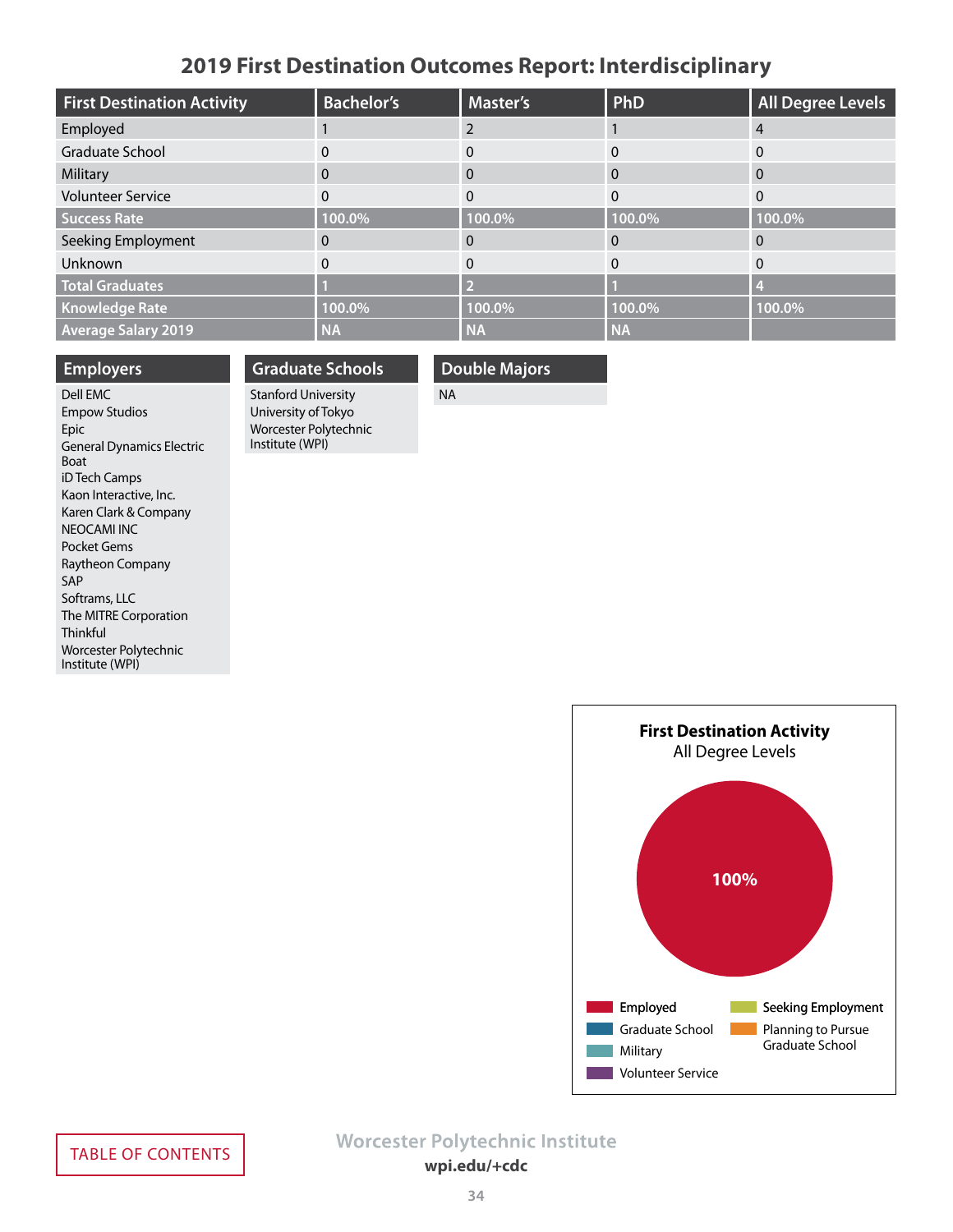### **2019 First Destination Outcomes Report: International & Global Studies**

<span id="page-34-0"></span>

| <b>First Destination Activity</b> | <b>Bachelor's</b> | <b>Master's</b> | PhD       | <b>All Degree Levels</b> |
|-----------------------------------|-------------------|-----------------|-----------|--------------------------|
| Employed                          | $\overline{4}$    | <b>NA</b>       | <b>NA</b> | $\overline{4}$           |
| Graduate School                   | 0                 | <b>NA</b>       | <b>NA</b> | $\Omega$                 |
| Military                          | 3                 | <b>NA</b>       | <b>NA</b> | 3                        |
| <b>Volunteer Service</b>          | $\Omega$          | <b>NA</b>       | <b>NA</b> | $\Omega$                 |
| <b>Success Rate</b>               | 87.5%             | <b>NA</b>       | <b>NA</b> | 87.5%                    |
| Seeking Employment                |                   | <b>NA</b>       | <b>NA</b> |                          |
| Unknown                           |                   | <b>NA</b>       | <b>NA</b> |                          |
| <b>Total Graduates</b>            | $\bullet$         | <b>NA</b>       | <b>NA</b> | $\bullet$                |
| <b>Knowledge Rate</b>             | 88.9%             | <b>NA</b>       | <b>NA</b> | 88.9%                    |
| <b>Average Salary 2019</b>        | \$58,333          | <b>NA</b>       | <b>NA</b> |                          |

**Employers**

BAE Systems, Inc. Legrand North America Robert Chiles Engineering United States Navy

**Graduate Schools**

University of Arizona

### **Double Majors**

Biology & Biotechnology Civil Engineering Electrical & Computer Engineering Environmental & Sustainability Studies Humanities & Arts Mechanical Engineering

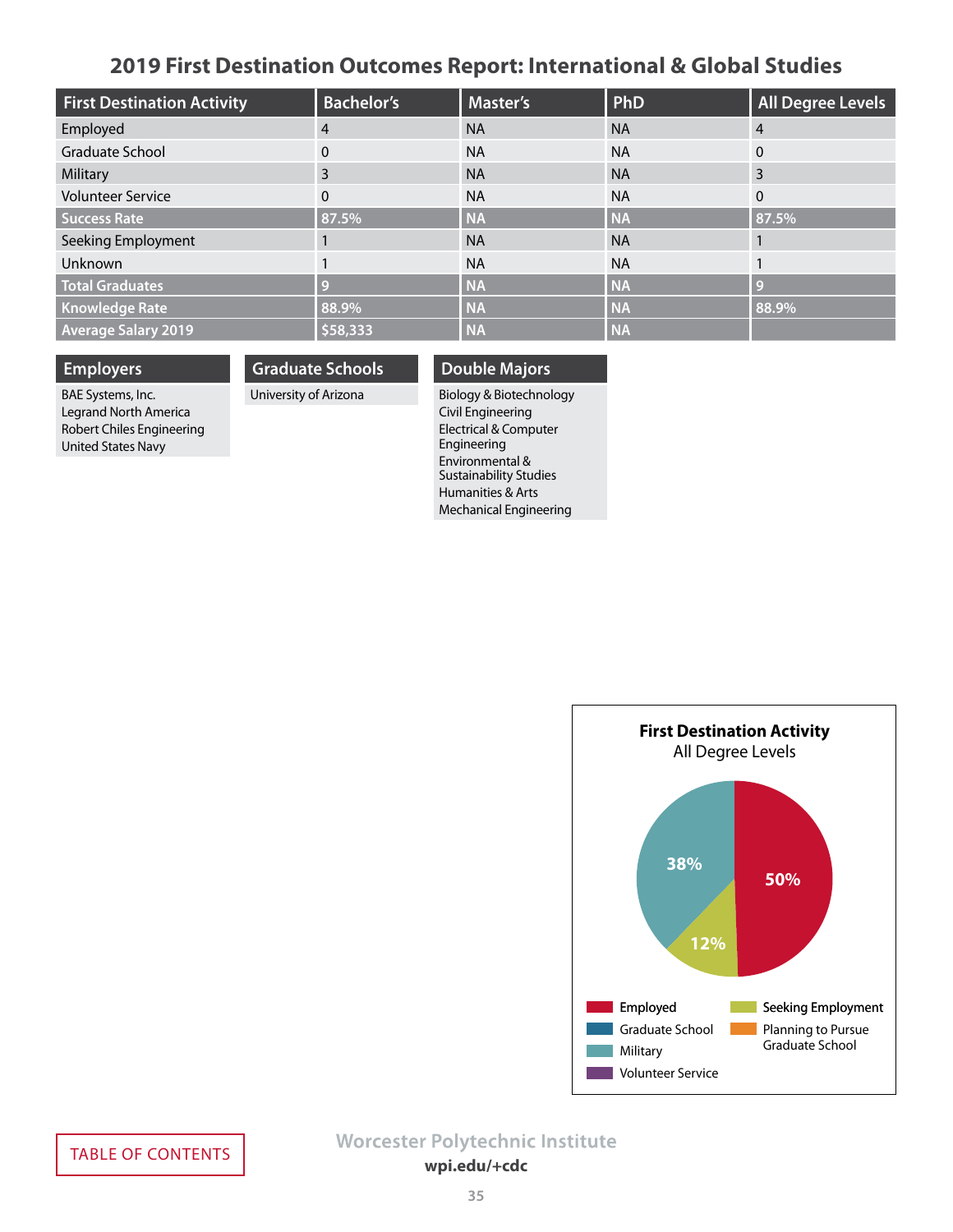# **2019 First Destination Outcomes Report: Learning Sciences & Technology**

<span id="page-35-0"></span>

| <b>First Destination Activity</b> | <b>Bachelor's</b> | Master's  | PhD          | <b>All Degree Levels</b> |
|-----------------------------------|-------------------|-----------|--------------|--------------------------|
| Employed                          | <b>NA</b>         |           |              |                          |
| Graduate School                   | <b>NA</b>         |           | 0            |                          |
| Military                          | <b>NA</b>         | 0         | $\Omega$     | $\overline{0}$           |
| <b>Volunteer Service</b>          | <b>NA</b>         | $\Omega$  | $\mathbf{0}$ | $\Omega$                 |
| <b>Success Rate</b>               | <b>NA</b>         | 100.0%    | 100.0%       | 100.0%                   |
| Seeking Employment                | <b>NA</b>         | $\Omega$  | $\Omega$     | $\Omega$                 |
| Unknown                           | <b>NA</b>         | $\Omega$  |              | ำ                        |
| <b>Total Graduates</b>            | <b>NA</b>         |           | B            |                          |
| Knowledge Rate                    | <b>NA</b>         | 100.0%    | 33.3%        | 71.4%                    |
| <b>Average Salary 2019</b>        | <b>NA</b>         | <b>NA</b> | <b>NA</b>    |                          |

| <b>Employers</b>        | <b>Graduate Schools</b> | <b>Double Majors</b> |
|-------------------------|-------------------------|----------------------|
| VanLevy RPG Consultants | <b>NA</b>               | <b>NA</b>            |
|                         |                         |                      |

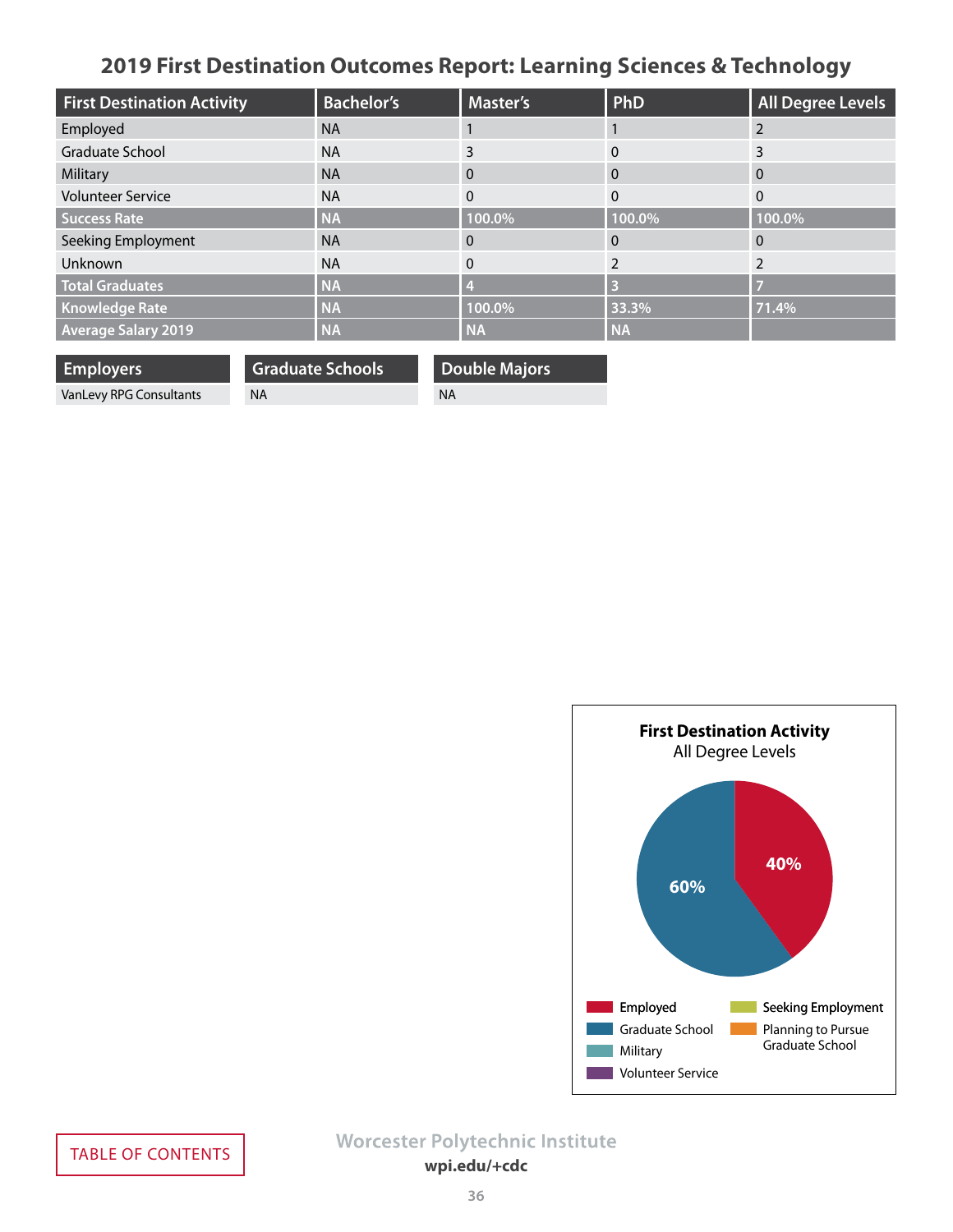### **2019 First Destination Outcomes Report: Management Engineering**

<span id="page-36-0"></span>

| <b>First Destination Activity</b> | <b>Bachelor's</b> | <b>Master's</b> | PhD       | <b>All Degree Levels</b> |
|-----------------------------------|-------------------|-----------------|-----------|--------------------------|
| Employed                          | 16                | <b>NA</b>       | <b>NA</b> | 16                       |
| Graduate School                   | $\overline{4}$    | <b>NA</b>       | <b>NA</b> | 4                        |
| Military                          | $\Omega$          | <b>NA</b>       | <b>NA</b> | $\mathbf{0}$             |
| <b>Volunteer Service</b>          | $\Omega$          | <b>NA</b>       | <b>NA</b> | $\Omega$                 |
| <b>Success Rate</b>               | 90.9%             | <b>NA</b>       | <b>NA</b> | 90.9%                    |
| Seeking Employment                | 2                 | <b>NA</b>       | <b>NA</b> |                          |
| Unknown                           |                   | <b>NA</b>       | <b>NA</b> |                          |
| <b>Total Graduates</b>            | 23                | <b>NA</b>       | <b>NA</b> | 23                       |
| <b>Knowledge Rate</b>             | 95.7%             | <b>NA</b>       | <b>NA</b> | 95.7%                    |
| <b>Average Salary 2019</b>        | \$69,582          | <b>NA</b>       | <b>NA</b> |                          |

#### **Employers**

#### Allegion Atkore Broadridge Financial **Solutions CNS** Deloitte EM Duggan Google, Inc. Inthink Agency Negoshians PepsiCo Perini Management Services, Inc. Quest Global Services Pte. Ltd Reflexis Systems Slalom Consulting The MITRE Corporation ThetaPoint, Inc. Whiting-Turner Contracting **Company**

# **Graduate Schools**

Worcester Polytechnic Institute (WPI)

### **Double Majors**

Environmental & Sustainability Studies Management Information Systems Mechanical Engineering

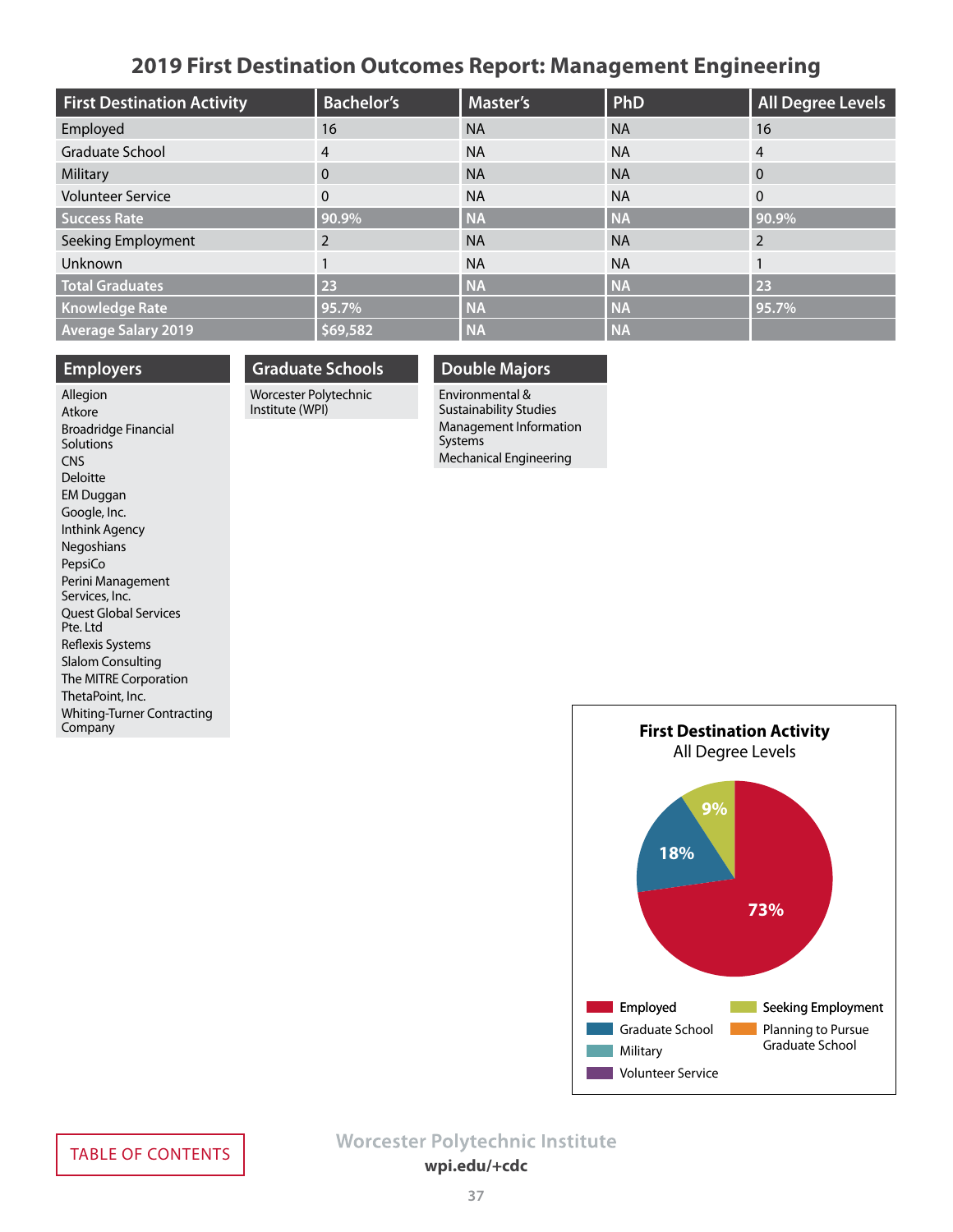# <span id="page-37-0"></span>**2019 First Destination Outcomes Report: Management Information Systems**

| <b>First Destination Activity</b> | <b>Bachelor's</b> | <b>Master's</b> | PhD       | <b>All Degree Levels</b> |
|-----------------------------------|-------------------|-----------------|-----------|--------------------------|
| Employed                          | 3                 | <b>NA</b>       | <b>NA</b> | 3                        |
| Graduate School                   |                   | <b>NA</b>       | <b>NA</b> |                          |
| Military                          | $\mathbf{0}$      | <b>NA</b>       | <b>NA</b> | $\Omega$                 |
| <b>Volunteer Service</b>          | $\Omega$          | <b>NA</b>       | <b>NA</b> | $\Omega$                 |
| <b>Success Rate</b>               | 100.0%            | <b>NA</b>       | <b>NA</b> | 100.0%                   |
| Seeking Employment                | 0                 | <b>NA</b>       | <b>NA</b> | $\overline{0}$           |
| Unknown                           | $\mathbf{0}$      | <b>NA</b>       | <b>NA</b> | $\Omega$                 |
| <b>Total Graduates</b>            |                   | <b>NA</b>       | <b>NA</b> |                          |
| <b>Knowledge Rate</b>             | 100.0%            | <b>NA</b>       | <b>NA</b> | 100.0%                   |
| <b>Average Salary 2019</b>        | \$68,667          | <b>NA</b>       | <b>NA</b> |                          |

**Employers** Deloitte

**Graduate Schools**

NA

**Double Majors**

Management Information Systems

Unison Global Watts Water Technologies

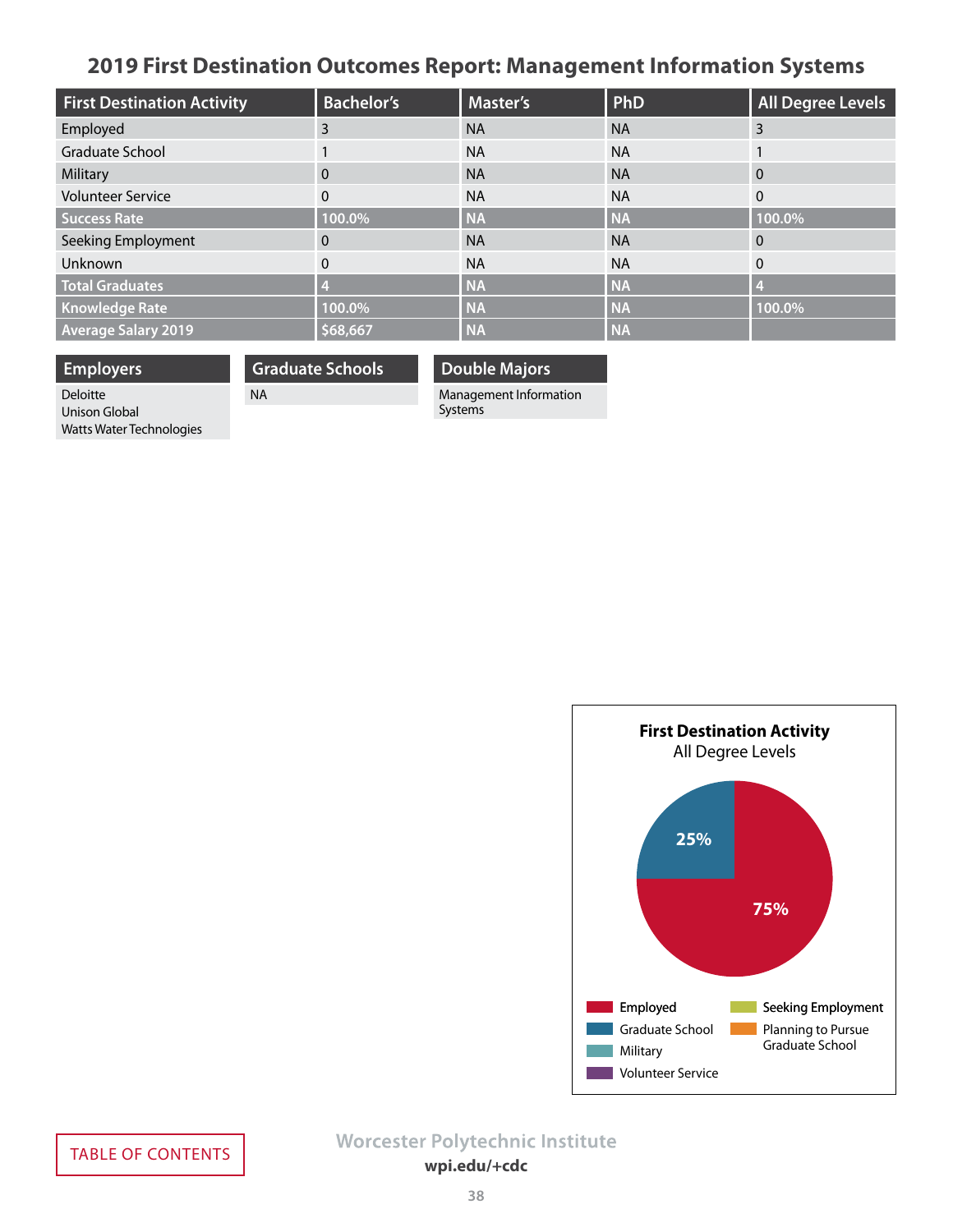# **2019 First Destination Outcomes Report: Manufacturing Engineering**

<span id="page-38-0"></span>

| <b>First Destination Activity</b> | <b>Bachelor's</b> | Master's  | PhD       | <b>All Degree Levels</b> |
|-----------------------------------|-------------------|-----------|-----------|--------------------------|
| Employed                          | <b>NA</b>         | 4         |           | 6                        |
| Graduate School                   | <b>NA</b>         | $\Omega$  | $\Omega$  | 0                        |
| Military                          | <b>NA</b>         | 0         | $\Omega$  | $\overline{0}$           |
| <b>Volunteer Service</b>          | <b>NA</b>         | $\Omega$  | $\Omega$  | $\Omega$                 |
| <b>Success Rate</b>               | <b>NA</b>         | 100.0%    | 100.0%    | 100.0%                   |
| Seeking Employment                | <b>NA</b>         | 0         | $\Omega$  | $\mathbf 0$              |
| Unknown                           | <b>NA</b>         | 4         |           | 5                        |
| <b>Total Graduates</b>            | <b>NA</b>         | Я         | B         | 11                       |
| <b>Knowledge Rate</b>             | <b>NA</b>         | 50.0%     | 66.7%     | 54.5%                    |
| <b>Average Salary 2019</b>        | <b>NA</b>         | <b>NA</b> | <b>NA</b> |                          |

| <b>Employers</b>           | <b>Graduate Schools</b> | <b>Double Majors</b> |
|----------------------------|-------------------------|----------------------|
| <b>CRRC MA</b>             | <b>NA</b>               | <b>NA</b>            |
| <b>Kinetic Batteries</b>   |                         |                      |
| MTC Industries, Inc.       |                         |                      |
| Raytheon Company           |                         |                      |
| <b>Rockwell Automation</b> |                         |                      |
| US Army Research Lab       |                         |                      |

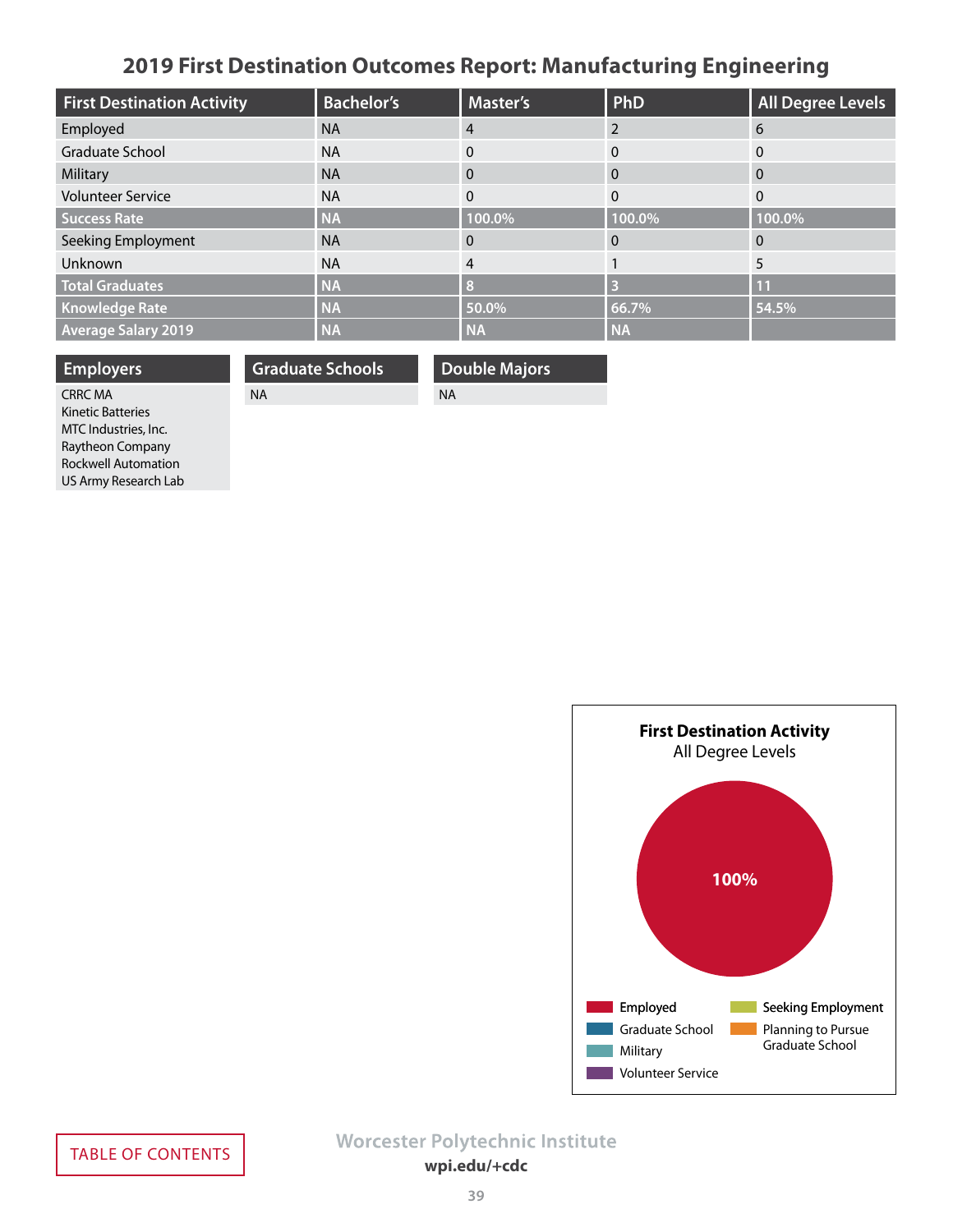# **2019 First Destination Outcomes Report: Marketing & Innovation**

<span id="page-39-0"></span>

| <b>First Destination Activity</b> | <b>Bachelor's</b> | <b>Master's</b> | PhD       | <b>All Degree Levels</b> |
|-----------------------------------|-------------------|-----------------|-----------|--------------------------|
| Employed                          | <b>NA</b>         | 12              | <b>NA</b> | 12                       |
| <b>Graduate School</b>            | <b>NA</b>         | 2               | <b>NA</b> | 2                        |
| Military                          | <b>NA</b>         | $\Omega$        | <b>NA</b> | $\Omega$                 |
| <b>Volunteer Service</b>          | <b>NA</b>         | $\mathbf{0}$    | <b>NA</b> | $\mathbf{0}$             |
| <b>Success Rate</b>               | <b>NA</b>         | 82.4%           | <b>NA</b> | 82.4%                    |
| Seeking Employment                | <b>NA</b>         | 3               | <b>NA</b> | 3                        |
| Unknown                           | <b>NA</b>         | 11              | <b>NA</b> | 11                       |
| <b>Total Graduates</b>            | <b>NA</b>         | 28              | <b>NA</b> | 28                       |
| <b>Knowledge Rate</b>             | <b>NA</b>         | 60.7%           | <b>NA</b> | 60.7%                    |
| <b>Average Salary 2019</b>        | <b>NA</b>         | \$51,613        | <b>NA</b> |                          |

| <b>Employers</b>                                  | <b>Graduate Schools</b> | <b>Double Majors</b> |
|---------------------------------------------------|-------------------------|----------------------|
| AliMed                                            | <b>NA</b>               | <b>NA</b>            |
| Case Snow Management, Inc.                        |                         |                      |
| EMD Serono, MilliporeSigma<br>and EMD Performance |                         |                      |
| <b>Materials</b>                                  |                         |                      |
| Hooli Home Boston, Inc.                           |                         |                      |
| HungryPanda                                       |                         |                      |

**First Destination Activity** All Degree Levels **18% 12%70%** Employed **Seeking Employment** Graduate School **Planning to Pursue** Graduate School **Tara** Military **Volunteer Service** 

Instron

MAZE Partners, Inc. Redpoint Positioning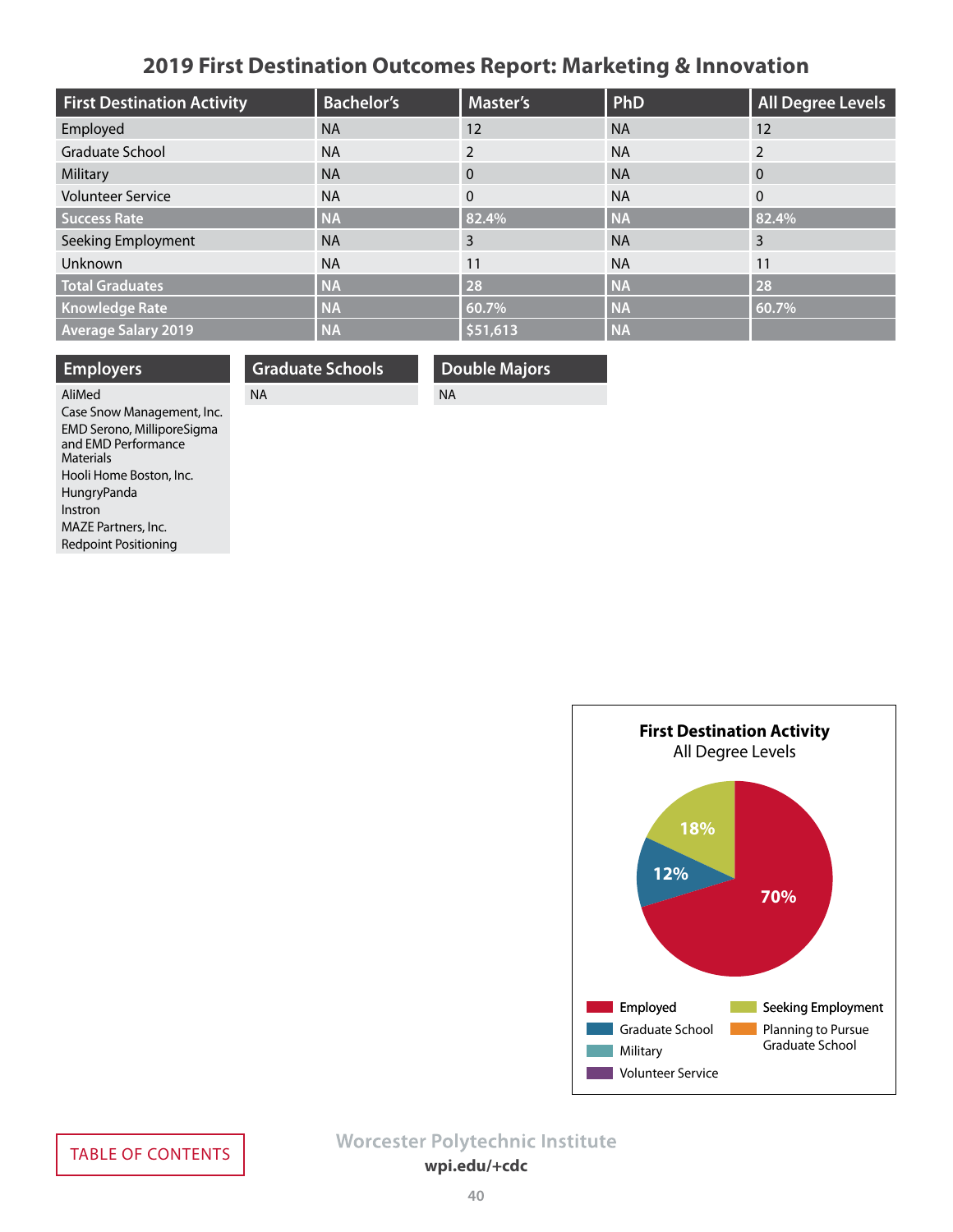# **2019 First Destination Outcomes Report: Materials Process Engineering**

<span id="page-40-0"></span>

| <b>First Destination Activity</b> | <b>Bachelor's</b> | <b>Master's</b> | <b>PhD</b> | <b>All Degree Levels</b> |
|-----------------------------------|-------------------|-----------------|------------|--------------------------|
| Employed                          | <b>NA</b>         |                 | $\Omega$   |                          |
| Graduate School                   | <b>NA</b>         | 0               | 0          | 0                        |
| Military                          | <b>NA</b>         | 0               | $\Omega$   | $\Omega$                 |
| <b>Volunteer Service</b>          | <b>NA</b>         | $\Omega$        | $\Omega$   | $\Omega$                 |
| <b>Success Rate</b>               | <b>NA</b>         | 100.0%          | <b>NA</b>  | 100.0%                   |
| Seeking Employment                | <b>NA</b>         | 0               | $\Omega$   | $\Omega$                 |
| Unknown                           | <b>NA</b>         |                 | $\Omega$   |                          |
| <b>Total Graduates</b>            | <b>NA</b>         |                 |            | B                        |
| <b>Knowledge Rate</b>             | <b>NA</b>         | 33.3%           | <b>NA</b>  | 33.3%                    |
| <b>Average Salary 2019</b>        | <b>NA</b>         | <b>NA</b>       | <b>NA</b>  |                          |

| <b>Employers</b>                  | <b>Graduate Schools</b> | <b>Double Majors</b> |
|-----------------------------------|-------------------------|----------------------|
| UTC- Pratt & Whitney<br><b>NA</b> |                         | <b>NA</b>            |

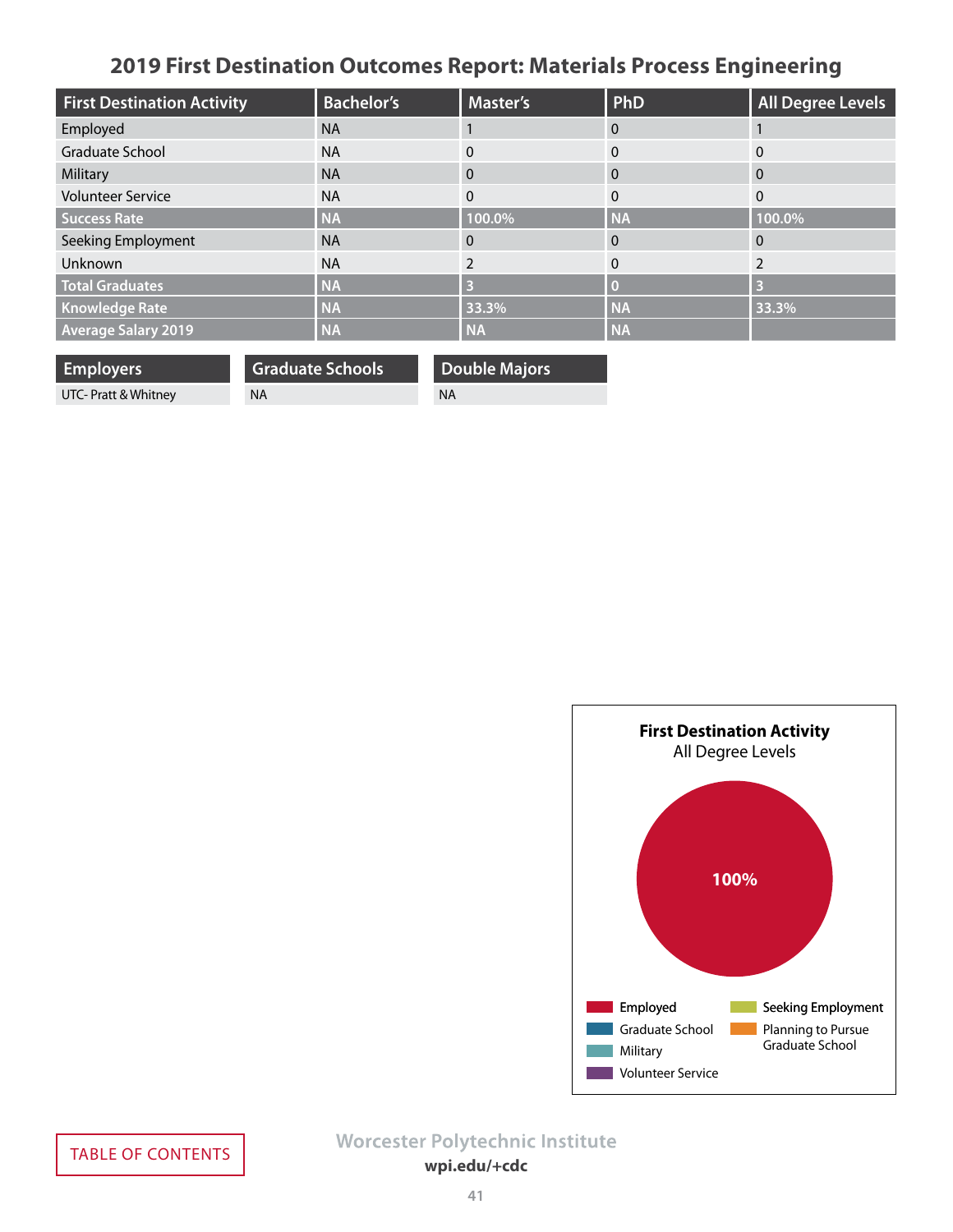### **2019 First Destination Outcomes Report: Materials Science & Engineering**

<span id="page-41-0"></span>

| <b>First Destination Activity</b> | <b>Bachelor's</b> | <b>Master's</b> | PhD       | All Degree Levels |
|-----------------------------------|-------------------|-----------------|-----------|-------------------|
| Employed                          | <b>NA</b>         | 10              | 9         | 19                |
| <b>Graduate School</b>            | <b>NA</b>         | 6               |           |                   |
| Military                          | <b>NA</b>         | 0               | $\Omega$  | $\overline{0}$    |
| <b>Volunteer Service</b>          | <b>NA</b>         | $\Omega$        | $\Omega$  | $\Omega$          |
| Success Rate                      | <b>NA</b>         | 88.9%           | 100.0%    | 92.9%             |
| Seeking Employment                | <b>NA</b>         |                 |           |                   |
| Unknown                           | <b>NA</b>         | 5               | $\Omega$  | 5                 |
| <b>Total Graduates</b>            | <b>NA</b>         | 23              | 10        | 33                |
| <b>Knowledge Rate</b>             | <b>NA</b>         | 78.3%           | 100.0%    | 84.8%             |
| <b>Average Salary 2019</b>        | <b>NA</b>         | \$71,667        | <b>NA</b> |                   |

#### **Employers**

Biodynamic Inclusive Wellness Farm Covestro Daimler Trucks Asia Eastman Chemical Company Evan Stewart General Motors Idaho National Laboratory - Battelle Energy Alliance, LLC Mott Corporation NASA Glenn Research Center Naval Shipyard Perfume Worldwide Raytheon Company Solvus Global Techstyle Materials, Inc. TTM Technologies, Inc. UTC- Pratt & Whitney

### **Graduate Schools** Indiana University

Worcester Polytechnic Institute (WPI)

### **Double Majors**

NA

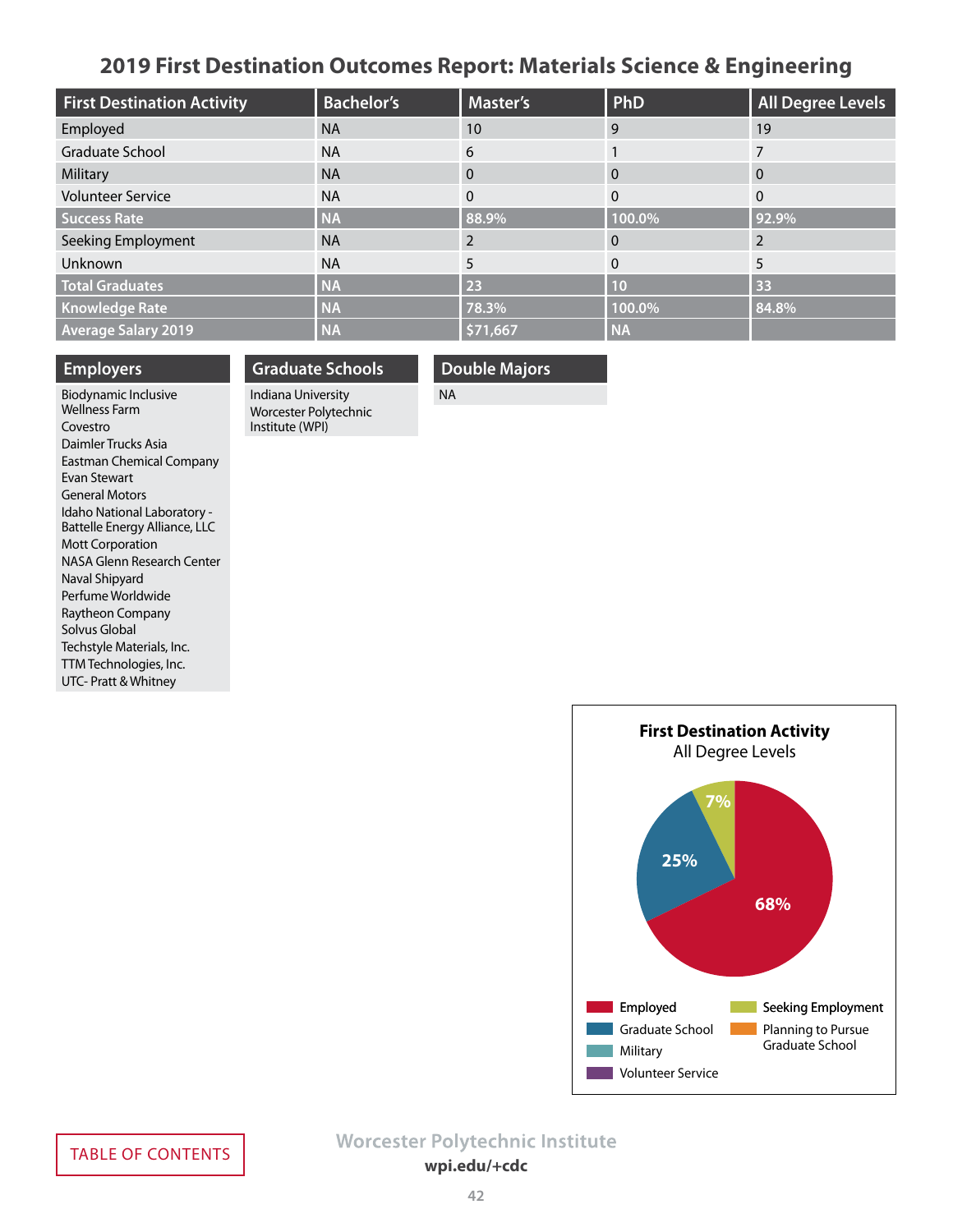# **2019 First Destination Outcomes Report: Mathematics for Educators**

<span id="page-42-0"></span>

| <b>First Destination Activity</b> | <b>Bachelor's</b> | <b>Master's</b> | PhD       | <b>All Degree Levels</b> |
|-----------------------------------|-------------------|-----------------|-----------|--------------------------|
| Employed                          | <b>NA</b>         |                 | <b>NA</b> | 2                        |
| <b>Graduate School</b>            | <b>NA</b>         |                 | <b>NA</b> |                          |
| Military                          | <b>NA</b>         | $\Omega$        | <b>NA</b> | $\Omega$                 |
| <b>Volunteer Service</b>          | <b>NA</b>         | $\Omega$        | <b>NA</b> | $\mathbf{0}$             |
| <b>Success Rate</b>               | <b>NA</b>         | 100.0%          | <b>NA</b> | 100.0%                   |
| Seeking Employment                | <b>NA</b>         | $\Omega$        | <b>NA</b> | $\Omega$                 |
| Unknown                           | <b>NA</b>         | 8               | <b>NA</b> | 8                        |
| <b>Total Graduates</b>            | <b>NA</b>         | 11              | <b>NA</b> | 11                       |
| <b>Knowledge Rate</b>             | <b>NA</b>         | 27.3%           | <b>NA</b> | 27.3%                    |
| <b>Average Salary 2019</b>        | <b>NA</b>         | <b>NA</b>       | <b>NA</b> |                          |

**Employers** Milford High School University of Rhode Island

NA

**Graduate Schools**

**Double Majors** NA

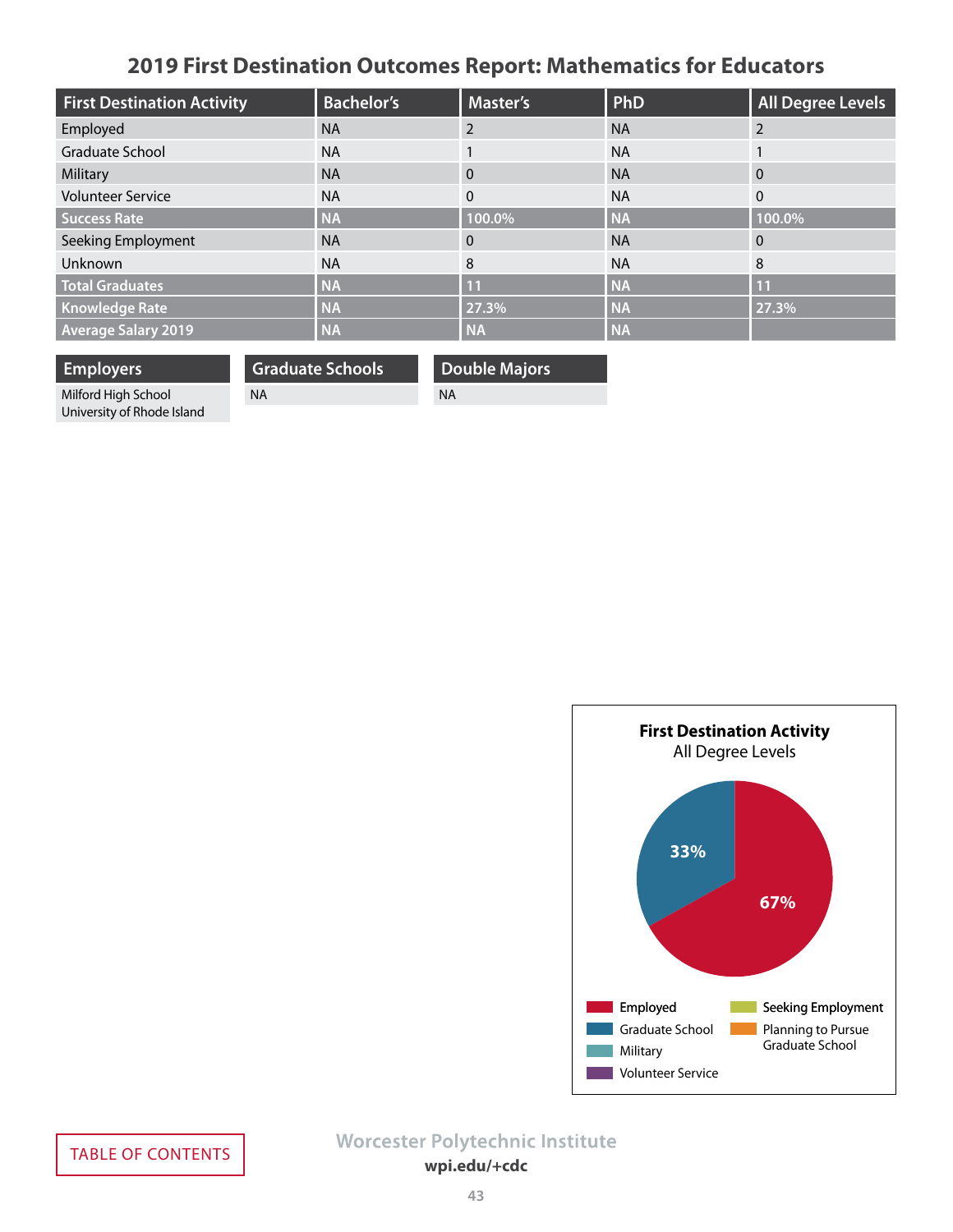### **2019 First Destination Outcomes Report: Mathematical Sciences**

<span id="page-43-0"></span>

| <b>First Destination Activity</b> | <b>Bachelor's</b> | <b>Master's</b> | PhD       | <b>All Degree Levels</b> |
|-----------------------------------|-------------------|-----------------|-----------|--------------------------|
| Employed                          | 8                 | <b>NA</b>       |           | 9                        |
| Graduate School                   | 4                 | <b>NA</b>       |           | 4                        |
| Military                          | $\Omega$          | <b>NA</b>       | 0         | $\Omega$                 |
| <b>Volunteer Service</b>          | $\Omega$          | <b>NA</b>       | $\Omega$  | $\Omega$                 |
| <b>Success Rate</b>               | 92.3%             | <b>NA</b>       | 100.0%    | 92.9%                    |
| Seeking Employment                |                   | <b>NA</b>       | $\Omega$  |                          |
| Unknown                           |                   | <b>NA</b>       |           | $\overline{4}$           |
| <b>Total Graduates</b>            | 15                | <b>NA</b>       |           | <b>18</b>                |
| <b>Knowledge Rate</b>             | 86.7%             | <b>NA</b>       | 33.3%     | 77.8%                    |
| <b>Average Salary 2019</b>        | \$80,750          | <b>NA</b>       | <b>NA</b> |                          |

### **Employers**

Cold Regions Research and Engineering Laboratory Community Software Group Facebook General Electric Goldman Sachs Rosenbuds The MITRE Corporation **Travelers** 

### **Graduate Schools**

Drexel University North Carolina State University University of California-Santa Barbara University of Southern California

### **Double Majors**

Computer Science Physics Psychological Science

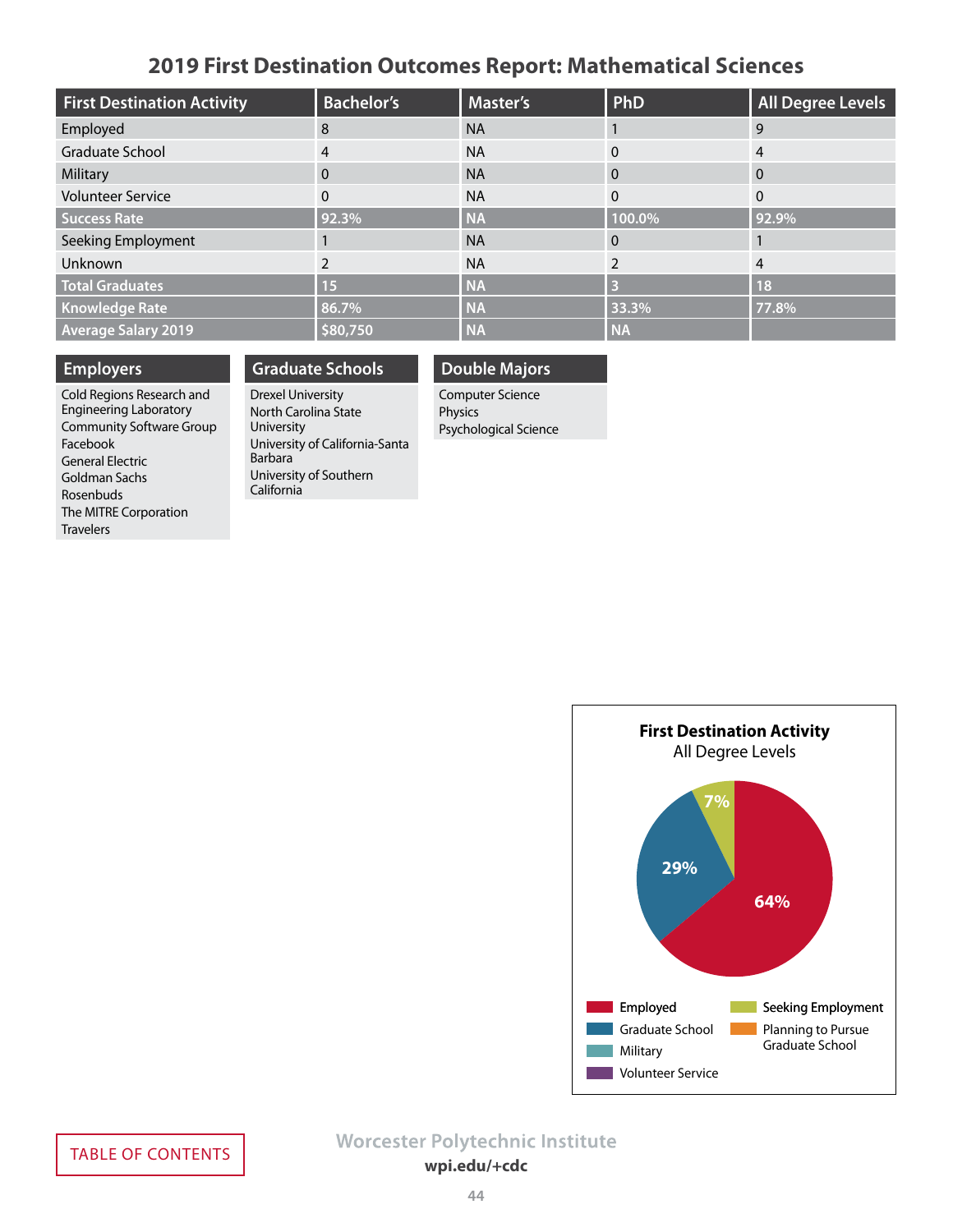### **2019 First Destination Outcomes Report: MBA**

<span id="page-44-0"></span>

| <b>First Destination Activity</b> | <b>Bachelor's</b> | Master's     | PhD       | <b>All Degree Levels</b> |
|-----------------------------------|-------------------|--------------|-----------|--------------------------|
| Employed                          | <b>NA</b>         | 20           | <b>NA</b> | 20                       |
| Graduate School                   | <b>NA</b>         |              | <b>NA</b> |                          |
| Military                          | <b>NA</b>         | $\Omega$     | <b>NA</b> | $\Omega$                 |
| <b>Volunteer Service</b>          | <b>NA</b>         | $\mathbf{0}$ | <b>NA</b> | $\mathbf{0}$             |
| <b>Success Rate</b>               | <b>NA</b>         | 95.5%        | <b>NA</b> | 95.5%                    |
| Seeking Employment                | <b>NA</b>         |              | <b>NA</b> |                          |
| Unknown                           | <b>NA</b>         | 16           | <b>NA</b> | 16                       |
| <b>Total Graduates</b>            | <b>NA</b>         | 38           | <b>NA</b> | 38                       |
| <b>Knowledge Rate</b>             | <b>NA</b>         | 57.9%        | <b>NA</b> | 57.9%                    |
| <b>Average Salary 2019</b>        | <b>NA</b>         | \$90,250     | <b>NA</b> |                          |

### **Employers**

### **Graduate Schools**

University of Massachusetts

**Double Majors**

NA

City of Worcester Collins Aerospace Daniel O'Connell's Sons Emergent BioSolutions Fidelity Investments iRobot Jacobs Lockheed Martin Medtronic Pfizer, Inc. Saint-Gobain Stryker Takeda Pharmaceuticals UTC- Aerospace Systems UTC- Pratt & Whitney UTC- Research Center Worcester Polytechnic Institute (WPI) YMCA-YWCA of the National Capital Region

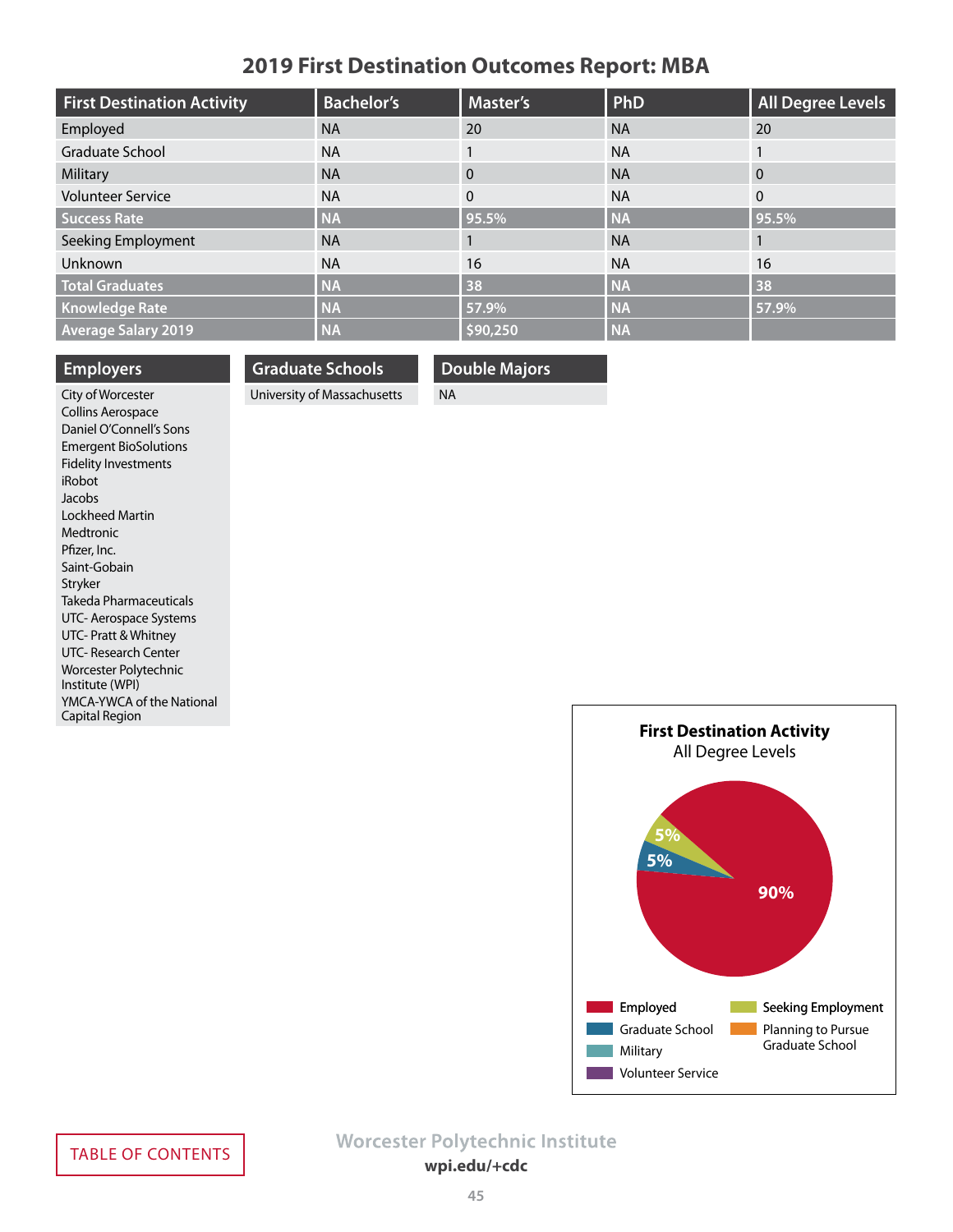### **2019 First Destination Outcomes Report: Mechanical Engineering**

<span id="page-45-0"></span>

| <b>First Destination Activity</b> | <b>Bachelor's</b> | <b>Master's</b> | PhD       | <b>All Degree Levels</b> |
|-----------------------------------|-------------------|-----------------|-----------|--------------------------|
| Employed                          | 161               | 52              | 3         | 216                      |
| Graduate School                   | 50                | 5               | 0         | 55                       |
| Military                          | 6                 | 0               | $\Omega$  | 6                        |
| <b>Volunteer Service</b>          | $\Omega$          | 0               | $\Omega$  | $\mathbf{0}$             |
| <b>Success Rate</b>               | 90.0%             | 95.0%           | 100.0%    | 91.1%                    |
| Seeking Employment                | 24                | 3               | 0         | 27                       |
| Not Seeking                       | 2                 | $\Omega$        |           | $\overline{2}$           |
| Unknown                           | 5                 | 27              |           | 33                       |
| <b>Total Graduates</b>            | 248               | 87              |           | 339                      |
| <b>Knowledge Rate</b>             | 98.0%             | 69.0%           | 75.0%     | 90.3%                    |
| <b>Average Salary 2019</b>        | \$68,229          | \$80,820        | <b>NA</b> |                          |

#### **Employers**

#### ABB Abiomed Aegis Project Controls Alakai **Technologies Corporations** Altec Industries Ameriprise Financial Services Analog Devices Apple ARG Builders, Inc. Arkwin Industries Ashcroft Inc. ASML ATechs Atkore AutoGuide Mobile Robots ~ Heartland Automation Avantor Performance Materials Axon BAE Systems, Inc. Barry-Wehmiller Design Group, Inc. Bossard Americas Boston Metal Boston Scientific Boston University Brooks Automation C&K Systems C3 Corporation Calvary Robotics Carson Optical Center for **Professional** Excellence Code Consultants, Inc.

**CogMedix** Collins Aerospace Concord Engineering Group, Inc. Conti Solar Continuum Corning Incorporated Corolla Roofing Cosentini Associates/Tetra Tech, Inc. Cox Engineering CS Energy CVS Health DB Engineering Dell EMC DePuy Synthes Design Day **Mechanical** Eagle Investment Systems, LLC Edge Staffing Eversource Energy Federal Aviation Administration (FAA)- ESA Engineering Services Fluhrer Reed, PA Formulatrix, Inc. FS-Elliott Co., LLC GE Healthcare General Dynamics Electric Boat General Dynamics Mission Systems General Electric **Gentex Corporation** Gooch & Housego Greystone of Lincoln Hartzell Engine **Technologies** Hawk-Eye Innovations **HighRes Biosolutions Hologic** Hub Recruiting, LLC Hubbell Incorporated Idaho National Laboratory - Battelle Energy Alliance, LLC Insulet Corporation J.C. Cannistraro,  $ILC$ Johnson Controls International Joseph Oat Corp KLS Martin & KLS Martin Manufacturing L3 Technologies Leidos Leuko Labs, Inc. Lockheed Martin Loos & Co Lutron Electronics Company, Inc. MAS Construction Medtronic **Metso** MG Engineering D.P.C. MIT Lincoln Laboratory Mitee Bite MTU Aero Engines North America Navatek

Northwest EMS Novelis NV5 Oasis Systems OLA Consulting Engineers, PC Parametric Solutions, Inc. PepsiCo Permasteelisa North America Corp. Pfizer, Inc. PlenOptika, Inc. Polytech A merica, LLC **Primetals Technologies**  $USA.$  LLC QE Solar Ranfac Corp Raytheon Company RBC Bearings **RBSI** RightHand Robotics Rogers Corporation Rudolph **Technologies** Ruland **Manufacturing** Co., Inc. Saint-Gobain Sentech Architectural Systems Sheaumann Laser, Inc. Siemens Industry, Inc. Sikorsky Smith & Nephew

Smith & Wesson Step 2 Engineer Sturm, Ruger & Co., Inc. Suna Solutions Sunrise Labs Surface Engineering **Technologies** Swissturn/ USA, Inc. Talent Hire Consulting, Inc. Titon Systems Trane, a brand of Ingersoll Rand Tube Hollows International UFP Technologies United States Air Force United States Coast Guard United States Navy United States Patent and Trademark Office United **Technologies** Corporation (UTC) U.S. Army Corps of Engineers UTC- Aerospace Systems UTC- Pratt & Whitney Velcro Companies Walz and Krenzer **Wentworth** Institute of **Technology Winchester** Interconnect **Worcester** Polytechnic Institute (WPI)

### **Graduate Schools**

Arizona State University Boston University Carnegie Mellon University Cornell University Northeastern University Stanford University University of Michigan University of Tennessee Worcester Polytechnic Institute (WPI)

### **Double Majors**

Biomedical Engineering Civil & Environmental Engineering Electrical & Computer Engineering Humanities & Arts Industrial Engineering International & Global Studies Mangement Engineering Physics Robotics Engineering Society, Technology & Policy Writing (Professional)



**FIRST** 

# **Worcester Polytechnic Institute**<br> **wpi.edu/+cdc**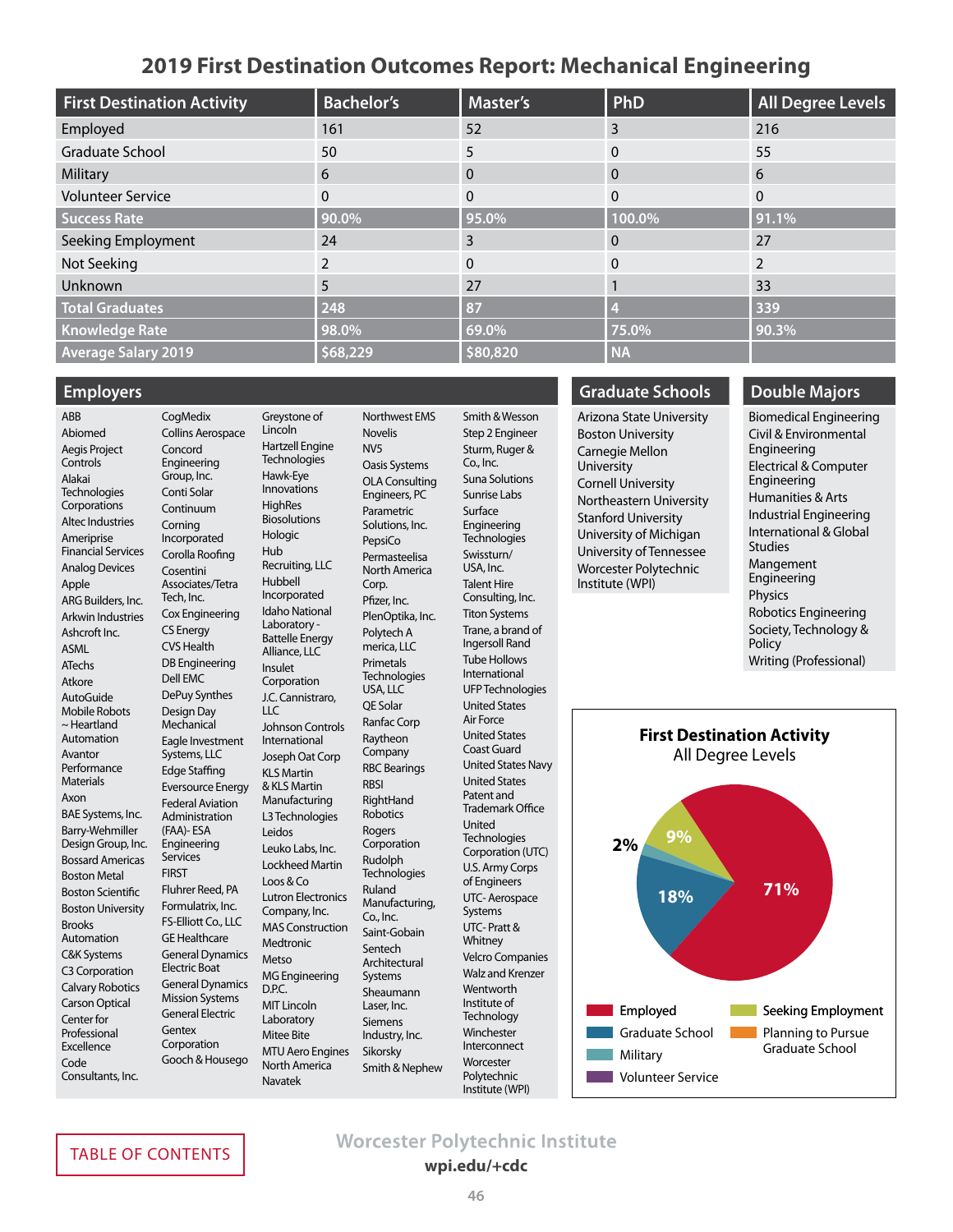### <span id="page-46-0"></span>**2019 First Destination Outcomes Report: Operations, Analytics & Management**

| <b>First Destination Activity</b> | <b>Bachelor's</b> | <b>Master's</b> | PhD       | <b>All Degree Levels</b> |
|-----------------------------------|-------------------|-----------------|-----------|--------------------------|
| Employed                          | <b>NA</b>         | 26              | <b>NA</b> | 26                       |
| Graduate School                   | <b>NA</b>         | $\mathcal{P}$   | <b>NA</b> | $\mathcal{P}$            |
| Military                          | <b>NA</b>         | $\Omega$        | <b>NA</b> | $\Omega$                 |
| <b>Volunteer Service</b>          | <b>NA</b>         | $\Omega$        | <b>NA</b> | $\Omega$                 |
| <b>Success Rate</b>               | <b>NA</b>         | 100.0%          | <b>NA</b> | 100.0%                   |
| Seeking Employment                | <b>NA</b>         | $\Omega$        | <b>NA</b> | $\mathbf 0$              |
| Unknown                           | <b>NA</b>         | 4               | <b>NA</b> | 4                        |
| <b>Total Graduates</b>            | <b>NA</b>         | 32              | <b>NA</b> | 32                       |
| <b>Knowledge Rate</b>             | <b>NA</b>         | 87.5%           | <b>NA</b> | 87.5%                    |
| <b>Average Salary 2019</b>        | <b>NA</b>         | \$61,507        | <b>NA</b> |                          |

#### **Employers**

# **Graduate Schools**

Worcester Polytechnic Institute (WPI)

### **Double Majors**

NA

ABclonal Technology Adroit Services Agios Pharmaceuticals Architectural Mailboxes, LLC Coravin Deloitte Faurecia Gebruder Weiss Inc Golden Home Cabinetry USA, LLC International Builders Supply Kognitiv, Inc. Kubix Omni Services, Inc. RMS International Shorelight Education Spencer Technologies TESARO, Inc. Turner Construction Company Twitter UCT International, Inc. UMass Memorial Healthcare Wayfair, LLC Welch's, Inc.

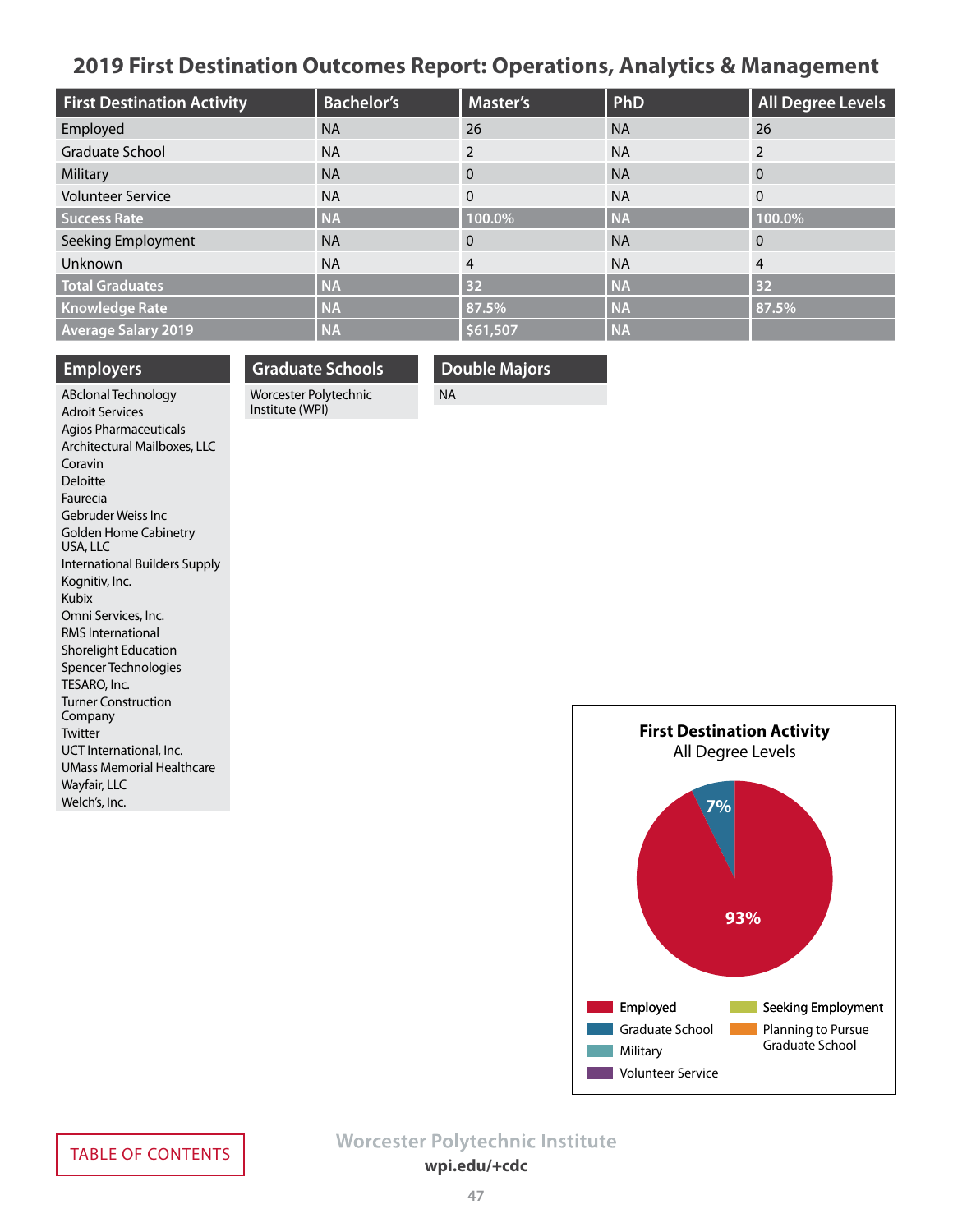### **2019 First Destination Outcomes Report: Physics**

<span id="page-47-0"></span>

| <b>First Destination Activity</b> | <b>Bachelor's</b> | <b>Master's</b> | <b>PhD</b> | <b>All Degree Levels</b> |
|-----------------------------------|-------------------|-----------------|------------|--------------------------|
| Employed                          | 6                 | 0               | 0          | 6                        |
| <b>Graduate School</b>            | 8                 |                 | 0          | 8                        |
| Military                          | $\mathbf{0}$      | 0               | 0          | $\Omega$                 |
| <b>Volunteer Service</b>          | 0                 | 0               | 0          | $\Omega$                 |
| <b>Success Rate</b>               | 82.4%             | <b>NA</b>       | <b>NA</b>  | 82.4%                    |
| Seeking Employment                | 3                 | 0               | 0          | 3                        |
| Not Seeking                       |                   | 0               | 0          |                          |
| Unknown                           | $\mathbf{0}$      | 0               | 0          | $\Omega$                 |
| <b>Total Graduates</b>            | 18                |                 |            | <b>18</b>                |
| <b>Knowledge Rate</b>             | 100.0%            | <b>NA</b>       | <b>NA</b>  | 100.0%                   |
| <b>Average Salary 2019</b>        | \$81,907          | <b>NA</b>       | <b>NA</b>  |                          |

### **Employers**

Goldman Sachs Kidde-Fenwal Nanocomp Technologies Sheaumann Laser, Inc. Starry Internet The MITRE Corporation

### **Graduate Schools**

Brown University Stanford University Worcester Polytechnic Institute (WPI)

#### Aerospace Engineering Chemical Engineering Mathematical Science

**Double Majors**

Mechanical Engineering

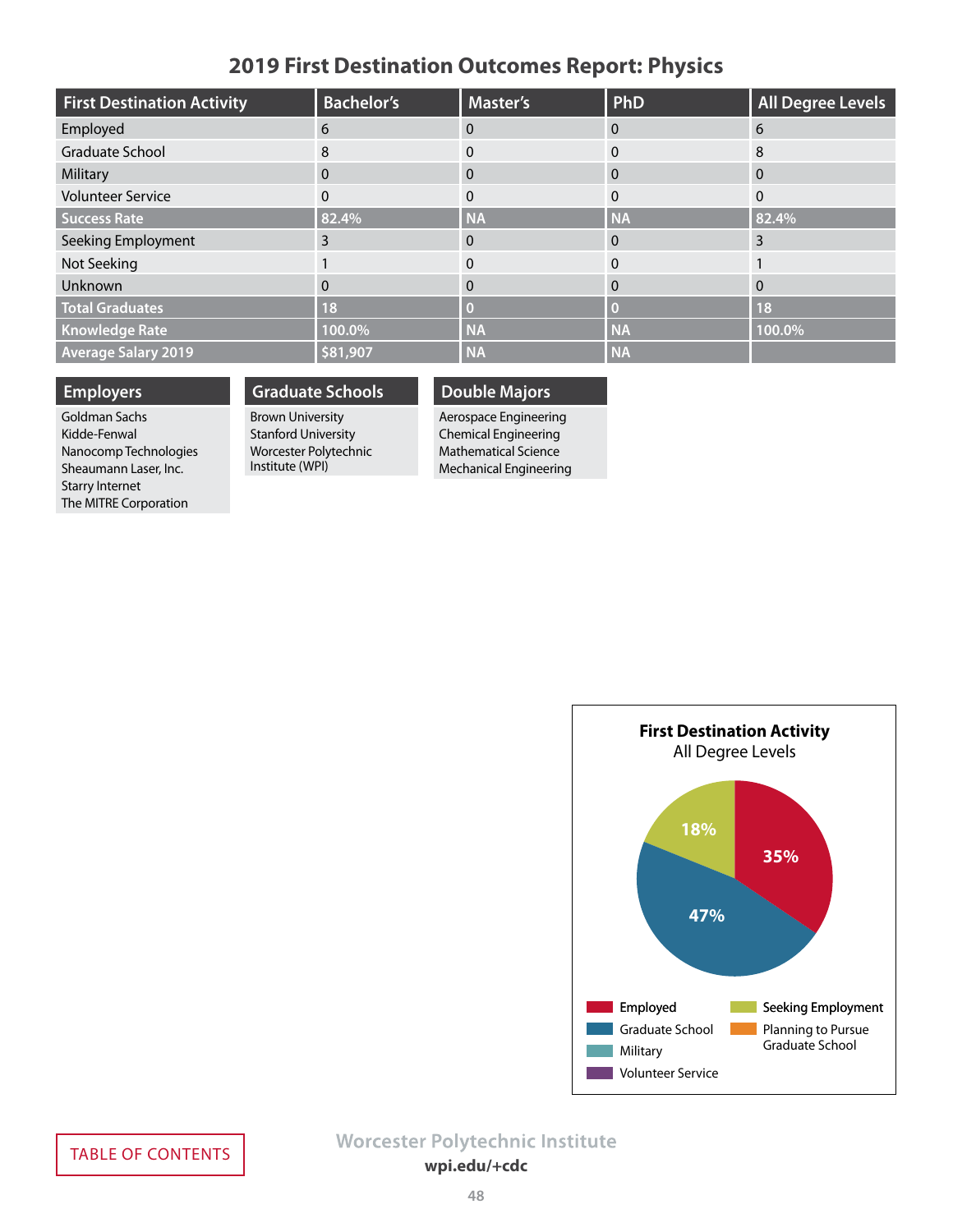# **2019 First Destination Outcomes Report: Physics for Educators**

<span id="page-48-0"></span>

| <b>First Destination Activity</b> | <b>Bachelor's</b> | <b>Master's</b> | PhD       | <b>All Degree Levels</b> |
|-----------------------------------|-------------------|-----------------|-----------|--------------------------|
| Employed                          | <b>NA</b>         |                 | <b>NA</b> |                          |
| <b>Graduate School</b>            | <b>NA</b>         | 0               | <b>NA</b> | $\overline{0}$           |
| Military                          | <b>NA</b>         | $\Omega$        | <b>NA</b> | $\overline{0}$           |
| <b>Volunteer Service</b>          | <b>NA</b>         | $\Omega$        | <b>NA</b> | $\overline{0}$           |
| <b>Success Rate</b>               | <b>NA</b>         | 100.0%          | <b>NA</b> | 100.0%                   |
| Seeking Employment                | <b>NA</b>         | $\Omega$        | <b>NA</b> | $\Omega$                 |
| Unknown                           | <b>NA</b>         | 3               | <b>NA</b> | 3                        |
| <b>Total Graduates</b>            | <b>NA</b>         |                 | <b>NA</b> | $\overline{4}$           |
| <b>Knowledge Rate</b>             | <b>NA</b>         | 25.0%           | <b>NA</b> | 25.0%                    |
| <b>Average Salary 2019</b>        | <b>NA</b>         | <b>NA</b>       | <b>NA</b> |                          |

**Employers** UTC- Pratt & Whitney

**Graduate Schools** NA

**Double Majors** NA

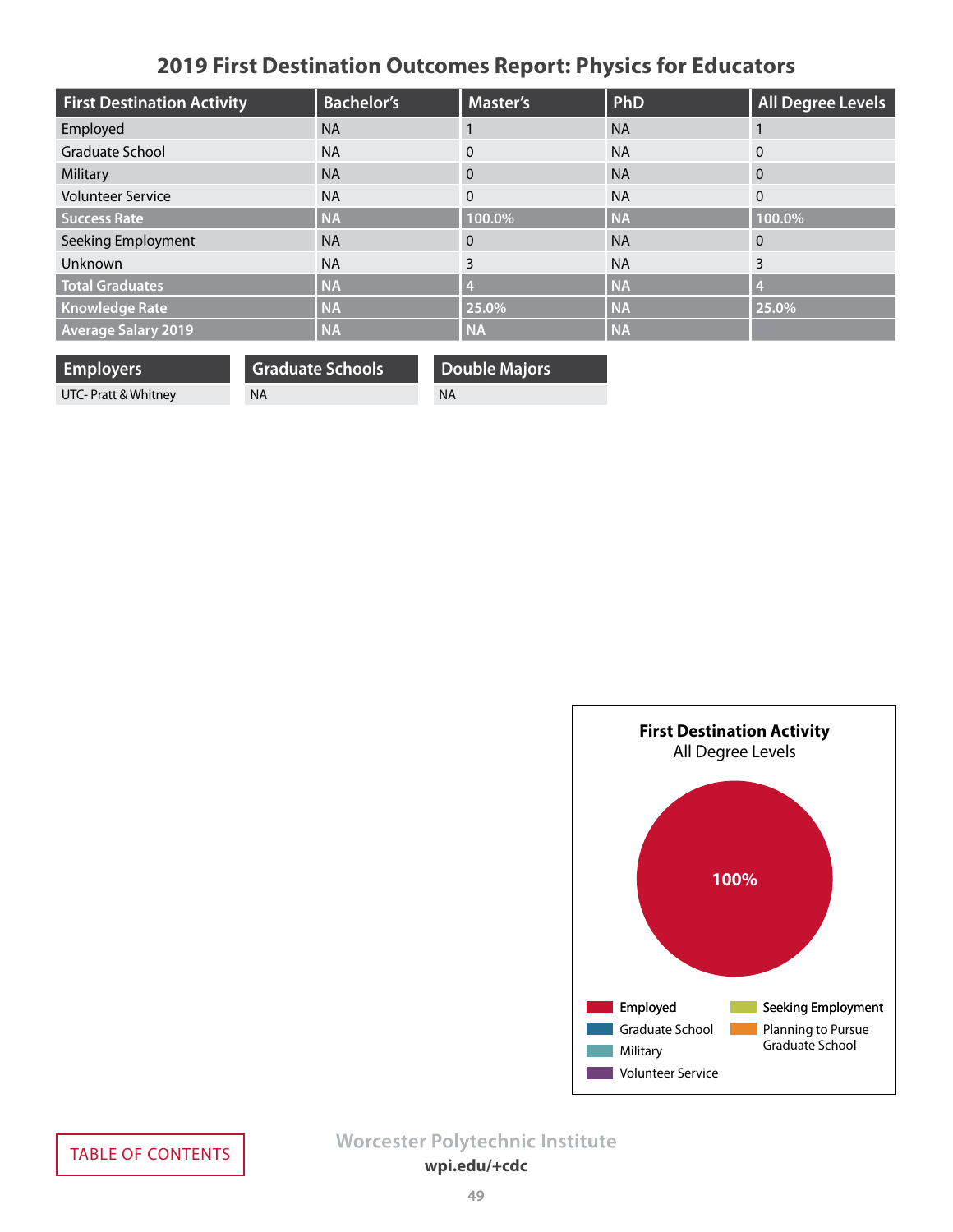# **2019 First Destination Outcomes Report: Power Systems Engineering**

<span id="page-49-0"></span>

| <b>First Destination Activity</b> | <b>Bachelor's</b> | <b>Master's</b> | PhD       | <b>All Degree Levels</b> |
|-----------------------------------|-------------------|-----------------|-----------|--------------------------|
| Employed                          | <b>NA</b>         | 11              | <b>NA</b> | 11                       |
| Graduate School                   | <b>NA</b>         | $\Omega$        | <b>NA</b> | $\Omega$                 |
| Military                          | <b>NA</b>         | $\Omega$        | <b>NA</b> | $\overline{0}$           |
| <b>Volunteer Service</b>          | <b>NA</b>         | $\mathbf{0}$    | <b>NA</b> | $\overline{0}$           |
| <b>Success Rate</b>               | <b>NA</b>         | 100.0%          | <b>NA</b> | 100.0%                   |
| Seeking Employment                | <b>NA</b>         | $\Omega$        | <b>NA</b> | $\mathbf{0}$             |
| Unknown                           | <b>NA</b>         | 13              | <b>NA</b> | 13                       |
| <b>Total Graduates</b>            | <b>NA</b>         | 24              | <b>NA</b> | 24                       |
| <b>Knowledge Rate</b>             | <b>NA</b>         | 45.8%           | <b>NA</b> | 45.8%                    |
| <b>Average Salary 2019</b>        | <b>NA</b>         | \$103,368       | <b>NA</b> |                          |

| <b>Employers</b>          | <b>Graduate Schools</b> | <b>Double Majors</b> |
|---------------------------|-------------------------|----------------------|
| Andwill, LLC              | <b>NA</b>               | <b>NA</b>            |
| Delmarya Power            |                         |                      |
| <b>Dominion Energy</b>    |                         |                      |
| <b>Eversource Energy</b>  |                         |                      |
| <b>Motiva Enterprises</b> |                         |                      |
| National Grid             |                         |                      |



VITOK Engineers, Inc. Wells Engineering Power

Systems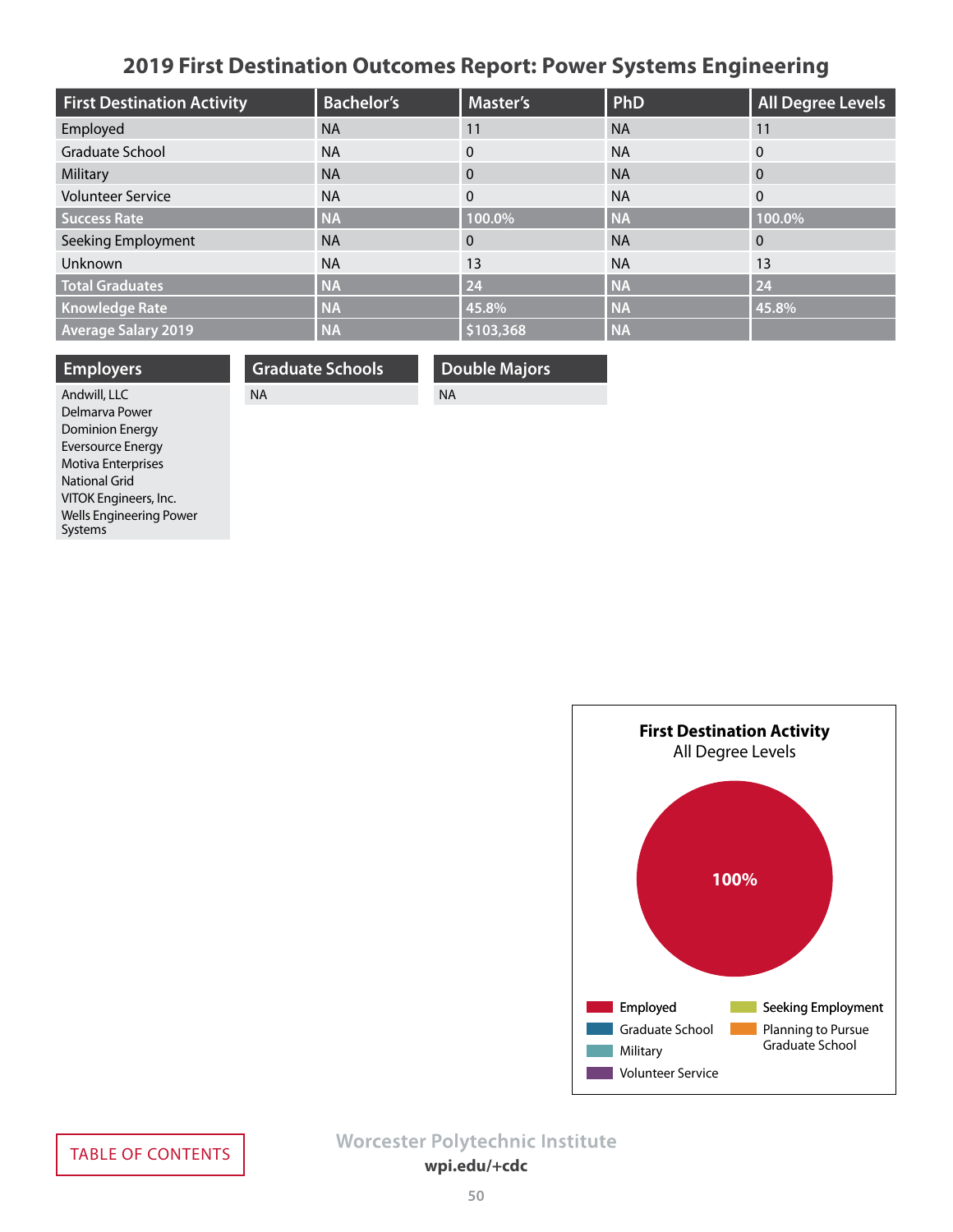# **2019 First Destination Outcomes Report: Power Systems Management**

<span id="page-50-0"></span>

| <b>First Destination Activity</b> | <b>Bachelor's</b> | Master's  | PhD       | <b>All Degree Levels</b> |
|-----------------------------------|-------------------|-----------|-----------|--------------------------|
| Employed                          | <b>NA</b>         | 4         | <b>NA</b> | $\overline{4}$           |
| Graduate School                   | <b>NA</b>         | $\Omega$  | <b>NA</b> | $\Omega$                 |
| Military                          | <b>NA</b>         | $\Omega$  | <b>NA</b> | $\Omega$                 |
| <b>Volunteer Service</b>          | <b>NA</b>         | $\Omega$  | <b>NA</b> | $\mathbf{0}$             |
| <b>Success Rate</b>               | <b>NA</b>         | 100.0%    | <b>NA</b> | 100.0%                   |
| Seeking Employment                | <b>NA</b>         | $\Omega$  | <b>NA</b> | $\overline{0}$           |
| <b>Unknown</b>                    | <b>NA</b>         | 4         | <b>NA</b> | $\overline{4}$           |
| <b>Total Graduates</b>            | <b>NA</b>         | ß         | <b>NA</b> | $\mathbf{R}$             |
| Knowledge Rate                    | <b>NA</b>         | 50.0%     | <b>NA</b> | 50.0%                    |
| <b>Average Salary 2019</b>        | <b>NA</b>         | <b>NA</b> | <b>NA</b> |                          |

**Employers** City of Taunton, **Graduate Schools**

NA

**Double Majors**

NA

Massachusetts DTE Energy Eversource Energy Exelon

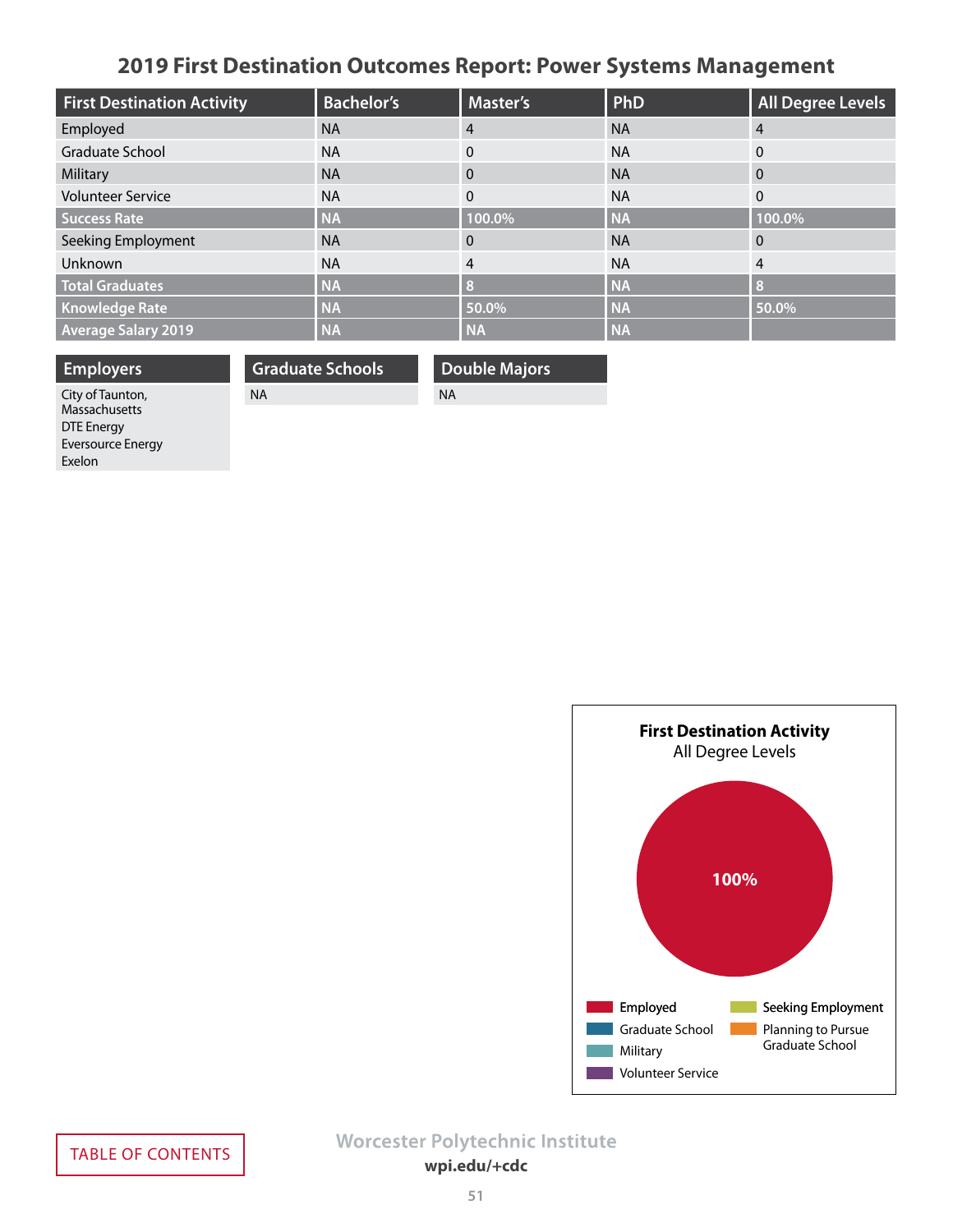### **2019 First Destination Outcomes Report: Professional Writing**

<span id="page-51-0"></span>

| <b>First Destination Activity</b> | <b>Bachelor's</b> | <b>Master's</b> | PhD       | <b>All Degree Levels</b> |
|-----------------------------------|-------------------|-----------------|-----------|--------------------------|
| Employed                          | 9                 | <b>NA</b>       | <b>NA</b> | 9                        |
| Graduate School                   |                   | <b>NA</b>       | <b>NA</b> |                          |
| Military                          | 0                 | <b>NA</b>       | <b>NA</b> | $\Omega$                 |
| <b>Volunteer Service</b>          | 0                 | <b>NA</b>       | <b>NA</b> | $\Omega$                 |
| <b>Success Rate</b>               | 91.7%             | <b>NA</b>       | <b>NA</b> | 91.7%                    |
| Seeking Employment                |                   | <b>NA</b>       | <b>NA</b> |                          |
| Unknown                           | 0                 | <b>NA</b>       | <b>NA</b> | $\Omega$                 |
| <b>Total Graduates</b>            | 12                | <b>NA</b>       | <b>NA</b> | 12                       |
| <b>Knowledge Rate</b>             | 100.0%            | <b>NA</b>       | <b>NA</b> | 100.0%                   |
| <b>Average Salary 2019</b>        | \$65,506          | <b>NA</b>       | <b>NA</b> |                          |

### **Employers**

Black and Veatch Brigham and Women's Hopsital Dana-Farber Cancer Institute and Harvard Medical School DEKA Research and Development Evidera Raytheon Company Regeneron Pharmaceuticals, Inc. Takeda Pharmaceuticals

### **Graduate Schools** American University

University of North Carolina-Chapel Hill

### **Double Majors**

Biochemistry Biology & Biotechnology Biomedical Engineering Chemical Engineering Civil Engineering Mechanical Engineering Society, Technology & Policy

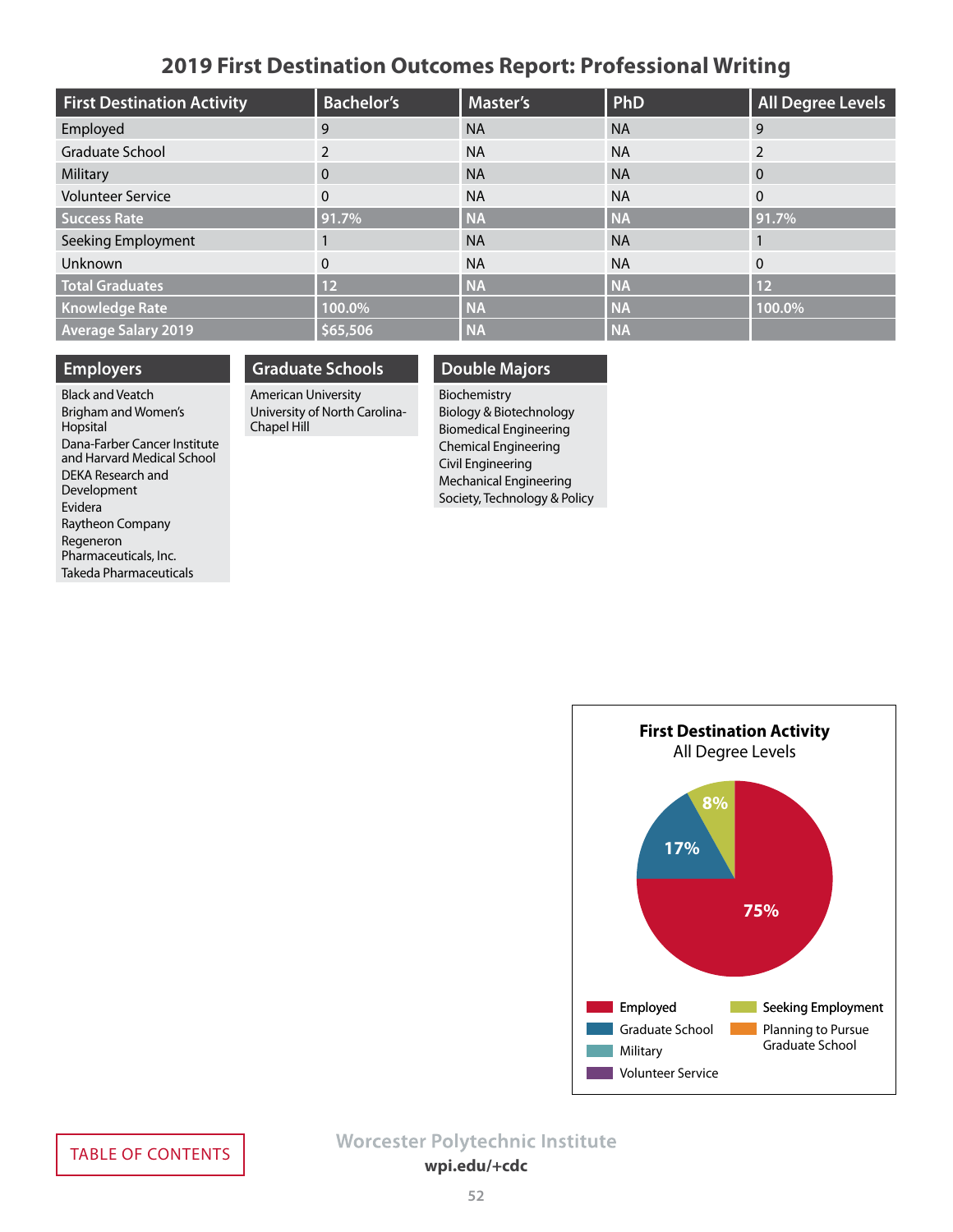# **2019 First Destination Outcomes Report: Psychological Science**

<span id="page-52-0"></span>

| <b>First Destination Activity</b> | <b>Bachelor's</b> | <b>Master's</b> | PhD       | <b>All Degree Levels</b> |
|-----------------------------------|-------------------|-----------------|-----------|--------------------------|
| Employed                          |                   | <b>NA</b>       | <b>NA</b> |                          |
| <b>Graduate School</b>            |                   | <b>NA</b>       | <b>NA</b> |                          |
| Military                          | $\Omega$          | <b>NA</b>       | <b>NA</b> | $\overline{0}$           |
| <b>Volunteer Service</b>          | $\mathbf{0}$      | <b>NA</b>       | <b>NA</b> | $\mathbf{0}$             |
| <b>Success Rate</b>               | 40.0%             | <b>NA</b>       | <b>NA</b> | 40.0%                    |
| Seeking Employment                | 3                 | <b>NA</b>       | <b>NA</b> | 3                        |
| Unknown                           | $\mathbf{0}$      | <b>NA</b>       | <b>NA</b> | $\Omega$                 |
| <b>Total Graduates</b>            | G                 | <b>NA</b>       | <b>NA</b> | 5                        |
| <b>Knowledge Rate</b>             | 100.0%            | <b>NA</b>       | <b>NA</b> | 100.0%                   |
| <b>Average Salary 2019</b>        | <b>NA</b>         | <b>NA</b>       | <b>NA</b> |                          |

| <b>Employers</b>           | <b>Graduate Schools</b>            |
|----------------------------|------------------------------------|
| Boston Children's Hospital | North Carolina State<br>University |

**Double Majors**

Biomedical Engineering Mathematical Sciences

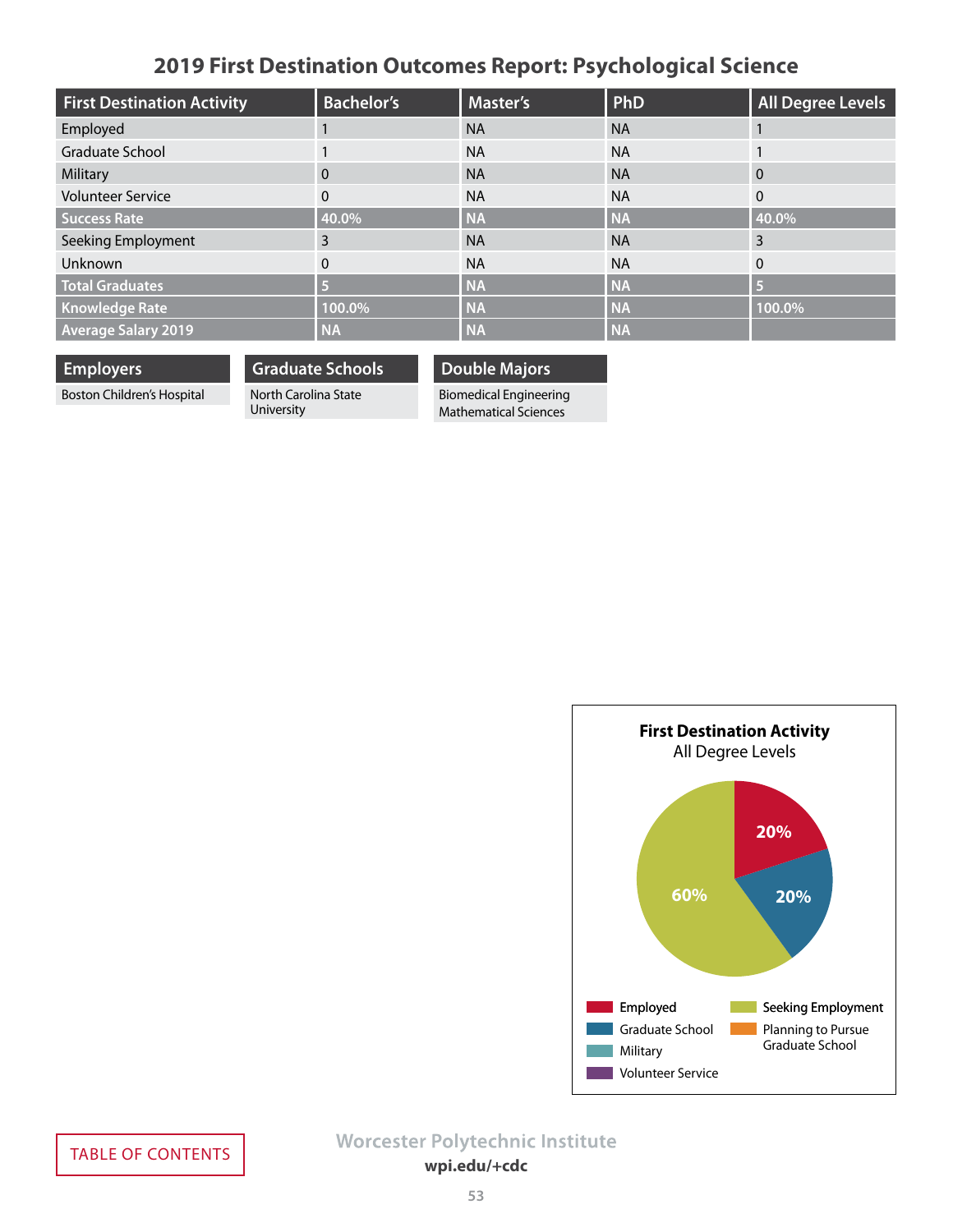### **2019 First Destination Outcomes Report: Robotics Engineering**

<span id="page-53-0"></span>

| <b>First Destination Activity</b> | <b>Bachelor's</b> | Master's  | <b>PhD</b> | <b>All Degree Levels</b> |
|-----------------------------------|-------------------|-----------|------------|--------------------------|
| Employed                          | 51                | 56        | 4          | 111                      |
| Graduate School                   | 19                | 6         | 0          | 25                       |
| Military                          |                   | $\Omega$  | 0          |                          |
| <b>Volunteer Service</b>          | 0                 | $\Omega$  | 0          | $\Omega$                 |
| <b>Success Rate</b>               | 88.8%             | 98.4%     | 100.0%     | 93.2%                    |
| Seeking Employment                | 9                 |           | 0          | 10                       |
| Unknown                           | 3                 | 9         |            | 13                       |
| <b>Total Graduates</b>            | 83                | 72        |            | 160                      |
| <b>Knowledge Rate</b>             | 96.4%             | 87.5%     | 80.0%      | 91.9%                    |
| <b>Average Salary 2019</b>        | \$77,849          | \$100,101 | <b>NA</b>  |                          |

### **Employers**

6 River Systems AiSight Altec Industries Amazon Amazon Robotics American Haval Motor Technology, LLC Applied Materials Arista Networks ASUS Robotics & AI **Center** Autonodyne Azevtec, Inc. BAE Systems, Inc. Bank of America Berkshire Grey Blue Origin Bossa Nova Robotics BrainCo, Inc. C&K Systems Cambridge Mobile **Telematics** Cimpress Cognex Corporation Collins Aerospace Danfoss Solutions Dell EMC Delsys DMC, Inc. Dorobat Formulatrix, Inc. Framatome Freefly Systems

FusionForte, Inc. Global Prior Art, Inc. Google, Inc. Great Wall Motors Grey Orange, Inc. HighRes Biosolutions Honda R&D Innovations, Inc. House of Design HPR **Humatics** iRobot Isidore Newman School Labyrinth Technologies Lockheed Martin Luminar Luminar Technologies Markforged Medrobotics Corporation Medtronic Mercedes-Benz Research and Development North America, Inc. Mevion Medical Systems **Microsoft** Modbot, Inc. Mooney Industires Naval Undersea Warfare Center, Division Newport Near Earth Autonomy Neurala Newmind Robotics, LLC Noodle Analytics, Inc. NVIDIA Corporation

Omron Management Center of America Optimus Ride, Inc. Parsons Philips Raytheon Company Realtime Robotics RightHand Robotics Robert Bosch Robotic Systems Integration Rocket Software Rockwell Automation Saint-Gobain SHENZHEN DORABOT ROBOT, INC. SimIS, Inc. Smith & Nephew Solvus Global **Staples** Symbotic Talent Hire Consulting, Inc. TORC Robotics Traxen AI TriCom Quest Uber UTC- Pratt & Whitney Vecna Robotics Woods Hole Oceanographic Institution Worcester Polytechnic Institute (WPI)

#### **Graduate Schools**

University of California-Santa Barbara University of Pennsylvania University of Southern California University of Utah Worcester Polytechnic Institute (WPI)

### **Double Majors**

Aerospace Engineering Biomedical Engineering Computer Science Electrical & Computer Engineering Humanities & Arts Mechanical Engineering

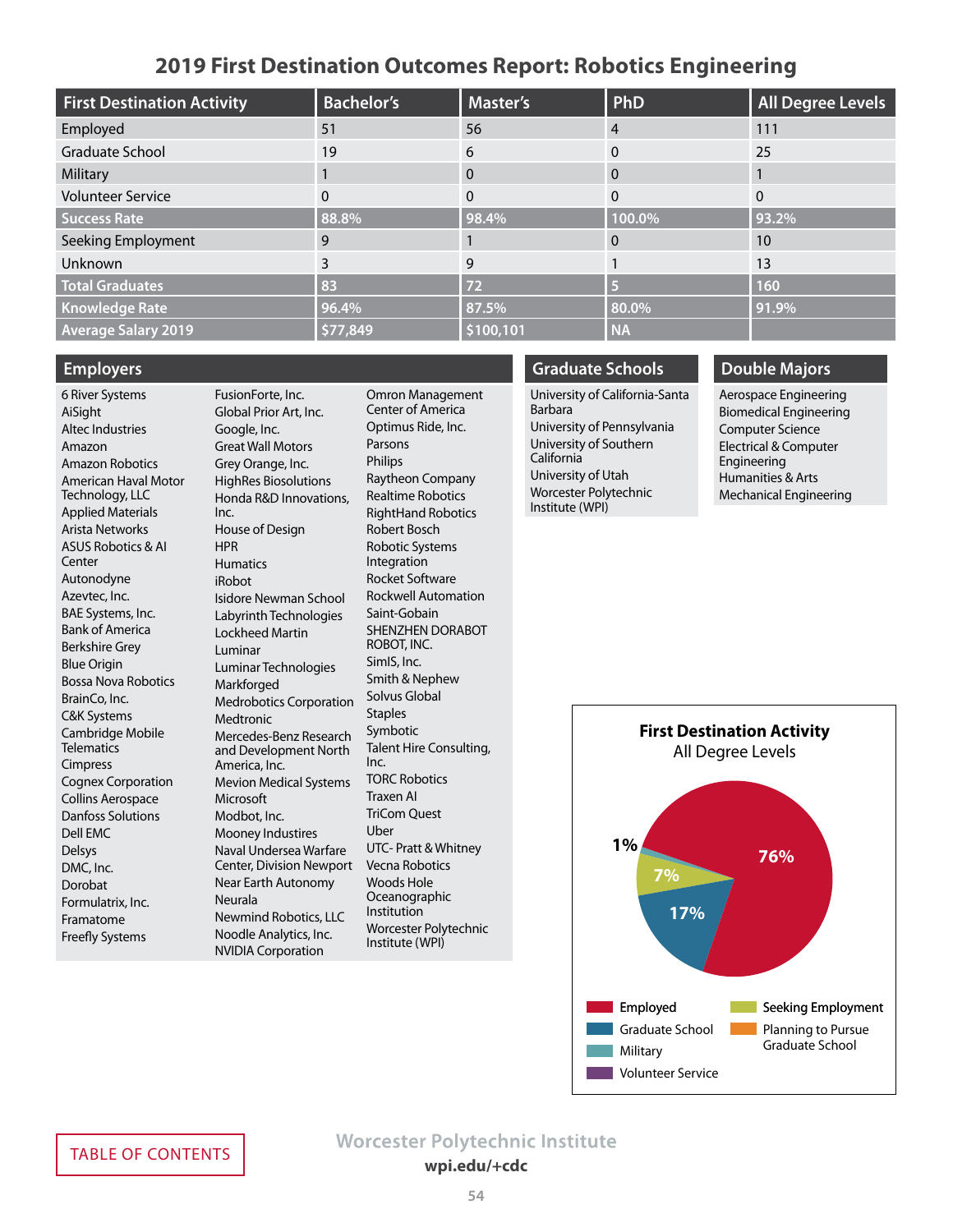# **2019 First Destination Outcomes Report: Society, Technology, & Policy**

<span id="page-54-0"></span>

| <b>First Destination Activity</b> | <b>Bachelor's</b> | <b>Master's</b> | <b>PhD</b> | <b>All Degree Levels</b> |
|-----------------------------------|-------------------|-----------------|------------|--------------------------|
| Employed                          |                   | <b>NA</b>       | <b>NA</b>  |                          |
| Graduate School                   | 3                 | <b>NA</b>       | <b>NA</b>  | 3                        |
| Military                          | $\Omega$          | <b>NA</b>       | <b>NA</b>  | $\Omega$                 |
| <b>Volunteer Service</b>          | $\Omega$          | <b>NA</b>       | <b>NA</b>  | $\Omega$                 |
| <b>Success Rate</b>               | 100.0%            | <b>NA</b>       | <b>NA</b>  | 100.0%                   |
| Seeking Employment                | 0                 | <b>NA</b>       | <b>NA</b>  | 0                        |
| Unknown                           | $\mathbf{0}$      | <b>NA</b>       | <b>NA</b>  | $\mathbf{0}$             |
| <b>Total Graduates</b>            |                   | <b>NA</b>       | <b>NA</b>  |                          |
| <b>Knowledge Rate</b>             | 100.0%            | <b>NA</b>       | <b>NA</b>  | 100.0%                   |
| <b>Average Salary 2019</b>        | <b>NA</b>         | <b>NA</b>       | <b>NA</b>  |                          |

**Employers**

BAE Systems, Inc.

**Graduate Schools** American University University of Washington **Double Majors**

Mechanical Engineering

Writing (Professional)

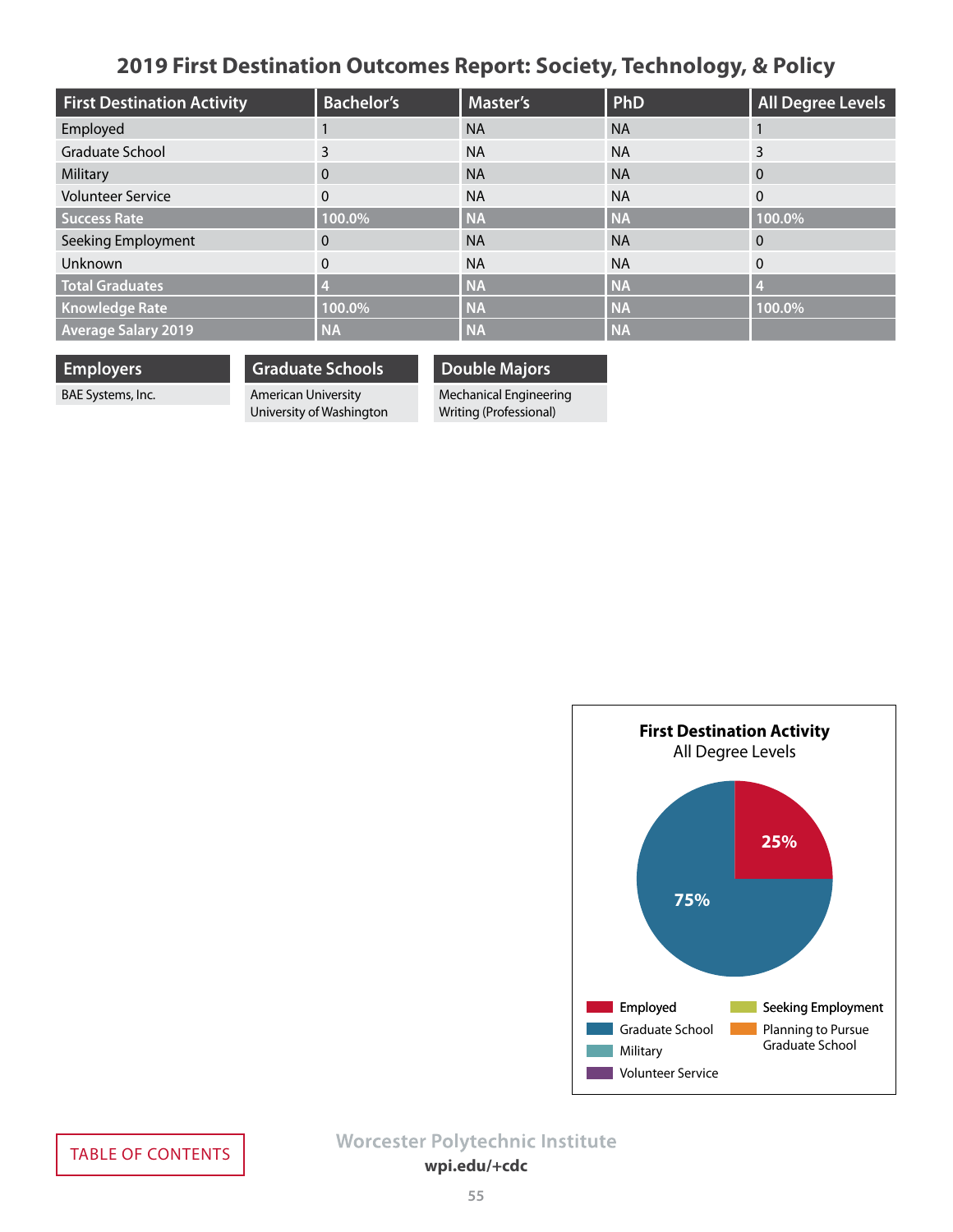# **2019 First Destination Outcomes Report: Statistics**

<span id="page-55-0"></span>

| <b>First Destination Activity</b> | <b>Bachelor's</b> | <b>Master's</b> | PhD            | <b>All Degree Levels</b> |
|-----------------------------------|-------------------|-----------------|----------------|--------------------------|
| Employed                          | <b>NA</b>         | <b>NA</b>       | $\overline{2}$ | $\mathcal{P}$            |
| Graduate School                   | <b>NA</b>         | <b>NA</b>       | $\Omega$       | $\Omega$                 |
| Military                          | <b>NA</b>         | <b>NA</b>       | $\mathbf{0}$   | $\overline{0}$           |
| <b>Volunteer Service</b>          | <b>NA</b>         | <b>NA</b>       | $\mathbf{0}$   | $\Omega$                 |
| <b>Success Rate</b>               | <b>NA</b>         | <b>NA</b>       | 66.7%          | 66.7%                    |
| Seeking Employment                | <b>NA</b>         | <b>NA</b>       |                |                          |
| Unknown                           | <b>NA</b>         | <b>NA</b>       | $\mathbf{0}$   | $\Omega$                 |
| <b>Total Graduates</b>            | <b>NA</b>         | <b>NA</b>       | $\overline{3}$ | 3                        |
| <b>Knowledge Rate</b>             | <b>NA</b>         | <b>NA</b>       | 100.0%         | 100.0%                   |
| <b>Average Salary 2019</b>        | <b>NA</b>         | <b>NA</b>       | <b>NA</b>      |                          |

**Employers**

**Graduate Schools**

NA

**Double Majors**

NA

Bango Harth National Institute of Statistical Sciences

> **First Destination Activity** All Degree Levels **67%** Employed **Seeking Employment** Graduate School Military **Volunteer Service** Planning to Pursue Graduate School **33%**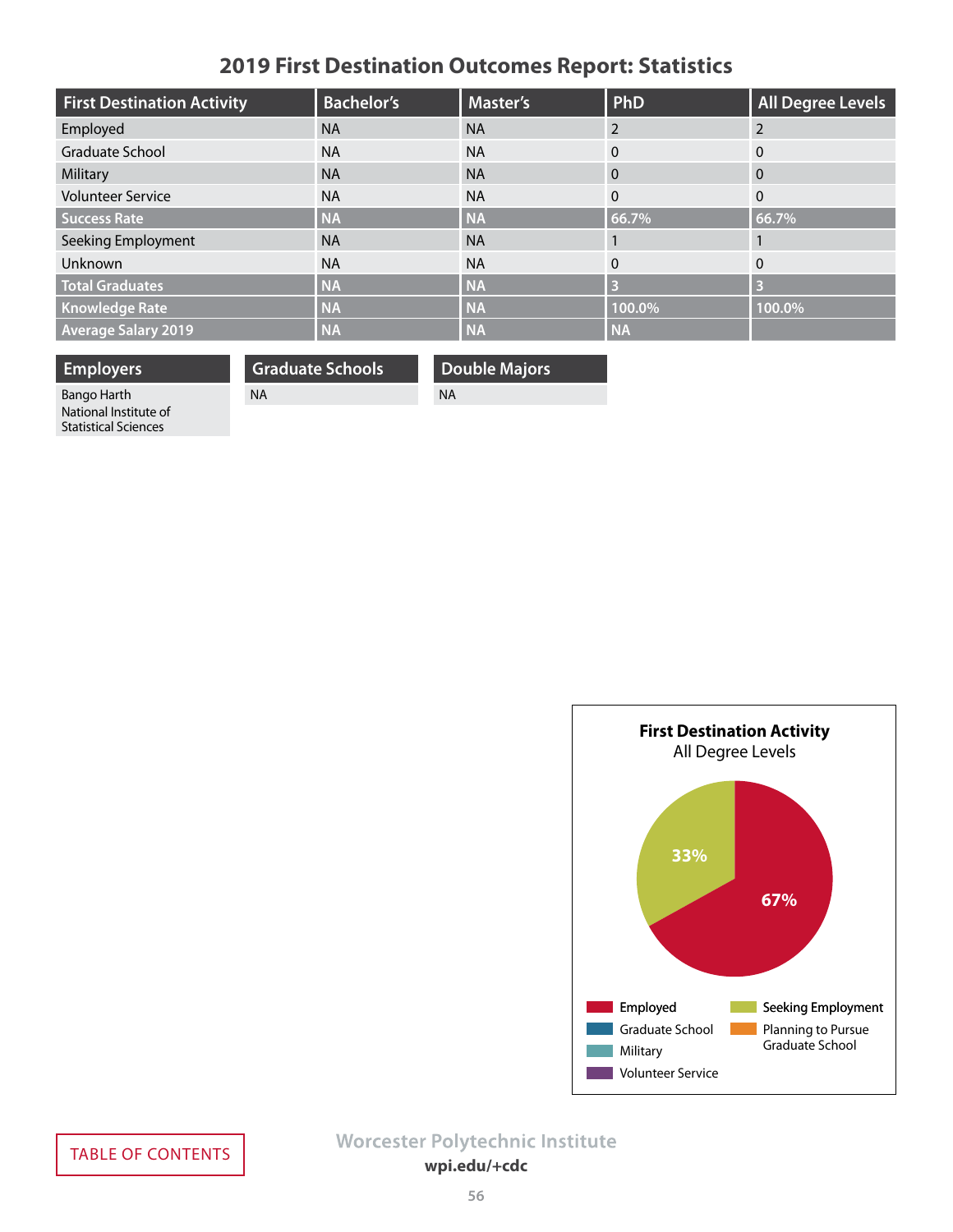# **2019 First Destination Outcomes Report: Supply Chain Management**

<span id="page-56-0"></span>

| <b>First Destination Activity</b> | <b>Bachelor's</b> | <b>Master's</b> | PhD       | <b>All Degree Levels</b> |
|-----------------------------------|-------------------|-----------------|-----------|--------------------------|
| Employed                          | <b>NA</b>         | $\theta$        | <b>NA</b> | $\Omega$                 |
| Graduate School                   | <b>NA</b>         | $\Omega$        | <b>NA</b> | 0                        |
| Military                          | <b>NA</b>         | $\Omega$        | <b>NA</b> | $\Omega$                 |
| <b>Volunteer Service</b>          | <b>NA</b>         | $\mathbf{0}$    | <b>NA</b> | $\mathbf{0}$             |
| <b>Success Rate</b>               | <b>NA</b>         | <b>NA</b>       | <b>NA</b> | <b>NA</b>                |
| Seeking Employment                | <b>NA</b>         | $\Omega$        | <b>NA</b> | $\overline{0}$           |
| Unknown                           | <b>NA</b>         |                 | <b>NA</b> |                          |
| <b>Total Graduates</b>            | <b>NA</b>         |                 | <b>NA</b> |                          |
| <b>Knowledge Rate</b>             | <b>NA</b>         | 0.0%            | <b>NA</b> | $0.0\%$                  |
| <b>Average Salary 2019</b>        | <b>NA</b>         | <b>NA</b>       | <b>NA</b> |                          |

| <b>Employers</b> | <b>Graduate Schools</b> | <b>Double Majors</b> |
|------------------|-------------------------|----------------------|
| - NA             | NA.                     | NA                   |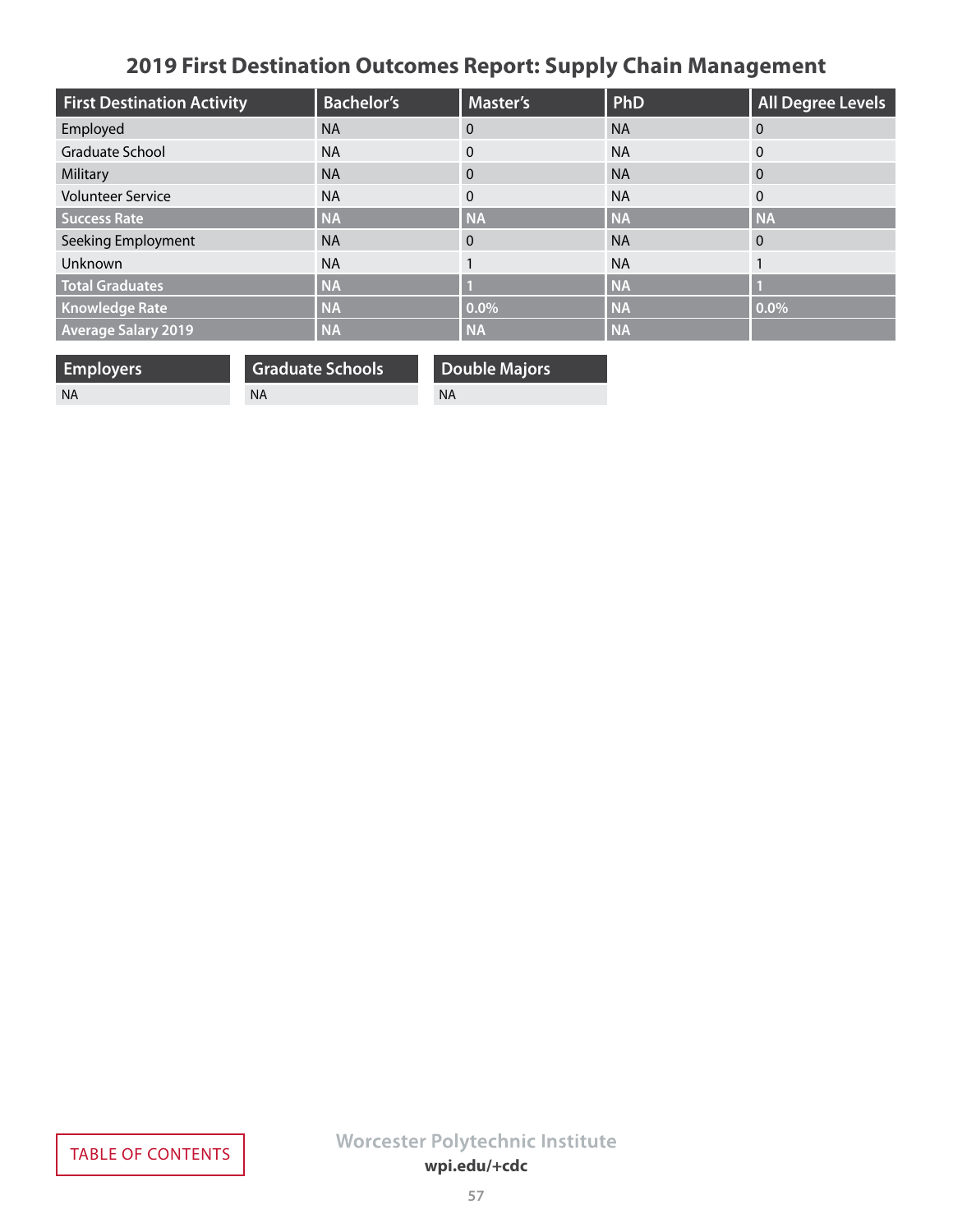# **2019 First Destination Outcomes Report: System Dynamics**

<span id="page-57-0"></span>

| <b>First Destination Activity</b> | <b>Bachelor's</b> | <b>Master's</b> | <b>PhD</b> | <b>All Degree Levels</b> |
|-----------------------------------|-------------------|-----------------|------------|--------------------------|
| Employed                          | <b>NA</b>         | $\Omega$        | <b>NA</b>  | $\Omega$                 |
| Graduate School                   | <b>NA</b>         |                 | <b>NA</b>  |                          |
| Military                          | <b>NA</b>         | $\Omega$        | <b>NA</b>  | $\overline{0}$           |
| <b>Volunteer Service</b>          | <b>NA</b>         | $\Omega$        | <b>NA</b>  | $\mathbf{0}$             |
| <b>Success Rate</b>               | <b>NA</b>         | 100%            | <b>NA</b>  | 100.0%                   |
| Seeking Employment                | <b>NA</b>         | $\Omega$        | <b>NA</b>  | $\Omega$                 |
| Unknown                           | <b>NA</b>         |                 | <b>NA</b>  |                          |
| <b>Total Graduates</b>            | <b>NA</b>         |                 | <b>NA</b>  | 12                       |
| <b>Knowledge Rate</b>             | <b>NA</b>         | 50.0%           | <b>NA</b>  | 50.0%                    |
| <b>Average Salary 2019</b>        | <b>NA</b>         | <b>NA</b>       | <b>NA</b>  |                          |

| <b>Employers</b> | <b>Graduate Schools</b> | Double Majors |
|------------------|-------------------------|---------------|
| - NA             | <b>NA</b>               | ΝA            |

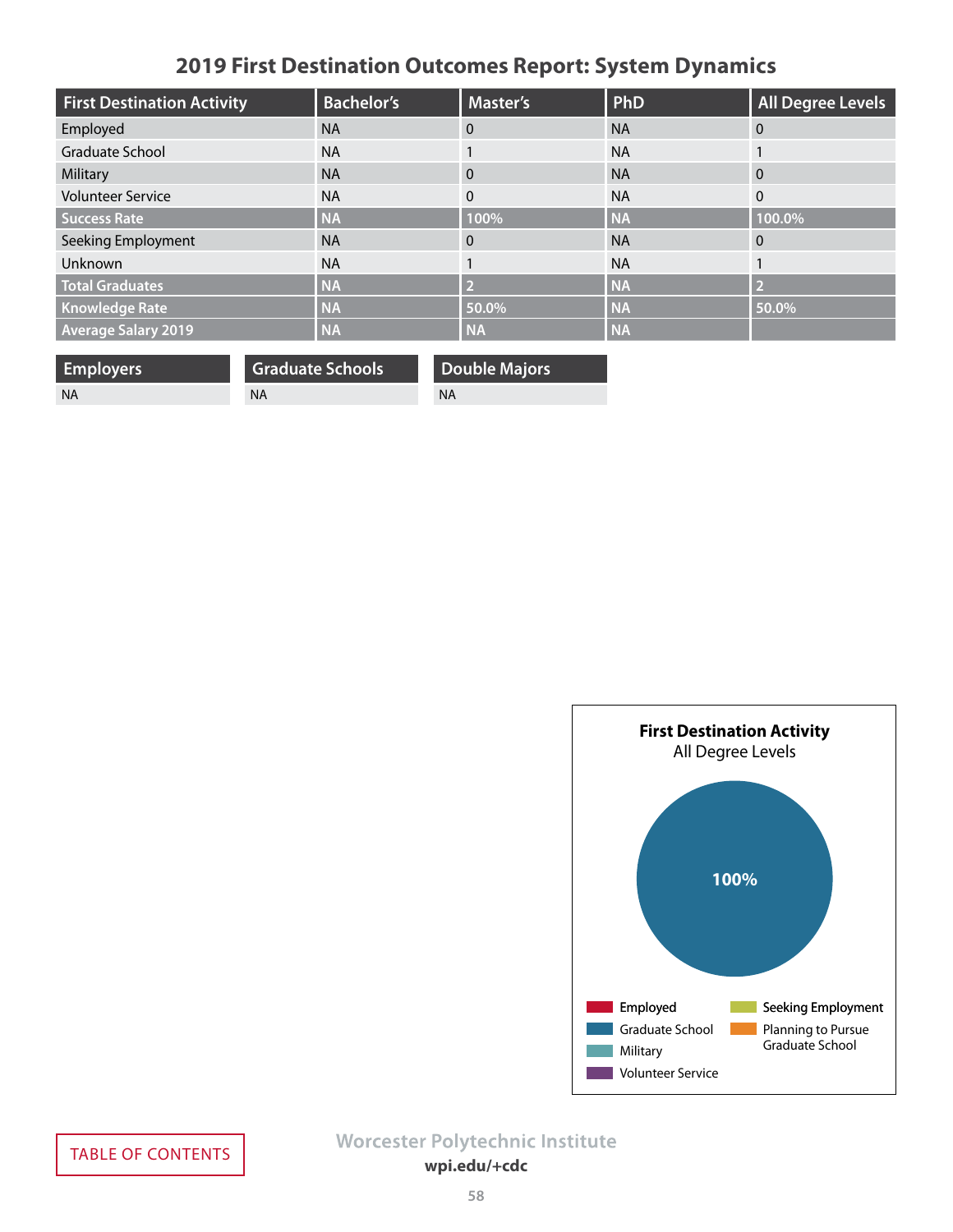# **2019 First Destination Outcomes Report: Systems Engineering**

<span id="page-58-0"></span>

| <b>First Destination Activity</b> | <b>Bachelor's</b> | <b>Master's</b> | PhD       | <b>All Degree Levels</b> |
|-----------------------------------|-------------------|-----------------|-----------|--------------------------|
| Employed                          | <b>NA</b>         | 41              | <b>NA</b> | 41                       |
| <b>Graduate School</b>            | <b>NA</b>         |                 | <b>NA</b> |                          |
| Military                          | <b>NA</b>         | 0               | <b>NA</b> | $\overline{0}$           |
| <b>Volunteer Service</b>          | <b>NA</b>         | $\Omega$        | <b>NA</b> | $\overline{0}$           |
| <b>Success Rate</b>               | <b>NA</b>         | 97.7%           | <b>NA</b> | 97.7%                    |
| Seeking Employment                | <b>NA</b>         |                 | <b>NA</b> |                          |
| Unknown                           | <b>NA</b>         | 35              | <b>NA</b> | 35                       |
| <b>Total Graduates</b>            | <b>NA</b>         | 78              | <b>NA</b> | 78                       |
| <b>Knowledge Rate</b>             | <b>NA</b>         | 55.1%           | <b>NA</b> | 55.1%                    |
| <b>Average Salary 2019</b>        | <b>NA</b>         | \$108,857       | <b>NA</b> |                          |

| <b>Employers</b>                                | <b>Graduate Schools</b> | <b>Double Majors</b> |
|-------------------------------------------------|-------------------------|----------------------|
| Abacus Technology                               | <b>NA</b>               | <b>NA</b>            |
| Corporation                                     |                         |                      |
| BAE Systems, Inc.                               |                         |                      |
| Brigham and Women's<br>Hopsital                 |                         |                      |
| EASi                                            |                         |                      |
| <b>General Dynamics Electric</b><br><b>Boat</b> |                         |                      |
| Huntington Ingalls Industries                   |                         |                      |
| Pall Life Sciences                              |                         |                      |
| OinetiO North America                           |                         |                      |
| Raytheon Company                                |                         |                      |
| The MITRE Corporation                           |                         |                      |
| $\cdots$ $\cdots$ $\cdots$                      |                         |                      |

UTC- Aerospace Systems UTC- Pratt & Whitney

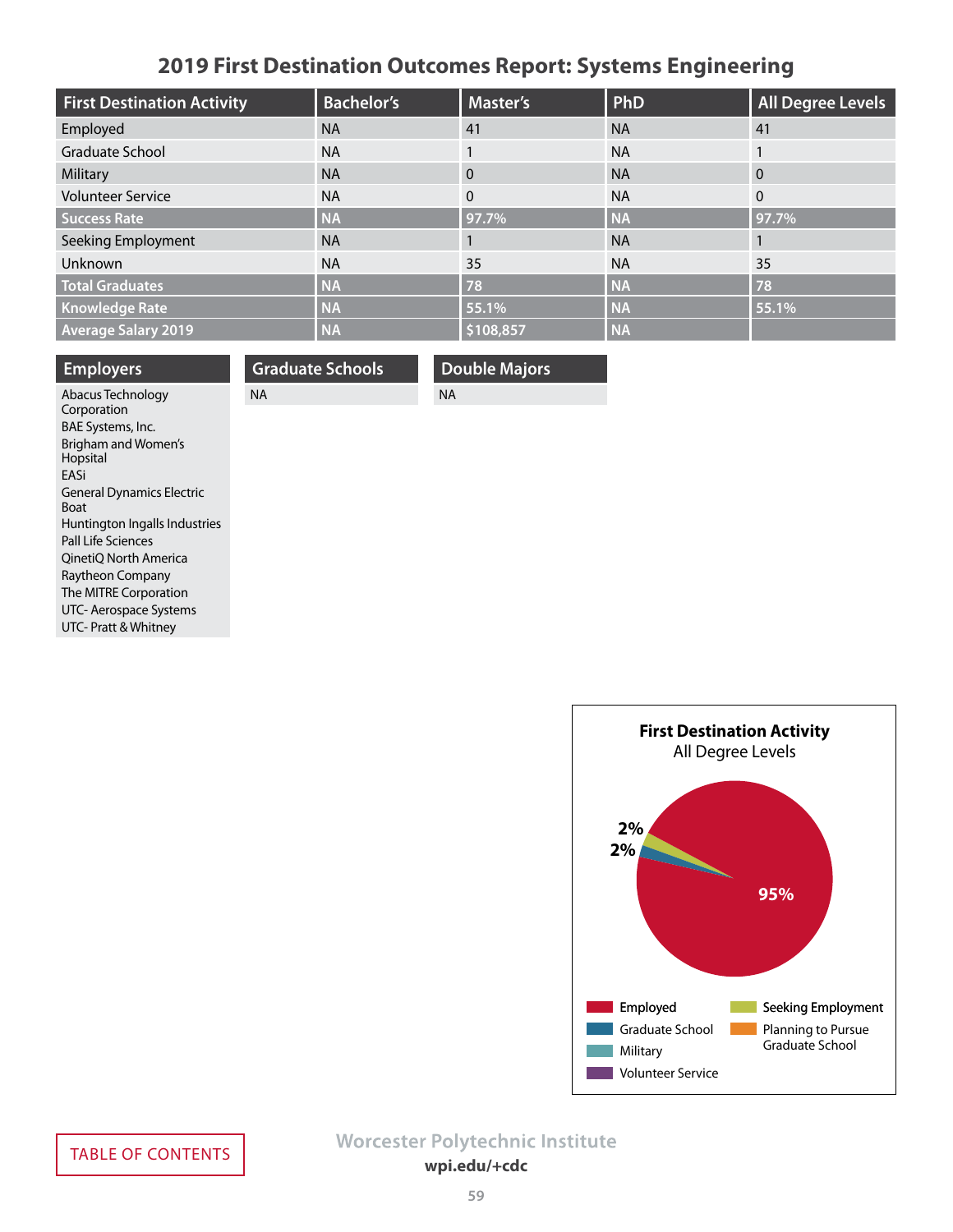<span id="page-59-0"></span>6 River Systems 128 Technology Aarrcad Abacus Technology Corporation ABB ABclonal Technology Ab Initio Software Abiomed Abpro Therapeutics AbbVie Accenture Actifio Active Signal Adroit Services Aegis Project Controls Aetna Agios Pharmaceuticals AiSight Alakai Technologies Corporations Alden AliMed All Care Pharmacy Allegion Allegro MicroSystems, LLC Allstate Altec Industries Altran IPD Amazon Amazon Robotics Ambri, Inc. American Haval Motor Technology, LLC Americorps VISTA Ameriprise Financial Services Amgen Analog Devices Andwill, LLC Apple Applied Materials

Aquent Architectural Mailboxes, LLC ARG Builders, Inc. Arista Networks Arkwin Industries ARRIS Arup Aspect Software Aspen Aerogels Ashcroft Inc. ASM Aspen Technology, Inc. Astrobotic Astellas ASML ASUS Robotics & AI Center ATechs Atkore Atrium Staffing Aurora Flight Sciences Australian Institute of Sport AutoGuide Mobile Robots ~ Heartland Automation Autonodyne Avantor Performance Materials Axon Azevtec, Inc. Azzur Group BAE Systems, Inc. Baker Hughes, a GE company Baldwin Exports Bango Harth Bank of America Barry-Wehmiller Design Group, Inc. Basecamp Ventures BDP Industries Belcan, LLC Bergmann Berkshire Grey

Berkshire Theatre Group Bestpass, Inc. Bio-detail Corporation Biodynamic Inclusive Wellness Farm Biogen BJ's Wholesale Club Black and Veatch Blue Origin Blustream Corporation Boeing Bose Corporation Bossa Nova Robotics Bossard Americas Boston Children's Hospital Boston Metal Boston Scientific Boston University BrainCo, Inc. Brainlab, Inc. Brand-Nu Laboratories, Inc Bridge12 Technologies Brigham and Women's Hopsital Bright Horizons Bristol-Myers Squibb Broad Institute of MIT and Harvard Broadridge Financial Solutions Brooks Automation Burning Glass Burns & McDonnell C&K Systems C3 Commercial Construction Consulting C3 Corporation Calsoft Systems Calvary Robotics Cambridge Mobile Telematics Carbon Black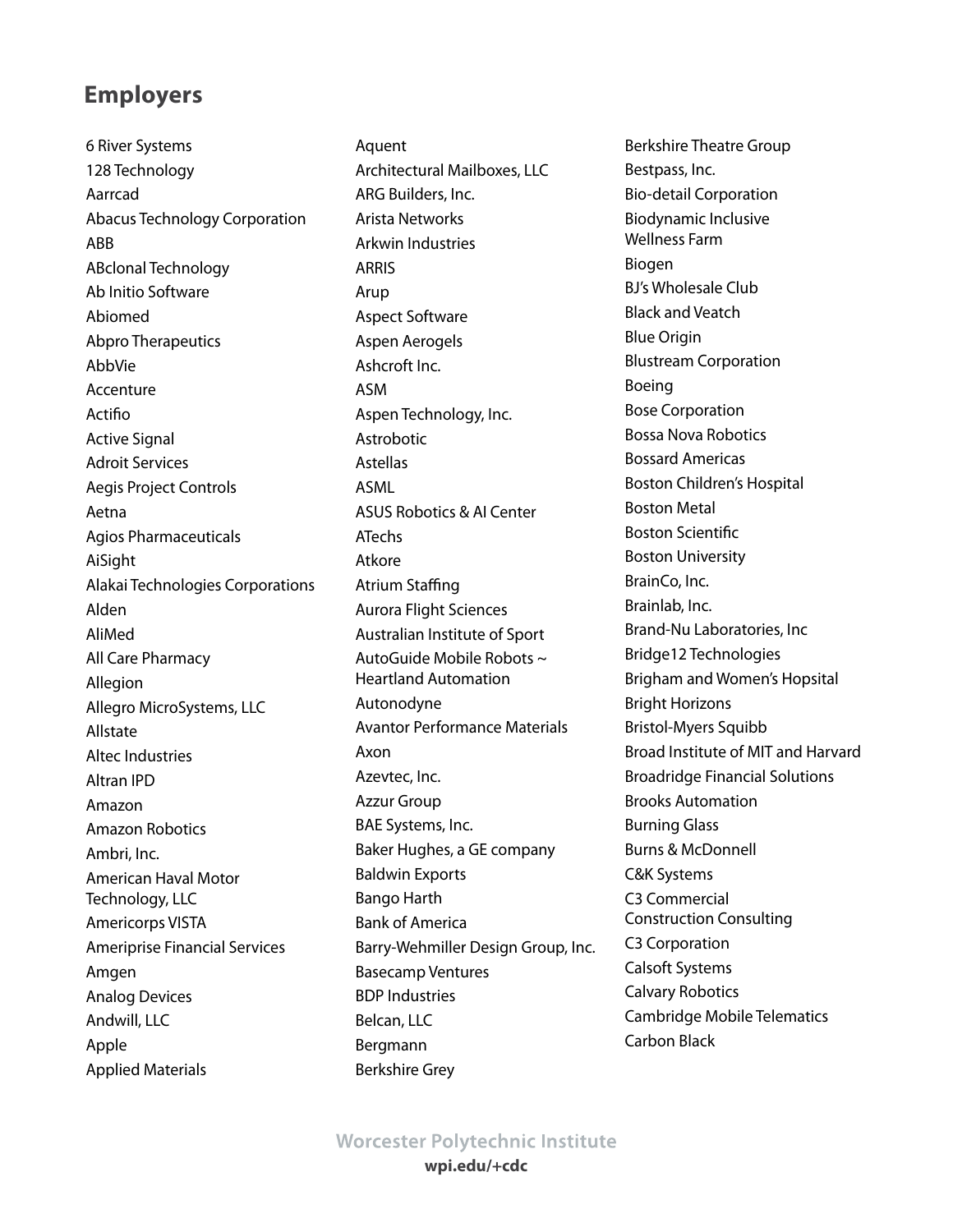Carrier Software Carson Optical Carvana Case Snow Management, Inc. Center for Professional Excellence CHA Consulting, Inc. Charles River Laboratories Chevron Phillips Chemical Chewy Chubb Cimpress City Building Engineering Services City of Taunton, Massachusetts City of Worcester City Point Partner, LLC **CNS** Cobham Code Consultants, Inc. Code Red Consultants, LLC CogMedix Cognex Corporation Cogo Labs Cold Regions Research and Engineering Laboratory Collins Aerospace Colsh Consultants, LLC Columbia Technologies Comcast Commercial Construction Consulting Common Sensing Community Software Group Commvault Systems, Inc. Comprehensive Environmental, Inc. Comsat Architects Concord Engineering Group, Inc. conDati, Inc Confluent Medical Technologies CONMED

Connecticut Department of Public Health Conseqta Technology, LLC Consigli Construction Co., Inc. Constant Contact Conti Solar Continuum Coravin Cornell University Corning Incorporated Corolla Roofing Cosentini Associates/Tetra Tech, Inc. Covestro Covidien Cox Engineering CRRC MA Cruise CS Energy CSL Consulting Cutler Associates CVS Health DailyLook Daimler Trucks Asia Dana-Farber Cancer Institute and Harvard Medical School Danfoss Solutions Daniel O'Connell's Sons DataOmni Analytics DB Engineering Decentrix DEKA Research and Development Dell EMC Delmarva Power Deloitte Delsys DePuy Synthes Design Day Mechanical Digital Dhara, LLC DMC, Inc.

Dominion Energy Dorobat Draft Kings DSG Solutions, LLC DSM DTE Energy Dustin Construction, Inc. Eagle Investment Systems, LLC EasCare Ambulance EASi Eastman Chemical Company EBI Consulting ECOG-ACRIN Cancer Research Group Edge Staffing Elm Electrical, Inc. EM Duggan EMD Serono, MilliporeSigma and EMD Performance Materials Emergent BioSolutions Empow Studios Emulate Bio End Point Ensign-Bickford Aerospace & Defense Company EPAM Systems Epic Esri ETC Components EthosEnergy Group Evan Stewart Eversource Energy Evidera Evoqua Water Technologies Exelon ExxonMobil Corporation **EY LLP** Facebook FACTRSYSTEMS, LLC

# **Worcester Polytechnic Institute**

**wpi.edu/+cdc**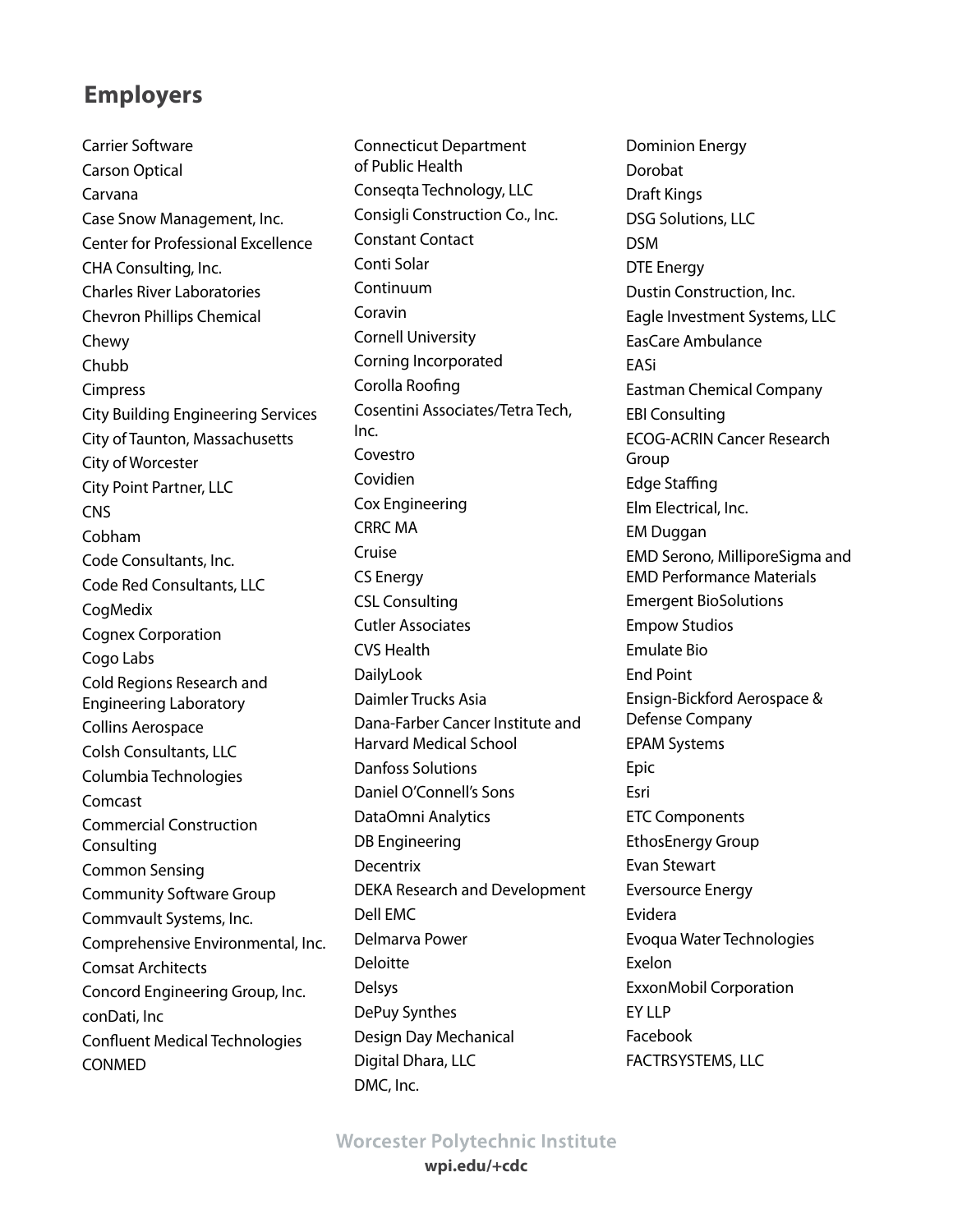FactSet Research Systems, Inc. Fallon Health Faurecia Federal Aviation Administration (FAA)- ESA Engineering Services Feedzai Fidelity Investments Find Me Faster Firetrol Protection Systems FIRST Fjuri Fluhrer Reed, PA FM Approvals FM Global Formlabs Formulatrix, Inc. Framatome Freefly Systems PepsiCo Frontier Communications FS-Elliott Co., LLC FusionForte, Inc. Fuss & O'Neill G&S Marine General Electric GE Healthcare Gebruder Weiss Inc General Dynamics Electric Boat General Dynamics Mission Systems General Engineering Company General Motors Gentex Corporation Genzeon Geox2 Gill Engineering Global Prior Art, Inc. Golden Home Cabinetry USA, LLC Goldman Sachs Gooch & Housego

Google, Inc. Great Wall Motors Green International Affiliates, Inc. Grey Orange, Inc. Greystone of Lincoln Gridspan Energy, LLC GZA GeoEnvironmental, Inc. Haley and Aldrich, Inc. Hanover Company Hartzell Engine Technologies Harvard Medical School Hawk-Eye Innovations HEB Engineers, Inc. Helen of Troy Henderson Engineers, Inc. Hi Marley HighRes Biosolutions Hillrom HNTB Corporation Hologic Homesite Insurance Honda R&D Innovations, Inc. Honeywell Hooli Home Boston, Inc. House of Design Howe Engineers, Inc. HPR Hub Recruiting, LLC Hubbell Incorporated HugoFlush Analytics Humatics Huntington Ingalls HungryPanda Hypertherm IBM ICONICS, Inc. iD Tech Camps Idaho National Laboratory - Battelle Energy Alliance, LLC

IDBS Imagine Software Infectious Disease Research Institute Infinite Ware Instron Instrumentation Laboratory Insulet Corporation Integra LifeSciences Corporation Intel Corporation Interactions, LLC International Builders Supply **InterSystems** Inthink Agency Invoice Cloud IPG Photonics IPS - Integrated Project Services IRi Worldwide iRobot Isidore Newman School **IsoPlexis** J.C. Cannistraro, LLC Jacobs JENSEN HUGHES John Hancock Johnson & Johnson Family of Companies Johnson Controls International Johnson Matthey Joseph Oat Corp Kaon Interactive, Inc. Kaon Software Karen Clark & Company Kayak Software Corporation Kidde-Fenwal Kinetic Batteries Kleinfelder KLS Martin & KLS Martin Manufacturing

**Worcester Polytechnic Institute** 

**wpi.edu/+cdc**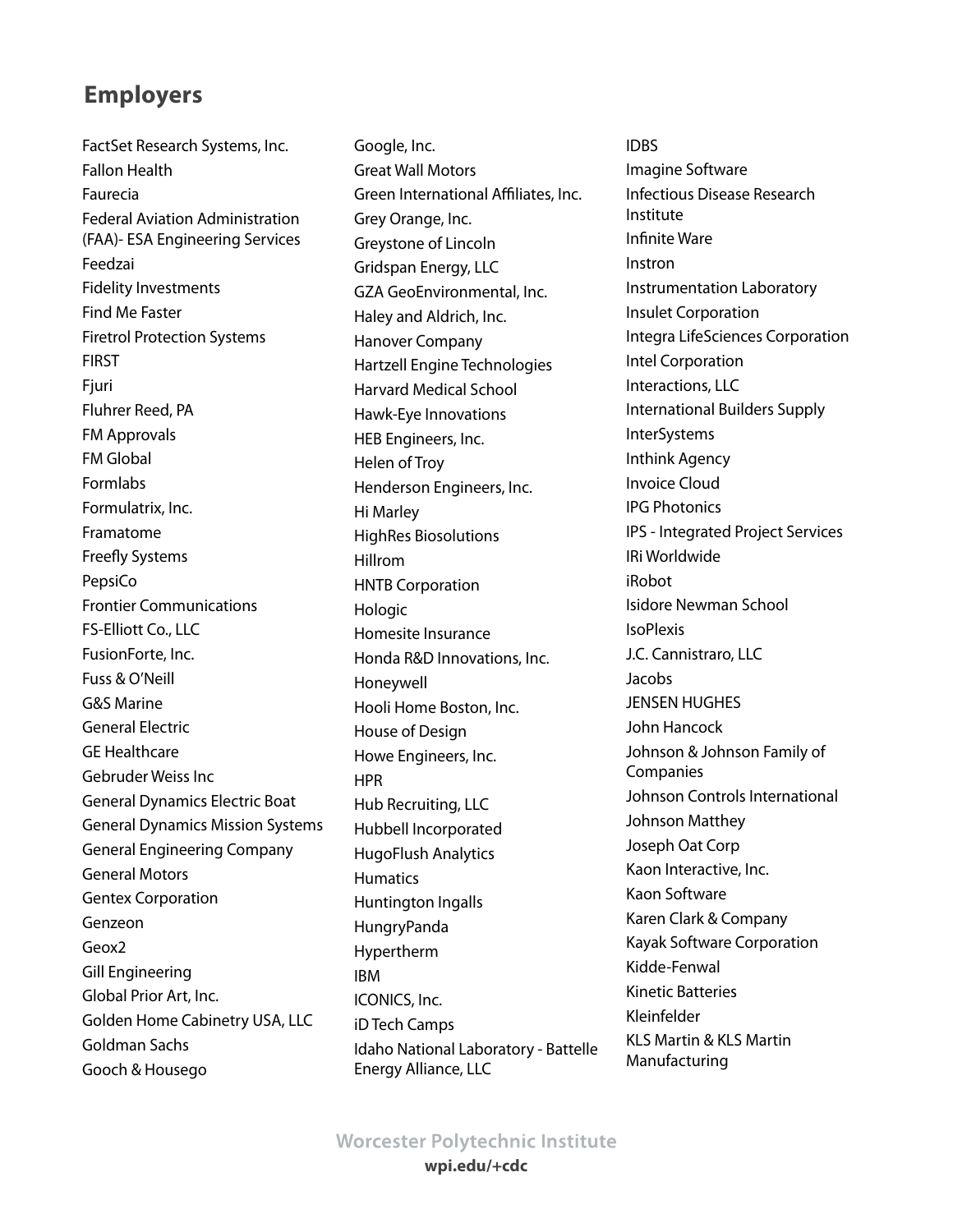Kognitiv, Inc. KorroBio Kubix Kuhnir Dermatology L3 Technologies Labyrinth Technologies Lamparth Company Land Planning, Inc. Legrand North America Leidos Leuko Labs, Inc. Liberty Mutual Insurance Lions Investment & Trading, Inc. Lockheed Martin Loos & Co Lose It! Luminar Luminar Technologies Lutron Electronics Company, Inc. Lyft Lyndra, Inc. Manafort Brothers, Inc. Marcio Mendes **Markforged** MAS Construction Massachusetts Bay Technologies Massachusetts General Hospital Masy BioServices MAZE Partners, Inc. McNamara · Salvia Medpace, Inc. Medrobotics Corporation **Medtronic** Mercedes-Benz Research and Development North America, Inc. Mercury Systems, Inc. Metamagnetics, Inc. Metso Mevion Medical Systems

Mexichem Meyer Borgman Johnson Structural Engineers MFS Investment Management MG Engineering D.P.C. Microsoft Milford High School MIT Lincoln Laboratory Mitee Bite Mocerna Theraputics Modbot, Inc. Mooney Industires Motiva Enterprises Mott Corporation MTC Industries, Inc. MTU Aero Engines North America Nanocomp Technologies Narlee Design NASA Glenn Research Center National Grid National Institute of Statistical **Sciences** Naval Shipyard Naval Undersea Warfare Center, Division Newport Navatek NAVSEA Near Earth Autonomy Negoshians NEOCAMI INC Neurala Newmind Robotics, LLC Newport News Shipbuilding NextCapital Noodle Analytics, Inc. Northeast Dermatology Associates Northern Arizona University (NAU) Northern Natural Gas Northwest EMS

Novelis Novo Nordisk NV5 NVIDIA Corporation Oasis Systems Obsidian Therapeutics Octoscope, Inc. OHL North America OLA Consulting Engineers, PC Olympus Corporation of Americas Omni Services, Inc. Omron Management Center of America Optimus Ride, Inc. Optum, a UnitedHealth Group company Outcome Referrals Pall Life Sciences Paper Crane Paradigm Works, Inc. Parametric Solutions, Inc. Parsons Paytronix Systems Pella Mid-Atlantic Perfume Worldwide Perini Management Services, Inc. Permasteelisa North America Corp. Perspecta Pfizer, Inc. Philips Philips Healthcare Phoenix Realty Group PlenOptika, Inc. Plymouth Rock Health Insurance Pocket Gems PointRight Polytech America, LLC Prenetics Limited Primetals Technologies USA, LLC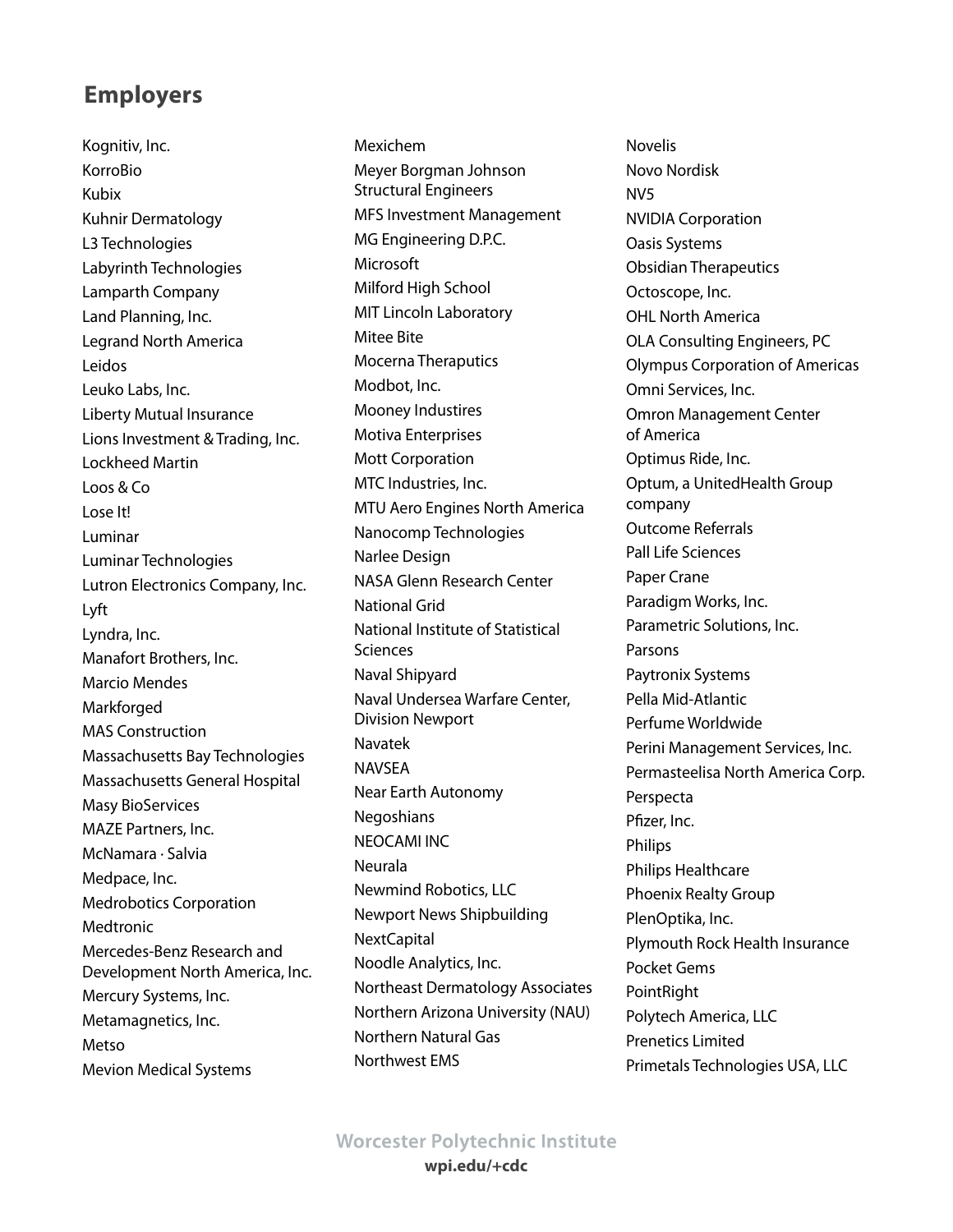PRO Unlimited Process Design Solutions Prysmian Public Consulting Group, Inc. Pulmatrix QE Solar QinetiQ North America Quest Global Services Pte. Ltd Quidel Corporation R. J. Kenney Associates Randstad Technologies Ranfac Corp Raytheon Company RBC Bearings RBSI RDH Building Science Realtime Robotics Redpoint Positioning Reed Elsevier Reflexis Systems Regeneron Pharmaceuticals, Inc. REI Research Foundation, National Fire Protection Association Revature RightHand Robotics RMS International Robert Bosch Robert Chiles Engineering Robotic Systems Integration Roche Bros. Supermarkets Co. Rochester Electronics, LLC Rocket Software Rockwell Automation Rogers Corporation Rosenbuds Roux Associates, Inc. Rudolph Technologies Ruland Manufacturing, Co., Inc.

**RxAdvance** Sabago Technics SABIC SAIC Innovation Center Saint-Gobain Salesforce Sanabil Investments Sanborn, Head & Associates, Inc. Sanofi SAP Schlumberger SCHOTT SCOPE Recruiting Selux Diagnostics Sense Photonics Sentech Architectural Systems Shape Security Sheaumann Laser, Inc. SHENZHEN DORABOT ROBOT, INC. Shorelight Education Siemens Industry, Inc. Sierra-Olympic Technologies, Inc. SIG SAUER Sikorsky SilverRail Technologies SimIS, Inc. Simpson Gumpertz & Heger Sitetracker Slalom Consulting SMC Partners Smith & Nephew Smith & Wesson SNC-Lavalin Constructors, Inc. Softrams, LLC Solli Engineering Solvay Solvus Global Sonde Health South Shore Health

SpaceX Spagnolo Gisness and Associates, Inc Spencer Technologies SRC, Inc Stanley Black & Decker **Staples** Starry Internet State Street Stellar Industries Corp. **StemExpress** Step 2 Engineer Stryker Sturm, Ruger & Co., Inc. Suffolk Construction Sun Life Financial Suna Solutions Suning Sunovion Sunrise Labs Surface Engineering Technologies Swissturn/USA, Inc. Symbotic Synergy Synopsys Taconic High School Takeda Pharmaceuticals Talent Hire Consulting, Inc. Tallan Team Engineering TechnipFMC Techstyle Materials, Inc. **Teradyne** TESARO, Inc. The Aerospace Corporation The Hanover Insurance Group The MathWorks, Inc. The Medical Eye Center The MITRE Corporation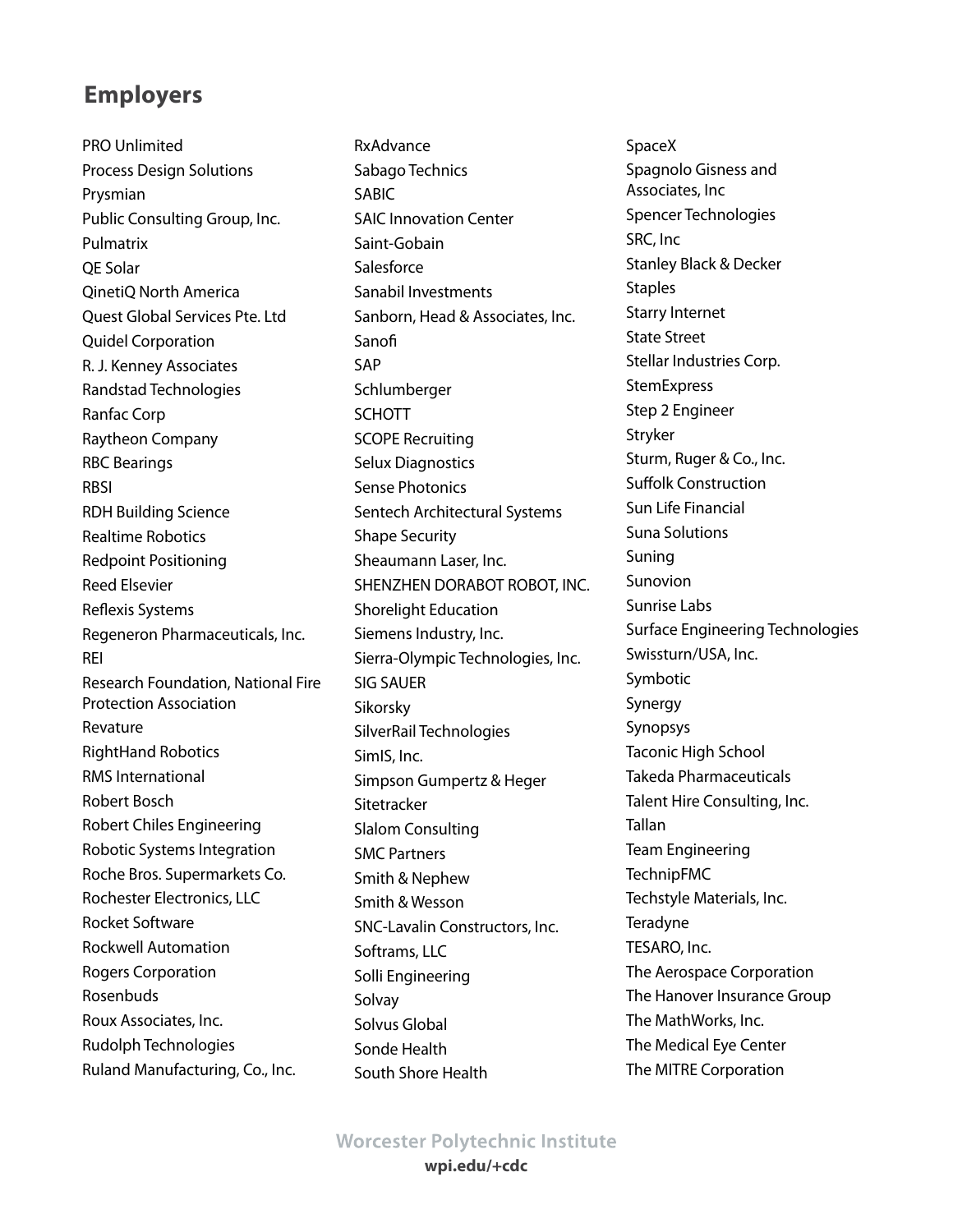The Port Authority of NY & NJ The Predictive Index, LLC The Shire The University of Alabama in Huntsville The UPS Store ThetaPoint, Inc. **Thinkful** TIBCO Software, Inc. Tighe & Bond Timeseries Titon Systems TJX Companies TORC Robotics Townsend & Associates **Tracelink** Trane, a brand of Ingersoll Rand Translate Bio TranSystems, Corp. **Travelers** Traxen AI TriCom Quest TriNetX, Inc. Triumph Integrated Systems TTM Technologies, Inc. Tube Hollows International Tulane University Turner Construction Company **Twitter** Uber UCT International, Inc. UFP Technologies

UMass Medical UMass Memorial Healthcare Unison Global United States Air Force United States Coast Guard United States Navy United States Patent and Trademark Office United Technologies Corporation (UTC) U.S. Army Corps of Engineers UTC- Aerospace Systems UTC- Pratt & Whitney UTC- Research Center UnitedHealth Group University of Massachusetts-Amherst University of Rhode Island Urban Engineers, Inc. US Army Research Lab Vanguard Renewables VanLevy RPG Consultants Vecna Robotics Velcro Companies Vestmark Viasat, Inc. Vidmob, Inc. Virgina Tech University Visa Vision X Vistaprint VITOK Engineers, Inc.

VMware, Inc. VN Engineers, Inc. Voda, Inc. Walmart Labs Walz and Krenzer Waters Corporation Watts Water Technologies Wayfair, LLC WB Engineers+Consultants Welch's, Inc. Wellfleet Insurance Wells Engineering Power Systems Wells Fargo Welltok, Inc. Wentworth Institute of Technology Werewolf Therapeutics Whiting-Turner Contracting Company Winchester Interconnect Windover Construction Woodard & Curran Woods Hole Oceanographic Institution Worcester Polytechnic Institute (WPI) Worldpay (formerly Vantiv) Wright-Pierce WSP USA YMCA Zillow Group ZOLL Medical Corporation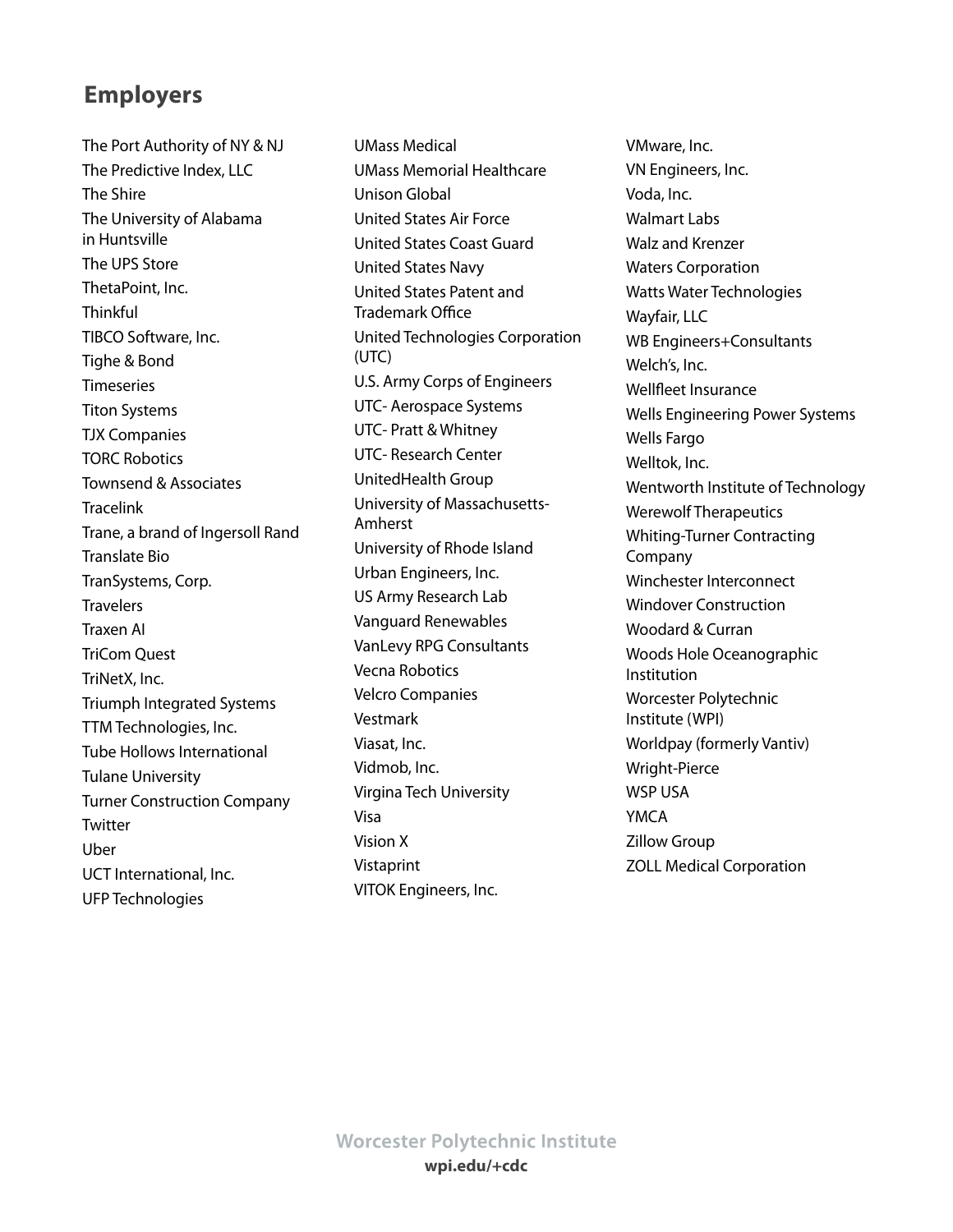# <span id="page-65-0"></span>**Graduate Schools**

American University Arizona State University Boston University Brown University Carnegie Mellon University Cornell University Dartmouth University Drexel University George Washington University Georgia Institute of Technology Indiana University Johns Hopkins University Massachusetts Institute of Technology New York University North Carolina State University Northeastern University Northwestern University Queen's University-Belfast Stanford University State University of New York Polytechnic Institute State University of New York System-Albany Texas A&M University Trinity College-Dublin Tufts University

University of Arizona University of California-Berkeley University of California-Davis University of California-Irvine University of California-Los Angeles University of California-San Diego University of California-Santa Barbara University of Houston University of Massachusetts Medical School University of Massachusetts-Amherst University of Michigan University of North Carolina-Chapel Hill University of Notre Dame University of Pennsylvania University of Pittsburgh University of Southern California University of Tennessee University of Texas-Austin University of Tokyo University of Toronto University of Utah University of Washington Worcester Polytechnic Institute (WPI)

**Worcester Polytechnic Institute wpi.edu/+cdc**